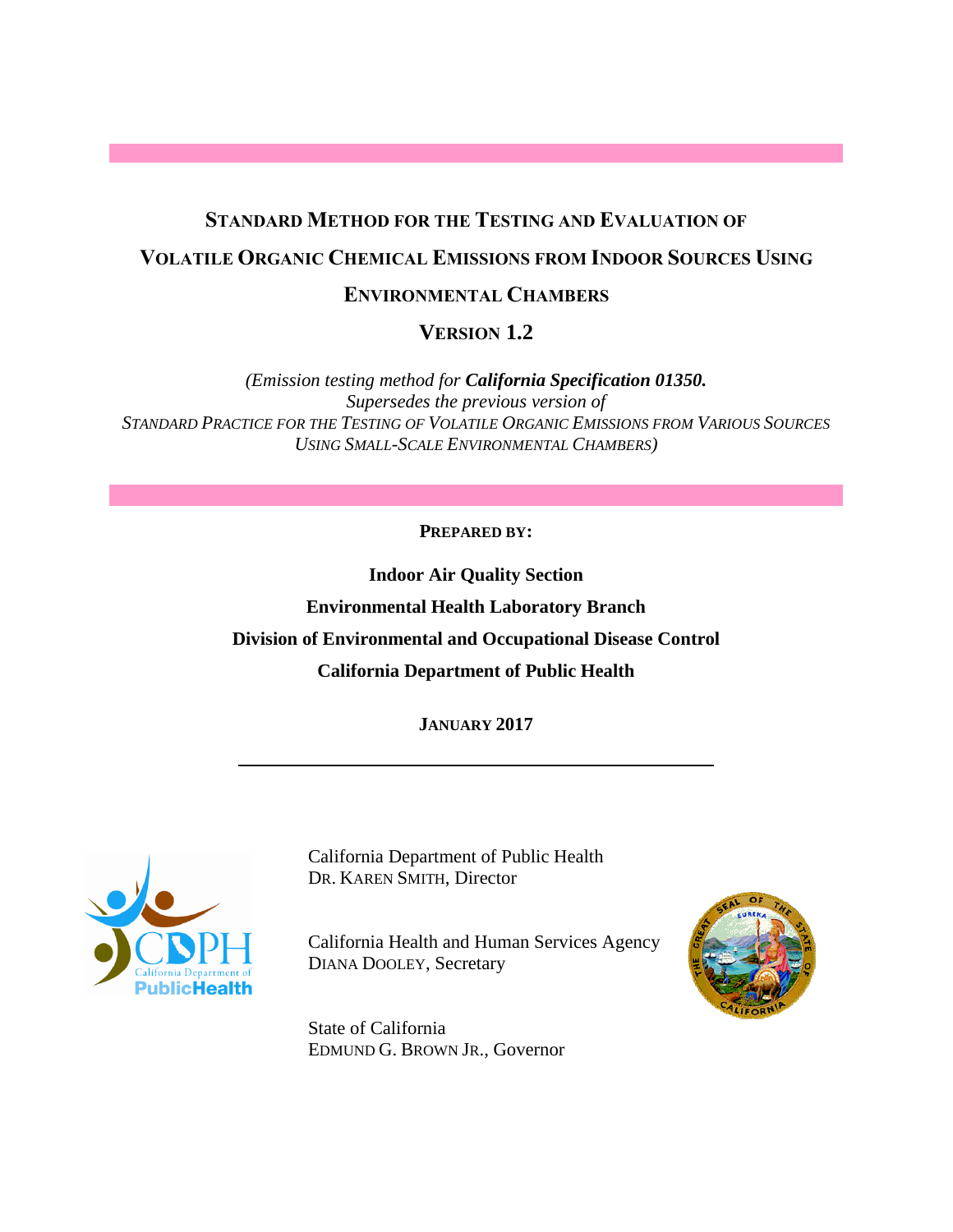#### **FOREWORD**

<span id="page-1-0"></span>*Practice* will be a continuous process, and this document presents an initial effort. It has been five years since the Indoor Air Quality Program issued the *Standard Practice for the Testing of Volatile Organic Emissions from Various Sources Using Small-Scale Environmental Chambers (Standard Practice)* on behalf of the California Sustainable Building Task Force. We recognized from the start that maintenance of this document would be required to keep up with changes in the field and to track current health standards. Limitations in staff resources have delayed this effort till now. It is our intention that the update of the *Standard* 

The major changes to the prior document in this draft include:

- The title has been changed to *Standard Method for the Testing and Evaluation of Volatile Organic Chemical Emissions from Indoor Sources using Environmental Chambers* as the document addresses both practice and method as well as testing using chambers of various sizes.
- December 31<sup>th</sup>, 2011, and the new full CREL (9  $\mu$ g m<sup>-3</sup>) starting January 1<sup>st</sup>, 2012. Adoption of OEHHA's new CRELs to set allowable emission limits. For formaldehyde, it is recommended to continue using one-half of the prior CREL  $(33 \mu g m<sup>-3</sup>)$  until
- Incorporation of the ANSI/BIFMA M7.1-2007 test and power-law model prediction method as the recognized test method for pupil desks and chairs, open-plan office furniture and office seating, provided that test results meet all the requirements described in this method at 336 hr (14 days).
- Revision of exposure model parameters for the standardized school classroom and the typical office environments, including reference to ASHRAE Standard 62.1-2007 for the outdoor ventilation flow rates.
- Addition of general guidelines to manufacturers and certification/verification organizations for the use of this standard method as the basis for a product-wide claim.
- Revision of specimen collection, preparation and environmental chamber testing in accordance with current best practices.
- Addition of a section on quality management and measurement uncertainty.
- General document clean up.
- Addition of an informative appendix to document a preliminary new single-family residence scenario for IAQ concentration modeling.

#### **Background**

In 1990, the California legislation directed the Indoor Air Quality (IAQ) Program to develop guidelines for the reduction of exposure to volatile organic compounds (VOCs) from building construction materials in newly constructed or remodeled office buildings. The IAQ Program issued the report, *Reducing Occupant Exposure to Volatile Organic Compounds (VOCS) From Office Building Construction Materials: Non-Binding Guidelines. This 1996 report provided a* simple technical approach for evaluating, selecting, and installing building construction materials in order to minimize occupant exposures to VOCs emitted from these materials.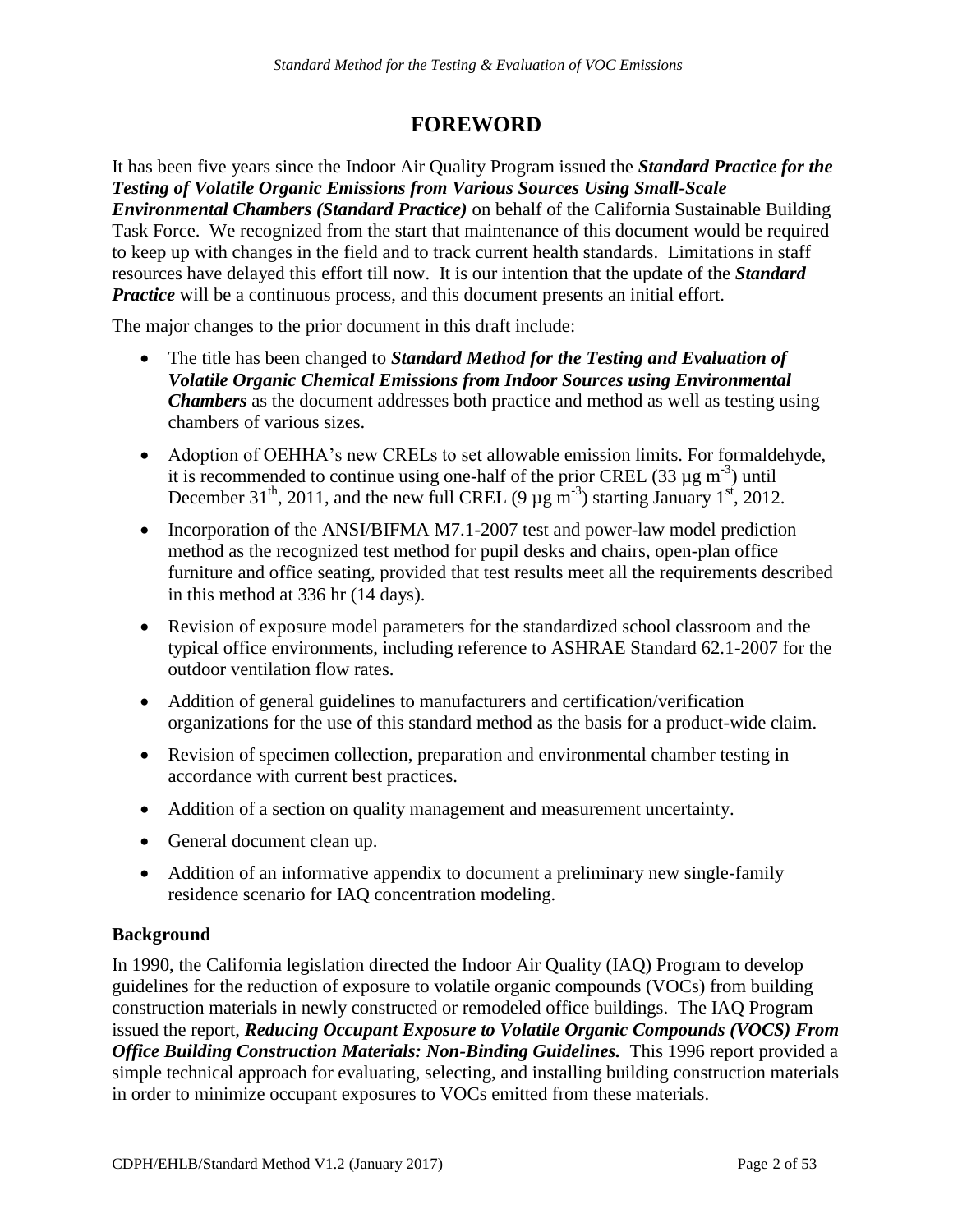*Furniture*. In it, we adopted the IAQ Program's approach to low-VOC emitting materials, *Standard Method for the Testing & Evaluation of VOC Emissions*<br> *nia* Integrated Waste Management Board (CIWMB) initia<br>
to develop "sustainability" criteria for office furniture wl<br>
contract. CIWMB staff convened State ag In 1999, the California Integrated Waste Management Board (CIWMB) initiated a multistakeholder process to develop "sustainability" criteria for office furniture which could be used in the pending State contract. CIWMB staff convened State agencies to address energy efficiency (lighting), material recycled content and recyclability, and enhanced IAQ, and they hired several consultants to help draft the *Special Environmental Specifications for Office*  drawing from testing protocols and the limited set of allowable VOC limits used for the San Francisco Public Library. The Office Furniture contract was successfully bid in 2000.

 At the same time, another multi-agency group, the California Sustainable Building Task Force, Chronic Reference Exposure Levels (CREL) issued by Office of Environmental Health Hazard was formed to direct State "green building" requirements, which were notably applied in the design and construction of the State's Capitol Area East End Complex, completed in 2002-03. The *Special Environmental Specifications* for the CAEEC required material testing for VOC emissions and expanded the health-based exposure limits to all volatile organic chemicals with Assessment (OEHHA). The CAEEC specifications were rewritten in Construction Specification Institute (CSI) format, and they became known under the moniker of their CSI section: 01 35 00 General Requirements - Special Project Procedures) or simply "Section 01350". The Collaborative for High Performance Schools (CHPS) subsequently adopted the specifications for their Low-emitting Material IEQ credit in 2002.

 *Practice* addressed testing, exposure modeling and allowable limits for modeled indoor air chemicals with established Chronic Reference Exposure Levels or CRELs). *Section 01350* received wide acceptance from numerous manufacturers of building materials due to its flexibility, relative low cost, and the fact that it is the only health-based building material specification. As laboratories started to implement the VOC testing requirements within *Section 01350* on a wider scale, it became apparent that certain sub-sections of this specification needed to be expanded. In 2004, the Program issued its *Standard Practice for the Testing of Volatile Organic Emissions from Various Sources Using Small-Scale Environmental Chambers (Standard Practice)*. Its highlights were the more detailed requirements given for testing and the allowable emission limits tied explicitly to health-based exposure levels. Notably, the *Standard*  concentrations at 14 days, based on the chemicals of concern listed by Cal-EPA (notably,

Subsequently, the health-based criteria of the *Standard Practice* were incorporated into the State of California *Open Office Panel Systems* 2007-2008 purchasing criteria issued by the Department of General Services. The State of Minnesota government similarly adopted these environmental purchasing criteria. A variety of other product certification programs have adopted or adapted the *Standard Practice*; these include the *Leadership in Energy and Environmental Design (LEED) Indoor Environmental Quality criteria*; the *National Green Building Standard*; *Business and Institutional Furniture Sustainability Standard (for the health-based criteria)*; *Carpet and Rug Institute (CRI) Green Label Plus (GLP); Scientific Certification Systems (SCS) Indoor Advantage Gold; Resilient Floor Covering Institute (RFCI) FloorScore; and GREENGUARD Children & Schools.*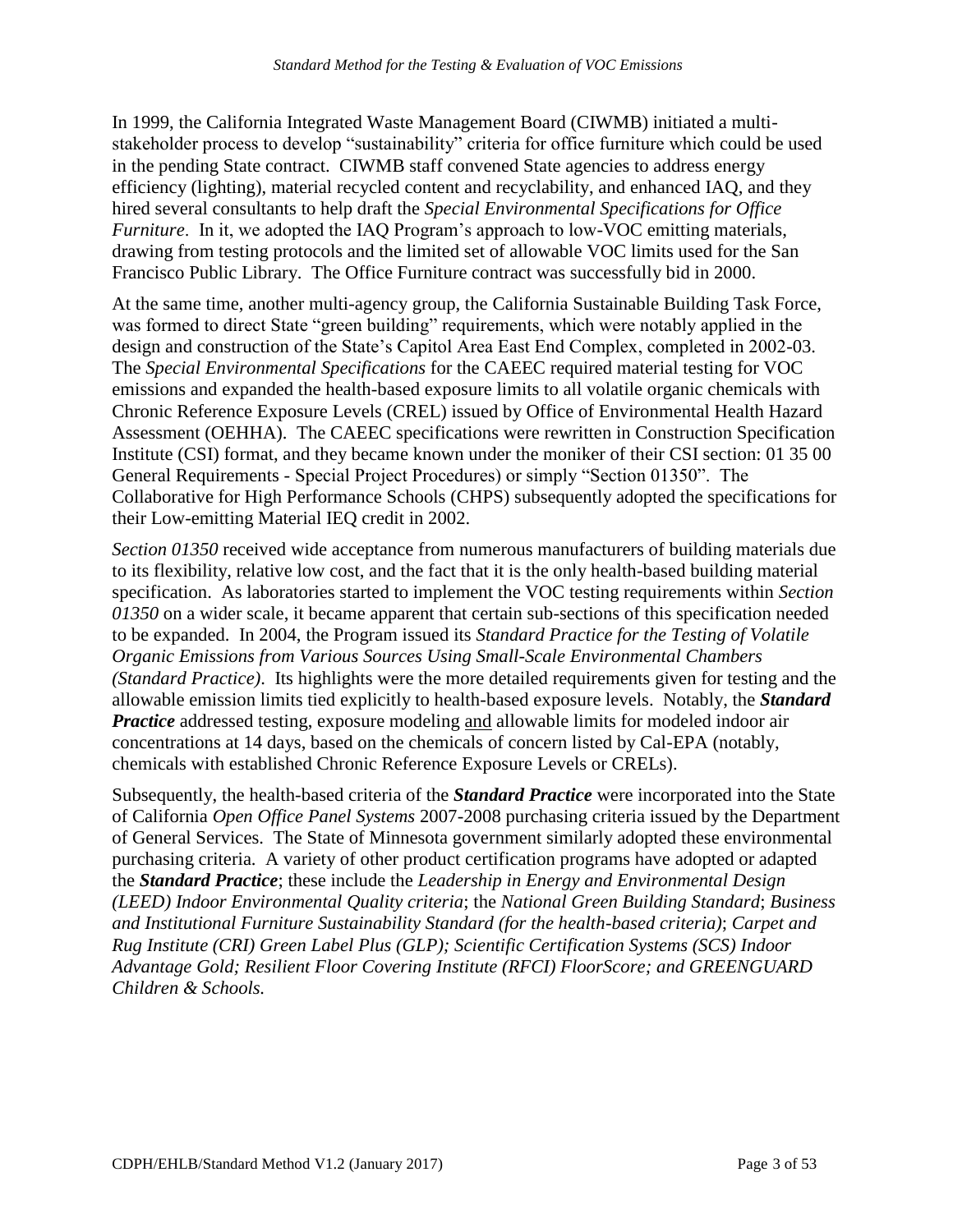#### **Author/Acknowledgements**

 suggestions and recommendations during the public review process, which were essential for The California Department of Public Health (CDPH), Indoor Air Quality (IAQ) Section, prepared this document, and CDPH approved its release on March 4, 2010. Dr. Wenhao Chen was the primary author, and Mr. Robert Miller crafted updates for Sections 2 and 3. Dr. Jed Waldman and Mr. Leon Alevantis (CDPH Senior Mechanical Engineer) provided Departmental technical review. In addition, numerous individuals outside CDPH contributed invaluable final document development. Appendix A lists stakeholders who submitted written comments (or oral comments in public meetings).

#### **Disclaimer**

 financial interest in their use or application. The mention of commercial products or services, The *Standard Practice* and *Standard Method* are in the public domain, and the State has no their source, or their use in connection with material presented in this report is not to be construed as actual or implied endorsement of such products or services by the State of California.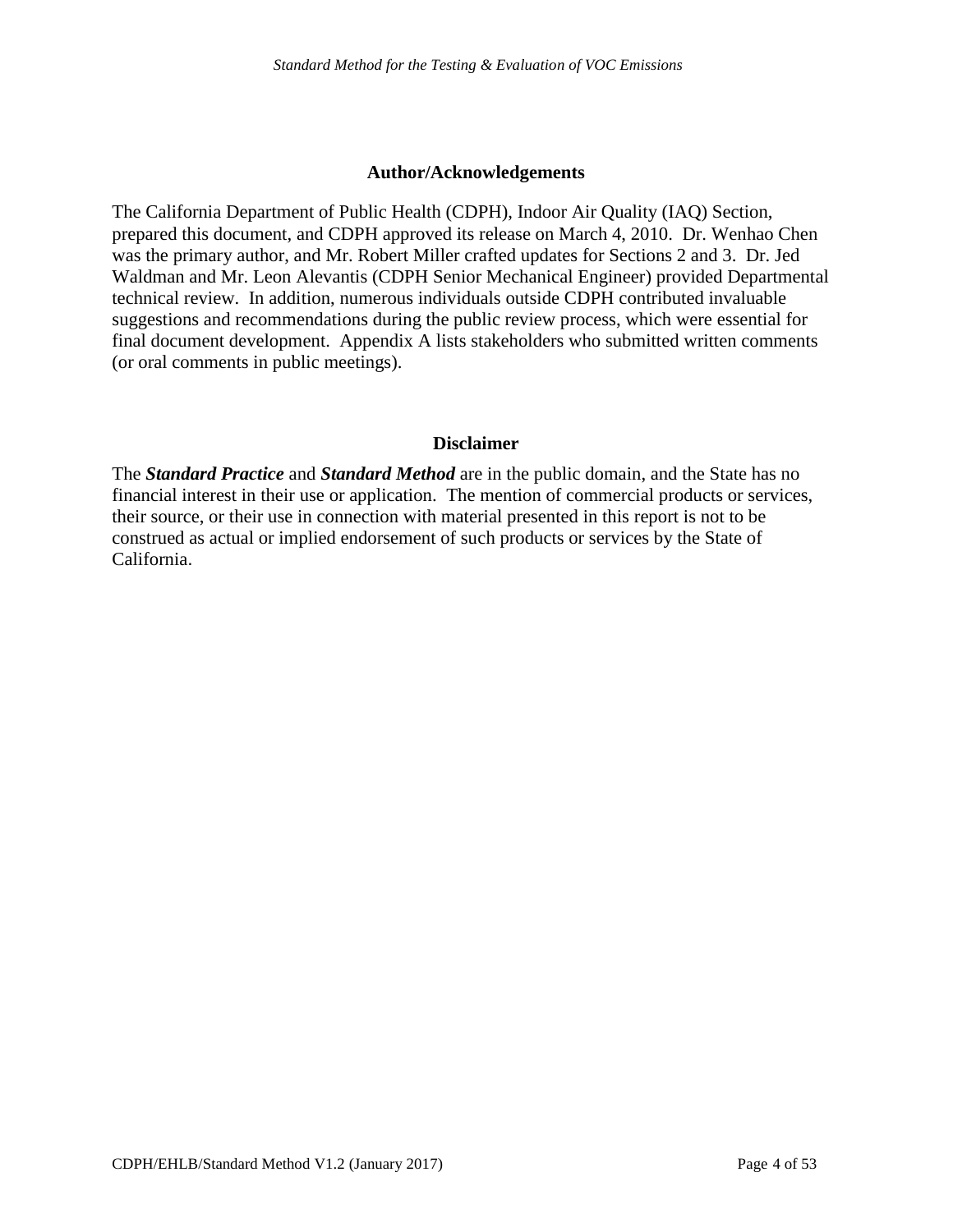## **TABLE OF CONTENTS**

|                | <b>FOREWORD</b>                                                     |                                                                                                                                                                                                                                                                                                                                                                                                                            | $\overline{2}$                                           |
|----------------|---------------------------------------------------------------------|----------------------------------------------------------------------------------------------------------------------------------------------------------------------------------------------------------------------------------------------------------------------------------------------------------------------------------------------------------------------------------------------------------------------------|----------------------------------------------------------|
| 1              |                                                                     | <b>BACKGROUND INFORMATION</b>                                                                                                                                                                                                                                                                                                                                                                                              | $\tau$                                                   |
|                | 1.1<br>1.2<br>1.3                                                   | Scope<br>References<br>Terminology                                                                                                                                                                                                                                                                                                                                                                                         | 7<br>$8\,$<br>10                                         |
| 2              |                                                                     | COLLECTION, PACKAGING, SHIPMENT, & DOCUMENTATION OF PRODUCT<br><b>SAMPLES</b>                                                                                                                                                                                                                                                                                                                                              | 14                                                       |
|                | 2.1<br>2.2<br>2.3<br>2.4<br>2.5<br>2.6                              | <b>Product Sample Collection</b><br>Packaging and Shipment of Samples<br>Chain-of-Custody Documentation<br>Rejection of Samples by Laboratory<br>Receipt of Samples by Laboratory<br>Storage of Samples by Laboratory Prior to Testing                                                                                                                                                                                     | 14<br>18<br>18<br>19<br>19<br>19                         |
| 3              |                                                                     | LABORATORY SAMPLE PREPARATION, TESTING, CHEMICAL ANALYSES AND<br><b>CALCULATIONS</b>                                                                                                                                                                                                                                                                                                                                       | 20                                                       |
|                | 3.1<br>3.2<br>3.3<br>3.4<br>3.5<br>3.6<br>3.7<br>3.8<br>3.9<br>3.10 | <b>Test Specimen Preparation</b><br>Preparation of Paint Test Specimens<br>Preparation of Adhesive Product Test Specimens<br>Preparation of Caulking Product Test Specimens<br>Selection and Preparation of Dry Product Test Specimens<br>Preparation of Dry Product Test Specimen Assemblies<br><b>Conditioning of Test Specimens</b><br><b>Environmental Chamber Testing</b><br><b>Chemical Analyses</b><br>Calculations | 20<br>21<br>22<br>22<br>23<br>24<br>24<br>26<br>30<br>32 |
| $\overline{4}$ |                                                                     | TARGET CHEMICALS, MAXIMUM ALLOWABLE CONCENTRATIONS, AND IAQ<br><b>CONCENTRATION MODELING</b>                                                                                                                                                                                                                                                                                                                               | 35                                                       |
|                | 4.1<br>4.2<br>4.3                                                   | Target VOCs<br>Maximum Allowable Concentrations for Target VOCs.<br><b>IAQ Concentration Modeling</b>                                                                                                                                                                                                                                                                                                                      | 35<br>35<br>36                                           |
| 5              |                                                                     | QUALITY ASSURANCE AND QUALITY CONTROL                                                                                                                                                                                                                                                                                                                                                                                      | 41                                                       |
|                | 5.1<br>5.2<br>5.3                                                   | <b>Mandatory Practices on Quality Management</b><br><b>Mandatory Laboratory Practices</b><br><b>Measurement Uncertainty</b>                                                                                                                                                                                                                                                                                                | 41<br>41<br>42                                           |
| 6              |                                                                     | REQUIRED ELEMENTS OF THE LABORATORY TEST REPORT                                                                                                                                                                                                                                                                                                                                                                            | 43                                                       |
|                | 6.1                                                                 | Required elements of the Laboratory Test Report                                                                                                                                                                                                                                                                                                                                                                            | 43                                                       |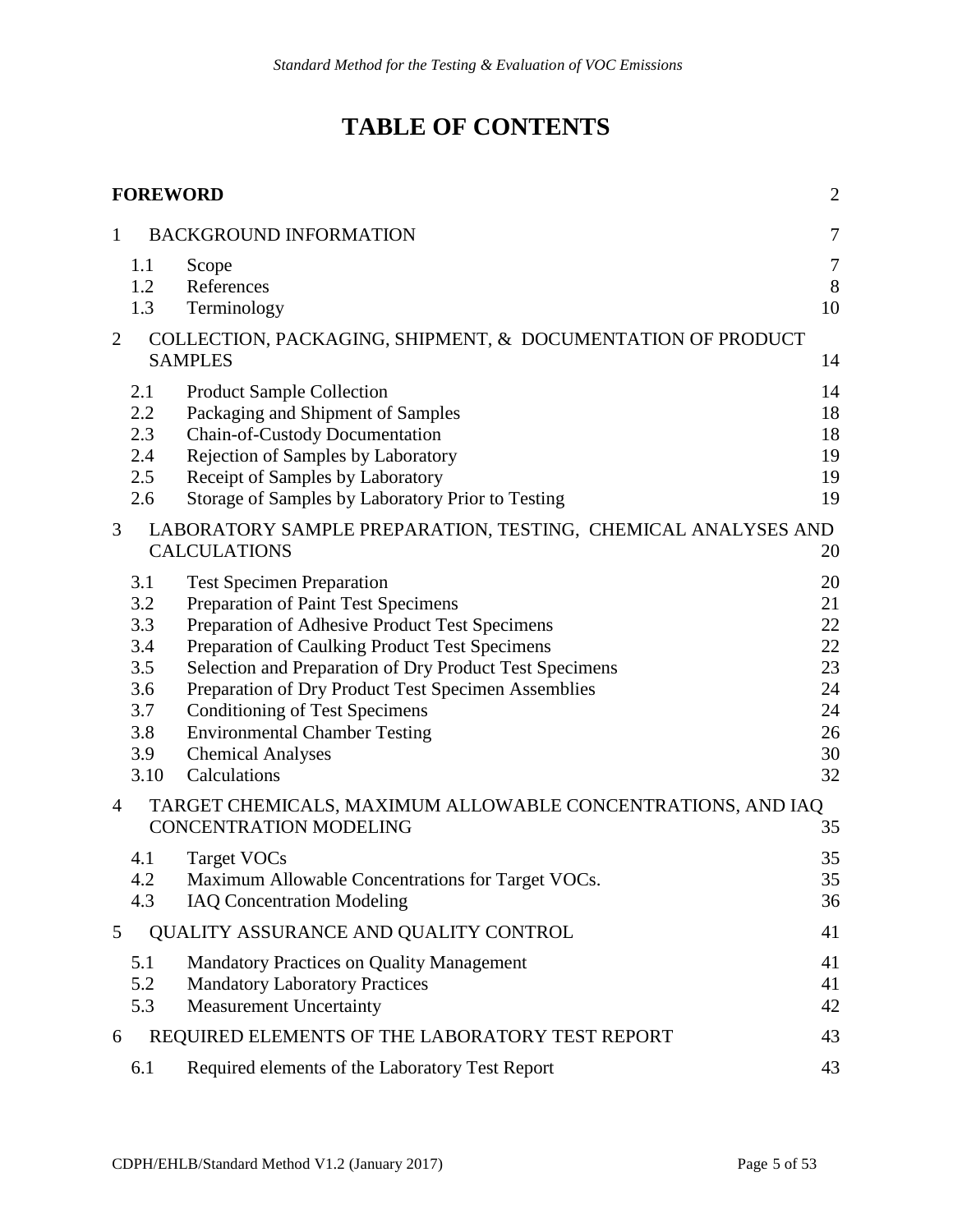| 7 |                                                                 | TESTING OF FREESTANDING FURNITURE                             | 45 |  |
|---|-----------------------------------------------------------------|---------------------------------------------------------------|----|--|
|   | 7.1                                                             | <b>Test Method for Freestanding Furniture</b>                 | 45 |  |
|   | 7.2                                                             | Concentration Modeling for Furniture and Office Seating       | 45 |  |
|   | 7.3                                                             | Compliance with Maximum Allowable Concentrations              | 46 |  |
| 8 |                                                                 | GUIDELINES FOR USE OF STANDARD METHOD AS BASIS FOR A BUILDING |    |  |
|   |                                                                 | PRODUCT CLAIM                                                 | 47 |  |
|   | 8.1                                                             | Manufacturer and Third-Party Claims                           | 47 |  |
|   | 8.2                                                             | <b>Laboratory Selection</b>                                   | 47 |  |
|   | 8.3                                                             | <b>Breadth of Claim</b>                                       | 47 |  |
|   | 8.4                                                             | <b>Modifications of Method</b>                                | 47 |  |
|   | 8.5                                                             | Acceptable Alternative to Method                              | 48 |  |
|   | 8.6                                                             | <b>Quality Control</b>                                        | 48 |  |
|   | 8.7                                                             | <b>Product Sample Selection</b>                               | 48 |  |
|   | 8.8                                                             | Retesting                                                     | 49 |  |
|   | APPENDIX A                                                      | LIST OF STAKEHOLDER REVIEWERS                                 | 50 |  |
|   | NEW SINGLE-FAMILY RESIDENCE SCENARIO<br><b>APPENDIX B</b><br>51 |                                                               |    |  |

#### **TABLES**

| Table 2-1 |                                                                                 |  |
|-----------|---------------------------------------------------------------------------------|--|
| Table 3-1 |                                                                                 |  |
| Table 4-1 | Target CREL VOCs and their maximum allowable concentrations 37                  |  |
| Table 4-2 |                                                                                 |  |
| Table 4-3 | Product quantities and specific air flow rates to be used for estimation of VOC |  |
|           |                                                                                 |  |
| Table 4-4 |                                                                                 |  |
| Table 4-5 | Product quantities and specific air flow rates to be used for estimation of VOC |  |
|           |                                                                                 |  |
| Table 5-1 | Guidelines for measurement uncertainty and precision of chamber conditions and  |  |
|           |                                                                                 |  |
| Table 7-1 | Standard open-plan office defined in ANSI/BIFMA M7.1-2007  46                   |  |
| Table 7-2 | Product quantities and specific air flow rates to be used for estimation of VOC |  |
|           |                                                                                 |  |
| Table B-1 |                                                                                 |  |
| Table B-2 | Product quantities and specific air flow rates to be used for estimation of VOC |  |
|           |                                                                                 |  |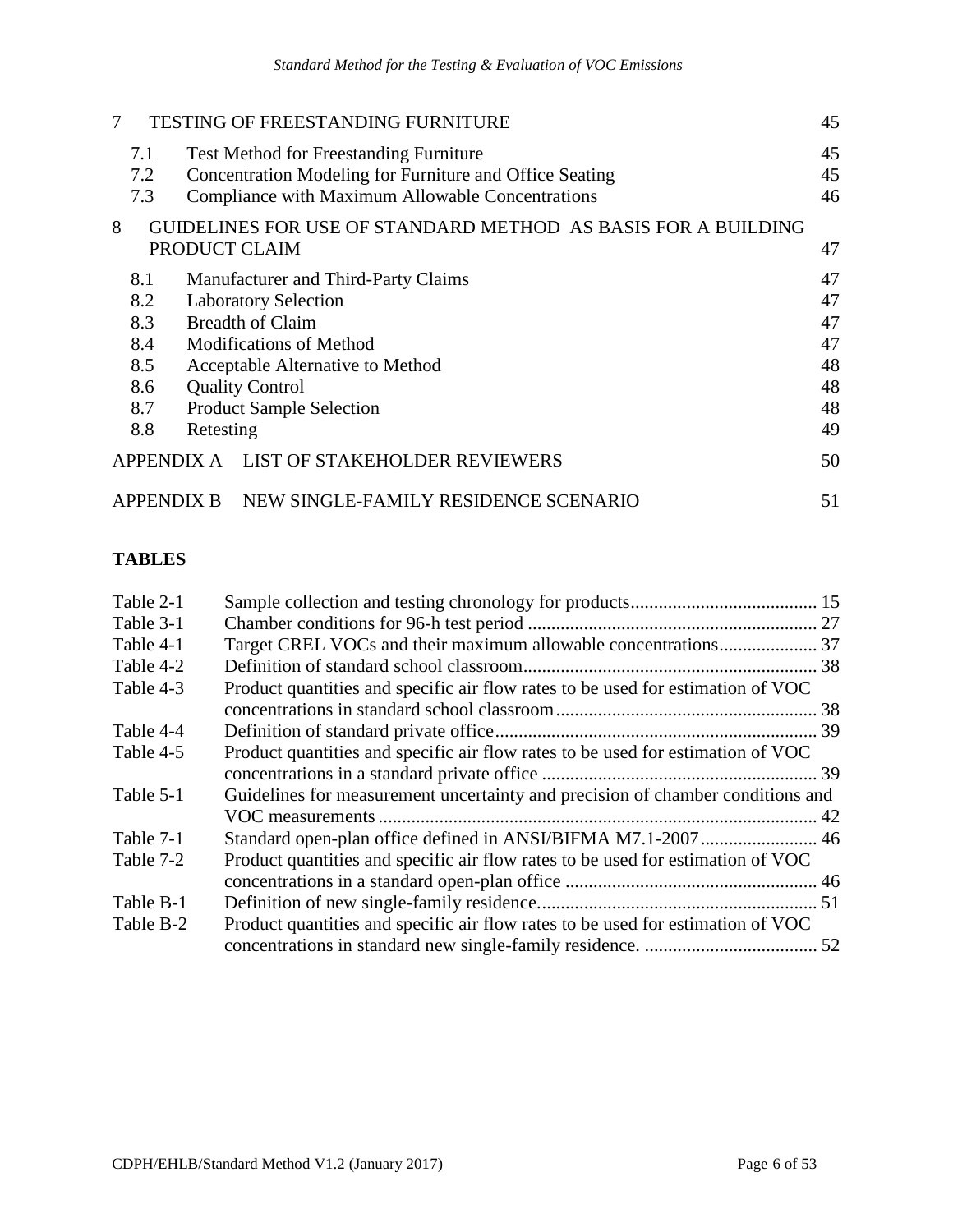### **1 BACKGROUND INFORMATION**

#### <span id="page-6-1"></span><span id="page-6-0"></span>**1.1 Scope**

- 1.1.1 This method applies to any product category generally used within the envelope of an enclosed indoor environment. The method is applicable to products that can be tested whole or by representative sample in environmental chambers. This includes, as examples, paints, other architectural coatings and finishes, sealants, adhesives, wallcoverings, floor coverings, acoustical ceilings, wood paneling, wall and ceiling insulation used in public and commercial office buildings, schools, residences and other building types.
- 1.1.2 This method applies to freestanding furniture used in schools and offices by incorporation of an American National Standard Method for furniture VOC emissions. For open-plan office furniture, this method adopts the open-plan office defined in an American National Standard Method for furniture VOC emissions. Private office workstations are not addressed within the current scope of this Standard Method.
- 1.1.3 This method applies to newly manufactured products before they are used in construction, finishing and furnishing of buildings.
- 1.1.4 The standard does not apply to structural building products, janitorial products, air fresheners, electronic air cleaners, and other electronic equipment.
- environmental chambers. 1.1.5 This method establishes the procedures for product sample collection, emission testing, indoor concentration modeling, and documentation requirements associated with quantifying the emissions of volatile organic chemicals from various sources using
- 1.1.6 This method defines scenarios for a standardized school classroom (including pupil desks and chairs) and a typical private office environment (for building products other than office furniture). These scenarios include the dimensions, occupancy and ventilation characteristics of the space and the amounts of major products contained within the space.
- 1.1.7 This method establishes performance criteria for specific chemicals of interest. These criteria are specifically for evaluating potential chronic health risks from inhalation exposures of vapor phase organic chemicals emitted by the products covered within the scope.
- 1.1.8 This method includes requirements on laboratory quality management system and measure uncertainty estimation.
- 1.1.9 The indoor concentration modeling scenarios and the performance criteria may be applied to emission test results obtained from other recognized test methods.
- 1.1.10 This method may be utilized as the basis for product claims and for certification/verification programs. General guidelines are provided for incorporation of the method into such programs.
- 1.1.11 This method specifies target chemicals and their maximum allowable concentrations. However, this method does not purport to address all of the safety, health, comfort (e.g.,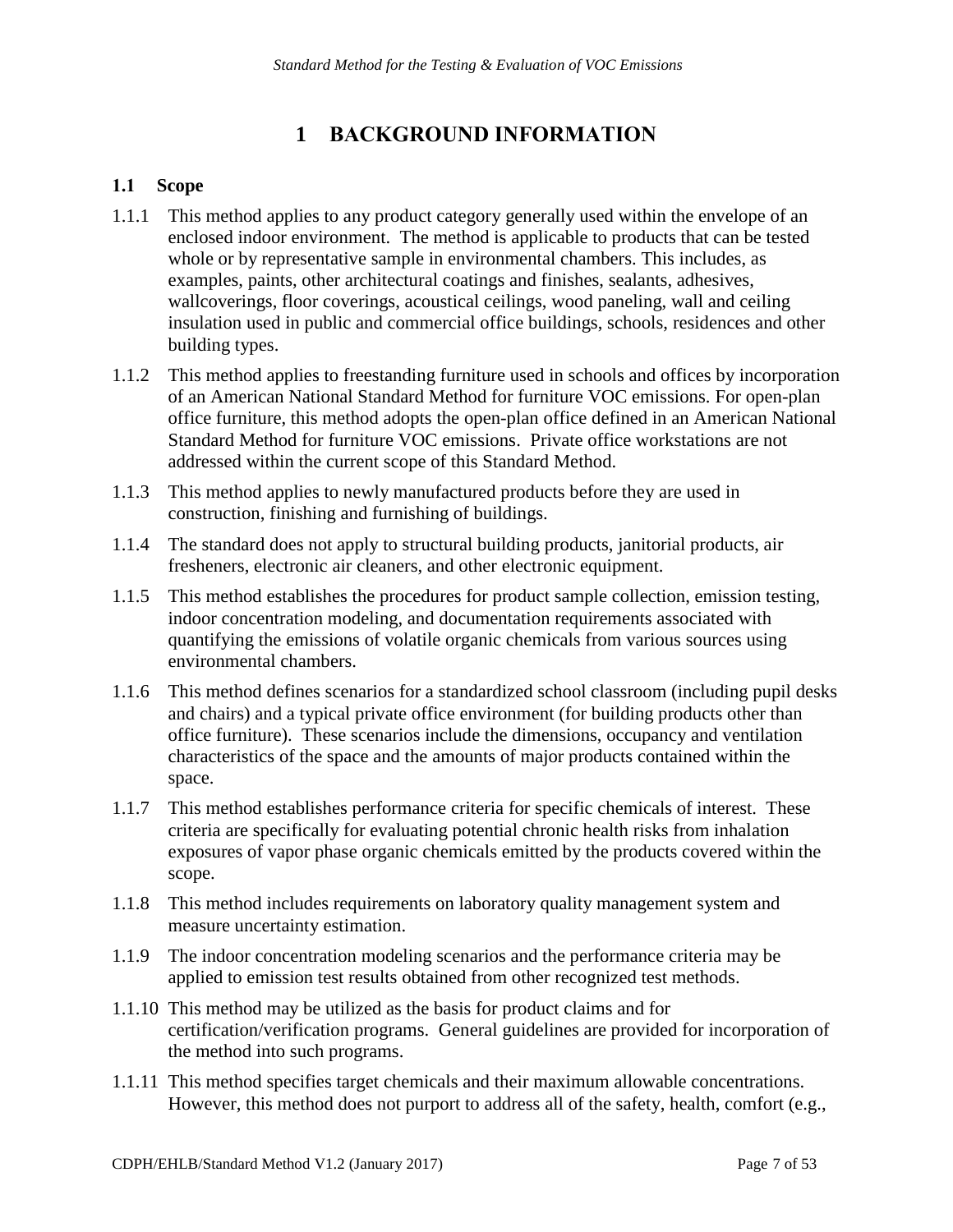odor) and performance concerns, if any associated with its use. Users of this method may determine the applicability of regulatory requirements prior to use. establish additional safety, health, comfort and other performance conditions and

#### <span id="page-7-0"></span>**1.2 References**

#### 1.2.1 **ASTM Standards**

- D 1356-05 Standard Terminology Relating to Sampling and Analysis of Atmospheres
- D 5116-06 Standard Guide for Small-Scale Environmental Chamber Determinations of Organic Emissions from Indoor Materials/Products
- D 5197-03 Standard Test Method for Determination of Formaldehyde and Other Carbonyl Compounds in Air (Active Sampler Methodology)
- D 6196-03 Standard Practice for Selection of Sorbents, Sampling and Thermal Desorption Analysis Procedures for Volatile Organic Compounds in Air
- D 6345-98 (2004) Standard Guide for Selection of Methods for Active, Integrative Sampling of Organic Compounds in Air
- D 6670-01 (2007) Standard Practice for Full-Scale Determination of Volatile Organic Emissins from Indoor Materials/Products
- D 7339-07 Standard Test Method for Determination of Volatile Organic Compounds Emitted from Carpet using a Specific Sorbent Tube and Thermal Desorption / Gas Chromatography

#### 1.2.2 **Other Documents**

- ANSI/ASHRAE Standard 62.1-2007. *Ventilation for Acceptable Indoor Air Quality*, American Society of Heating, Refrigerating and Air Conditioning Engineers, Atlanta, GA
- ANSI/ASHRAE Standard 62.2-2007. *Ventilation and Acceptable Indoor Air Quality in Low-Rise Residential Buildings*, American Society of Heating, Refrigerating and Air Conditioning Engineers, Atlanta, GA
- ANSI/BIFMA M7.1-2007. *Standard Test Method for Determining VOC Emissions from Office Furniture Systems, Components and Seating*, BIFMA International, Grand Rapids, MI
- BIFMA e3-2008. *Furniture Sustainability Standard*, BIFMA International, Grand Rapids, MI. Standard is accessible at: [http://levelcertified.org/wp-content/uploads/2009/06/2009-02-](http://levelcertified.org/wp-content/uploads/2009/06/2009-02-20%20SASe3.pdf) [20%20SASe3.pdf](http://levelcertified.org/wp-content/uploads/2009/06/2009-02-20%20SASe3.pdf)
- Cal/EPA, ARB list of Toxic Air Contaminants (TACs). The current version of this list is accessible at<http://www.arb.ca.gov/toxics/id/taclist.htm>
- Cal/EPA OEHHA Safe Drinking Water and Toxic Enforcement Act or 1986 (Proposition 65). The current versions of these lists are accessible at [http://www.oehha.ca.gov/prop65/prop65\\_list/newlist.html](http://www.oehha.ca.gov/prop65/prop65_list/newlist.html)
- Cal/EPA OEHHA list of chemicals with noncancer chronic Reference Exposure Levels (RELs). The current version of this list is accessible at [http://www.oehha.ca.gov/air/chronic\\_rels/AllChrels.html](http://www.oehha.ca.gov/air/chronic_rels/AllChrels.html)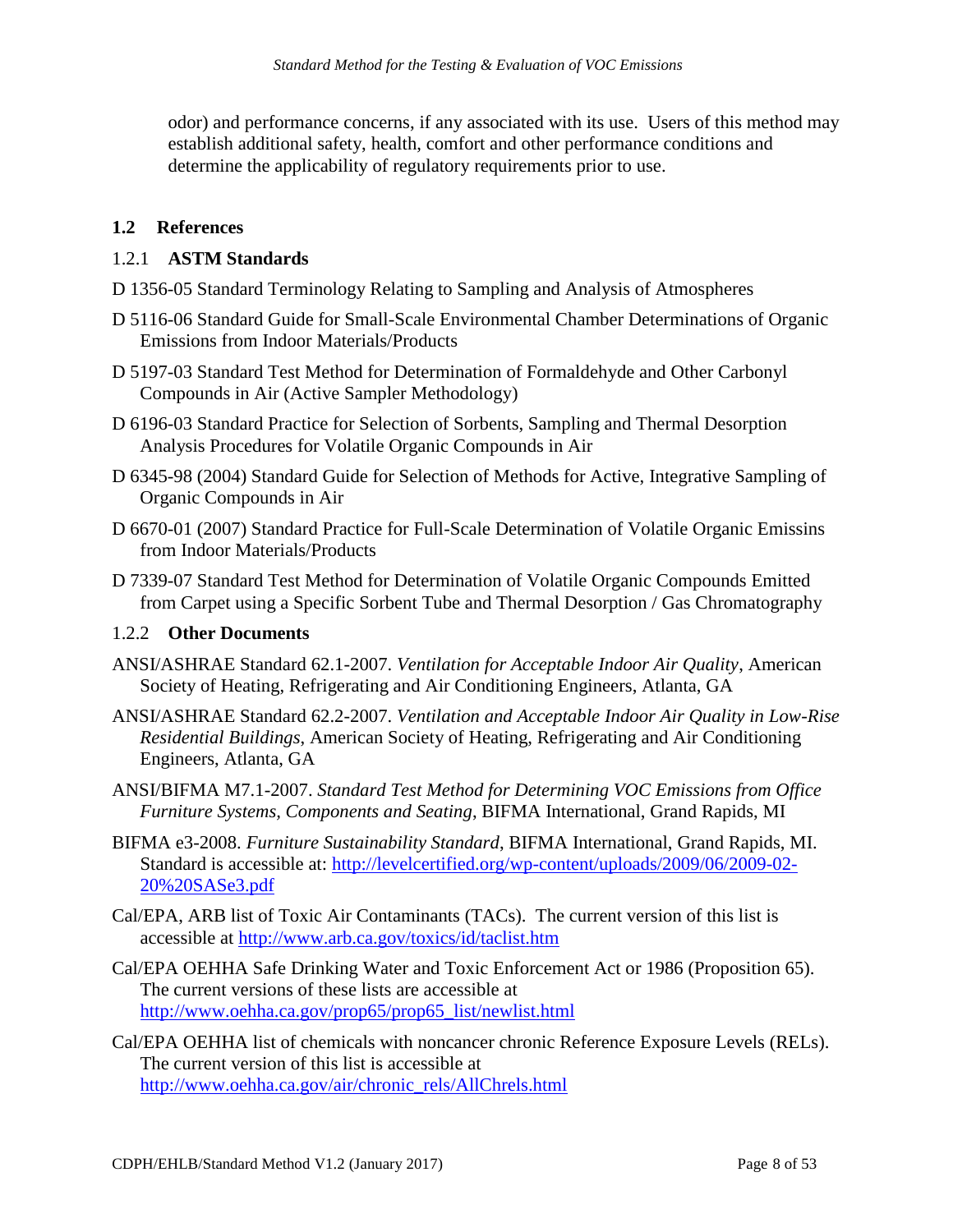- Carter, R.D and J.S. Zhang. 2007. Definition of Standard Office Environments for Evaluating the Impact of Office Furniture Emissions on Indoor VOC Concentrations. *ASHRAE Transactions,* Volume 113, Part 2, pp 466-477.
- CHPS 2009 Criteria. *CHPS Best Practice Manual Volume III California Criteria for High Performance Schools (2009 Edition)*, Collaborative for High Performance Schools, San Francisco, CA
- ISO 14021:2001. *Environmental labels and declarations. Self-declared environmental claims (Type II environmental labeling)*, International Organization for Standardization, Geneva, Switzerland.
- ISO 16000-9:2006. *Indoor Air Part 9: Determination of the Emission of Volatile Organic Compounds from Building Products and Furnishing - Emission Test Chamber Method*, International Organization for Standardization, Geneva, Switzerland.
- ISO 16000-11:2006. *Indoor Air - Part 11: Determination of the Emission of Volatile Organic Compounds from Building Products and Furnishing - Sampling, Storage of Samples and Preparation of Test Specimens*, International Organization for Standardization, Geneva, Switzerland.
- ISO/IEC 17025:2005 *General requirements for the competence of testing and calibration laboratories*, International Organization for Standardization, Geneva, Switzerland.
- ISO/IEC Guide 65:1996 *General Requirements for Bodies Operating Product Certification Systems*, International Organization for Standardization, Geneva, Switzerland.
- Jenkins, P.L., T.J. Phillips and J. Waldman, 2004. Environmental Health Conditions in California's Portable Classrooms. Report is accessible at <http://www.arb.ca.gov/research/indoor/pcs/pcs.htm>
- Offermann, F.J., 2009. Ventilation and Indoor Air Quality in New Homes. Report is accessible at [http://www.arb.ca.gov/research/apr/past/indoor.htm.](http://www.arb.ca.gov/research/apr/past/indoor.htm)
- U.S. Census Bureau. 2008. Housing and Household Economic Statistics Division, Hagerstown, MD. Accessible at<http://www.census.gov/const/C25Ann/sftotalmedavgsqft.pdf>
- U.S. DOE. 2008. Buildings Energy Data Book. Chapter 2.2 Residential Sector Characteristics. U.S. Department of Energy, Energy Efficiency and Renewable Energy, Washington DC. Accessible at<http://buildingsdatabook.eren.doe.gov/>
- http://www.epa.gov/ttn/amtic/airtox.html U.S. EPA. Method TO-1. 1984. Method for the Determination of Volatile Organic Compounds in Ambient Air Using Tenax Adsorption and Gas Chromatography/Mass Spectrometry (GC/MS). *Compendium of Methods for the Determination of Toxic Organic Compounds in Ambient Air, Second Edition* (EPA/625/R-96/010b). This method is accessible at
- method is accessible at http://www.epa.gov/ttn/amtic/airtox.html U.S. EPA. Method TO-17. 1997. Determination of Volatile Organic Compounds in Ambient Air Using Active Sampling Onto Sorbent Tubes. *Compendium of Methods for the Determination of Toxic Organic Compounds in Ambient Air, Second Edition* (EPA/625/R-96/010b). This method is accessible at http://www.epa.gov/ttn/amtic/airtox.html<br>CDPH/EHLB/Standard Method V1.2 (January 2017) Page 9 of 53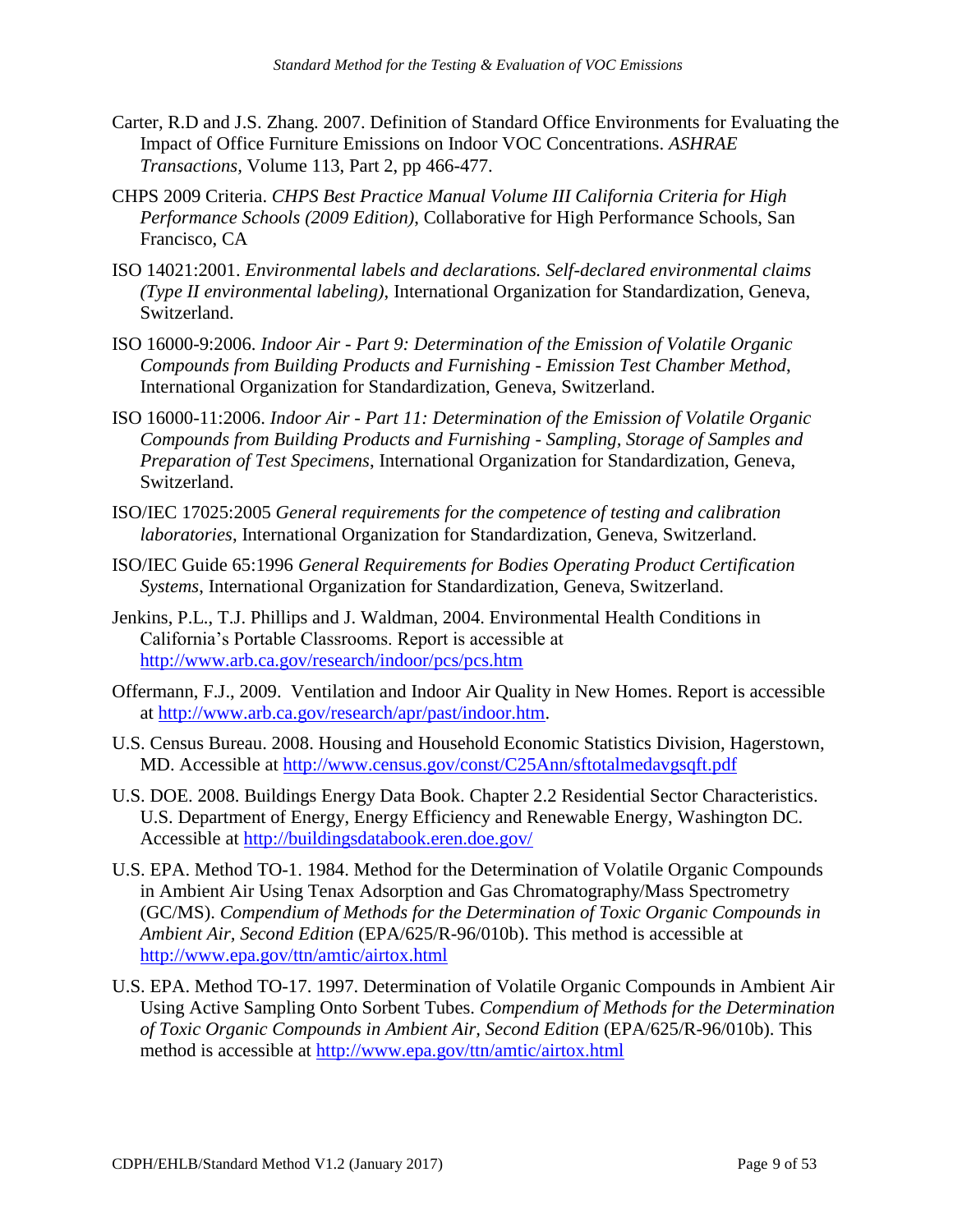#### <span id="page-9-0"></span>**1.3 Terminology**

#### 1.3.1 **Acronyms and Abbreviations**

- ARB Air Resources Board, Cal/EPA
- ANSI American National Standards Institute
- ASHRAE American Society of Heating Refrigerating and Air Conditioning Engineers
- ASTM American Society for Testing and Materials
- BIFMA Business and Institutional Furniture Manufacturer's Association International
- CDPH California Department of Public Health
- Cal/EPA California Environmental Protection Agency
- CHPS Collaborative for High Performance Schools
- CIWMB California Integrated Waste Management Board, Cal/EPA
- DNPH 2,4-Dintrophenylhydrazine
- DOE U.S. Department of Energy
- EF Emission factor
- EPA U.S. Environmental Protection Agency
- GC/MS Gas chromatography/mass spectrometry
- HAP Hazardous Air Pollutant
- HPLC High performance liquid chromatography
- IAQ Indoor air Quality
- ISO International Standards Organization
- LEED Leadership in Energy and Environmental Design Green Building Rating System™
- LOQ Limit of quantitation, lower
- MDF Medium density fiberboard
- MFC Mass flow controller
- MSDS Material safety data sheet
- NAHB National Association of Home Builders
- OEHHA Office of Environmental Health Hazard Assessment, Cal/EPA
- OSB Oriented strand board
- QMS Quality management system
- REL Reference exposure level
- RH Relative humidity in percent
- TAC Toxic Air Contaminant
- TD-GC/MS Thermal desorption GC/MS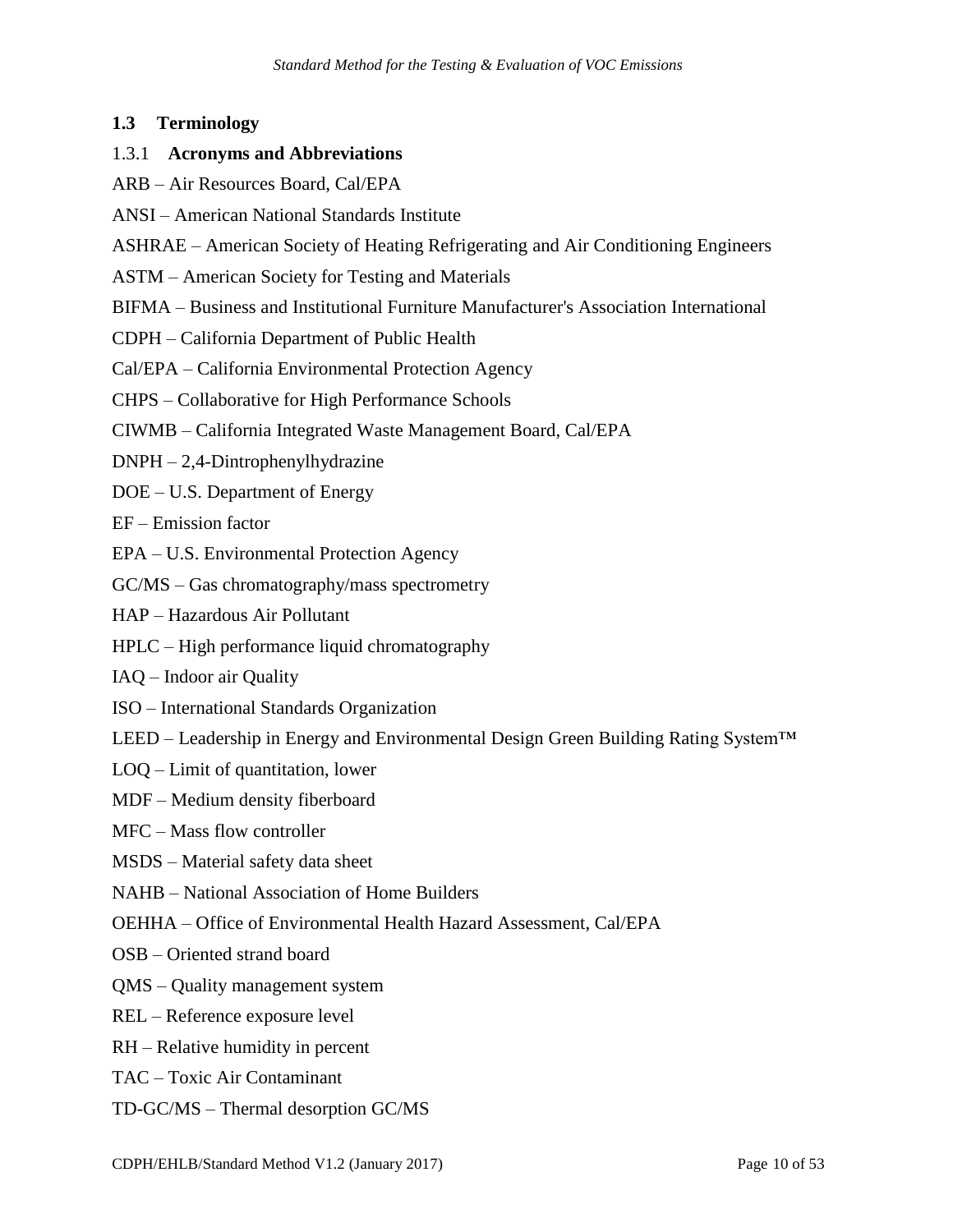- TIC Total ion-current chromatogram
- TVOC Total volatile organic compounds
- UV Ultraviolet wavelength
- VCT Vinyl composition tile
- VOC Volatile organic compound

#### 1.3.2 **Definitions**

- Air change rate Ratio of volume of conditioned air brought into the emission test chamber or building space per unit time to the chamber or building space volume
- Air flow rate Air volume entering the emission test chamber per unit time
- Air velocity Air speed over the surface of the test specimen
- Aldehydes Formaldehyde, acetaldehyde and other carbonyl compounds detectable by derivatization with DNPH and analysis by HPLC
- Area specific flow rate Ratio of the inlet air flow rate to the nominal surface area of the product or the product test specimen
- Background concentration VOC concentrations in emission test chamber in the absence of a product test specimen
- Chain-of-custody Document providing written evidence of transfer of a product sample, air sample, or another document from one organization to another organization or from one individual to another individual within the same organization. Document is signed and dated by each party involved in the transfer
- CREL Noncancer chronic reference exposure level developed by Cal/EPA OEHHA. These are inhalation concentrations to which the general population, including sensitive individuals, may be exposed for long periods (10 years or more) without the likelihood of serious adverse systemic effects other than cancer.
- Concentration Mass of VOC per unit air volume expressed at standardized conditions for temperature and pressure (i.e.,  $298^{\circ}$  K, 101.3 kPa)
- Data acquisition system System used to monitor, acquire and store data defining the environmental conditions for an emission test
- Emission factor Mass of VOC emitted from a specific unit area of product surface per unit time. Other unit measures such as product mass or length may be used as appropriate
- Emission rate Mass of VOC emitted by an entire product or test specimen per unit time
- Emission test chamber Non-contaminating enclosure of defined volume with controlled environmental conditions for inlet air flow rate, temperature and humidity used for determination of VOC emissions from product test specimens
- Loading factor Ratio of the nominal exposed surface area of the product or the test specimen to the volume of the building space or the emission test chamber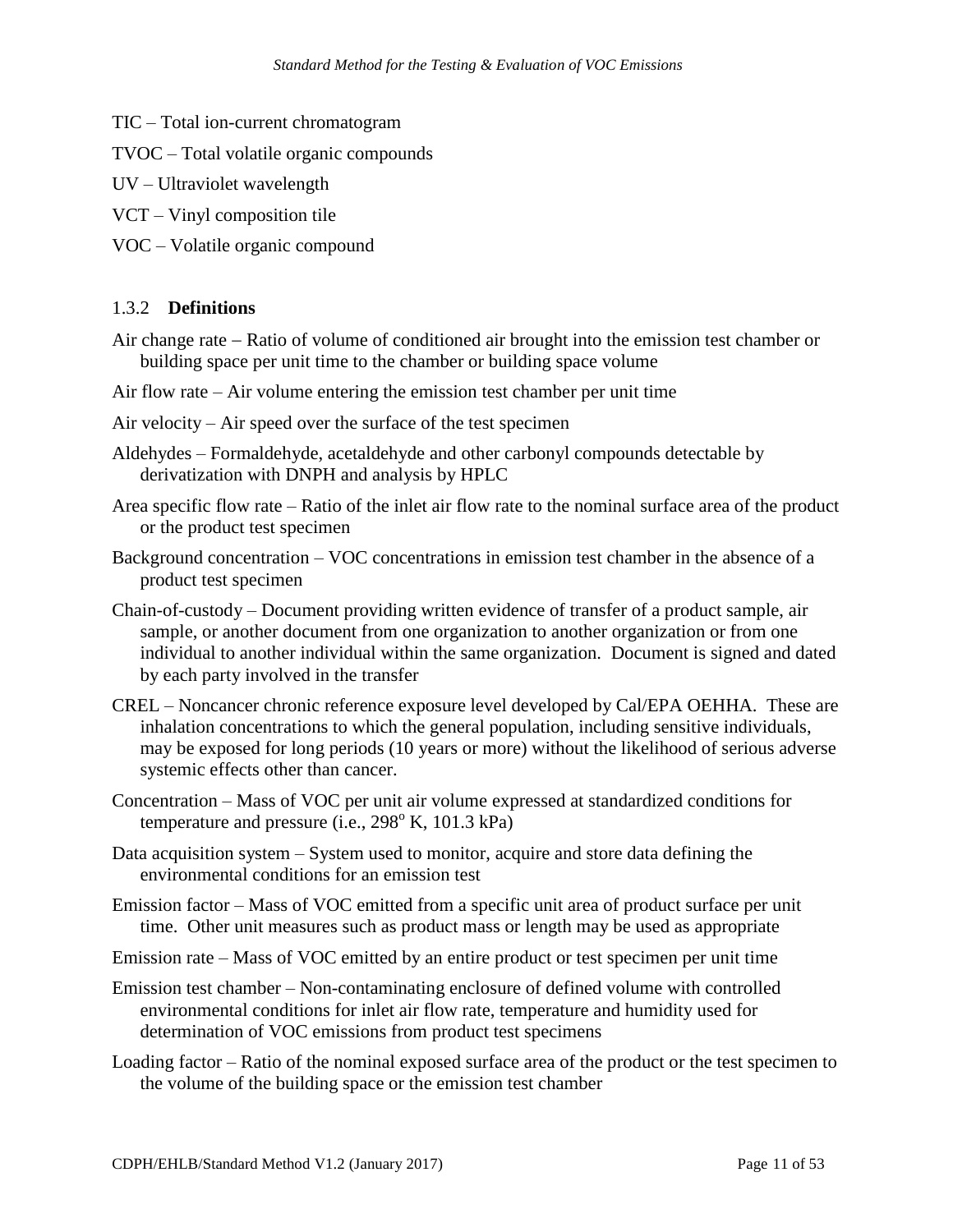- Manufacturer's identification number Unique product identifier from which a manufacturer is able to determine the product name, product category or subcategory, manufacturing location, date of manufacture, production line, and/or other pertinent identifying information for the product
- Mass flow controller Electronic device based on principle of thermal conductivity used to control the flow rate of air entering the emission test chamber and the flow rate of air passing through a sampling device
- Product category General group of similar products intended for a particular application and performance, such as VCT, laminated wood flooring, broadloom carpet, sheet vinyl flooring, plywood, OSB, interior paint, etc.
- Product subcategory Group of products within a product category having similar chemistry, VOC emissions profile construction, weight, formulation and manufacturing process and which may have a similar
- VOC emissions profile<br>Representative product sample A product sample that is representative of the product manufactured and produced under typical operating conditions
- Sampling interval Time over which a single air sample is collected
- Sampling period Established time for collection of air sample from emission test chamber
- Scan mode Operation of an electron impact GC/MS to continually and repeatedly scan masses between  $m/z$  35 – 350, or some other range
- Sorbent tube Solid phase sampling device through which a sample of chamber exhaust air at controlled flow rate is passed to capture VOCs. Device typically contains Tenax-TA, or equivalent, as primary sorbent material backed up by higher surface area sorbent material to quantitatively capture the most volatile VOCs
- Specific emission rate Emission rate normalized to the area, mass or length of a product (i.e., equivalent to emission factor)
- Test specimen Portion of representative sample prepared for emission testing in an emission test chamber following a defined procedure
- Total-ion-current (TIC) chromatogram Chromatographic representation of a GC/MS analysis produced as the sum of all of the scanned masses between  $m/z$  35 – 350, or some other range
- TVOC Sum of the concentrations of all identified and unidentified VOCs between and including n-pentane through n-heptadecane (i.e.,  $C_5 - C_{17}$ ) as measured by the GC/MS TIC method and expressed as a toluene equivalent value

Ventilation rate – Same as air change rate

- heptadecane. For the purposes of this method, formaldehyde and acetaldehyde are VOCs - Carbon-containing compounds (excluding carbon monoxide, carbon dioxide, carbonic acid, metallic carbides and carbonates and ammonium carbonate) with vapor pressures at standard conditions approximately ranging between those for n-pentane through nconsidered to be VOCs
- Zero time Time establishing the beginning of an emission test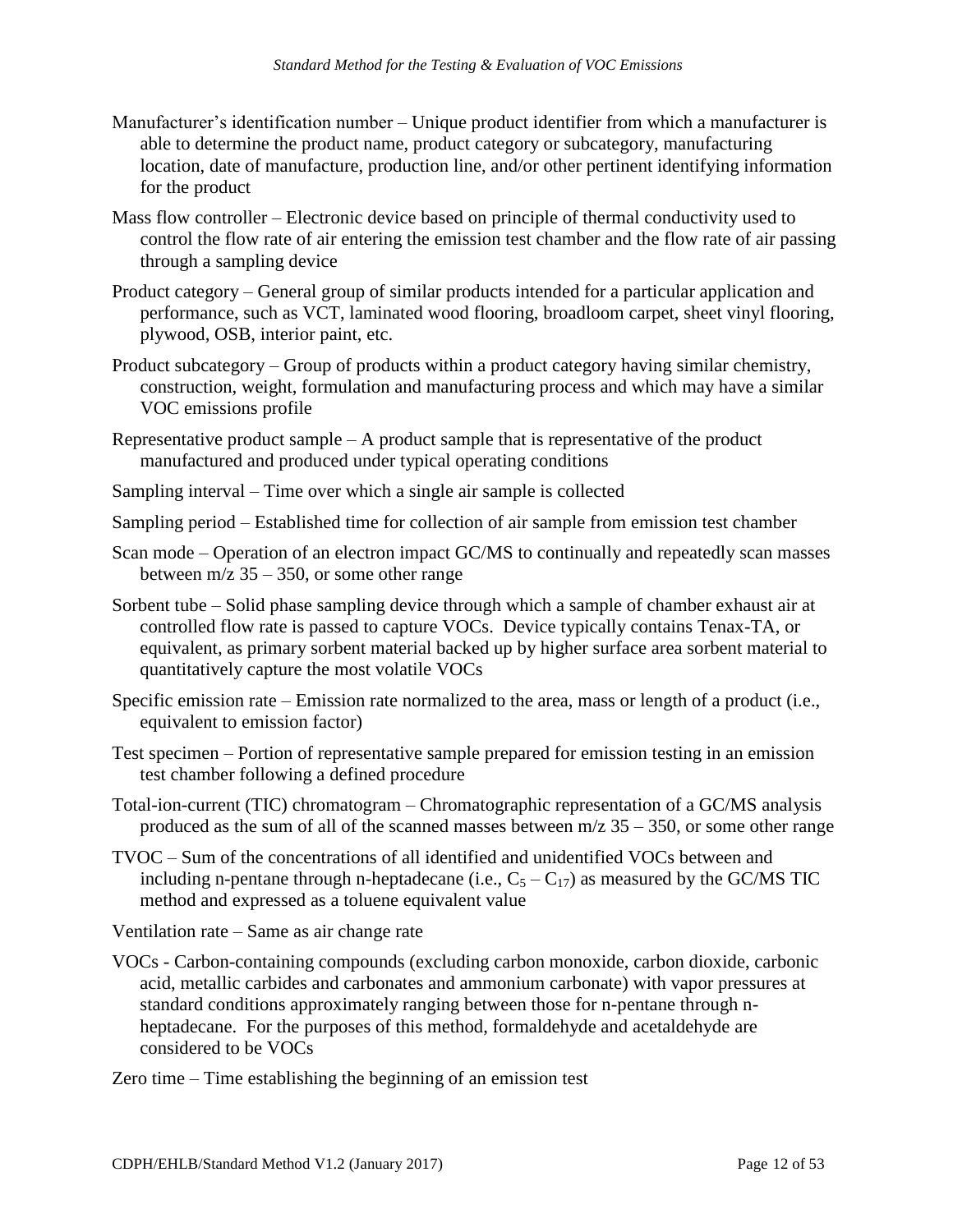#### 1.3.3 **Symbols and Units**

| <b>Symbol</b>         | <b>Description</b>             | <b>Units</b>                            |
|-----------------------|--------------------------------|-----------------------------------------|
| $\mathbf{A}$          | Projected surface area         | m <sup>2</sup>                          |
| $N_{\text{ACH}}$      | Air change rate                | $h^{-1}$                                |
| $C_i$                 | Concentration of $VOCi$        | $\mu$ g m <sup>-3</sup>                 |
| $EF_A$                | Emission factor, area specific | $\mu$ g m <sup>-2</sup> h <sup>-1</sup> |
| $EF_{P}$              | Emission factor, unit specific | $\mu$ g h <sup>-1</sup> per unit        |
| L                     | Product loading factor         | $m2 m-3$                                |
| Q                     | Air flow rate                  | $m^3$ h <sup>-1</sup>                   |
| q <sub>А</sub>        | Area specific flow rate        | $m^3 h^{-1} m^{-2} (m h^{-1})$          |
| <b>q</b> <sub>P</sub> | Unit specific flow rate        | $m^3$ h <sup>-1</sup> per unit          |
| t                     | Time after start of test       | h or day                                |
| v                     | Volume                         | m <sup>3</sup>                          |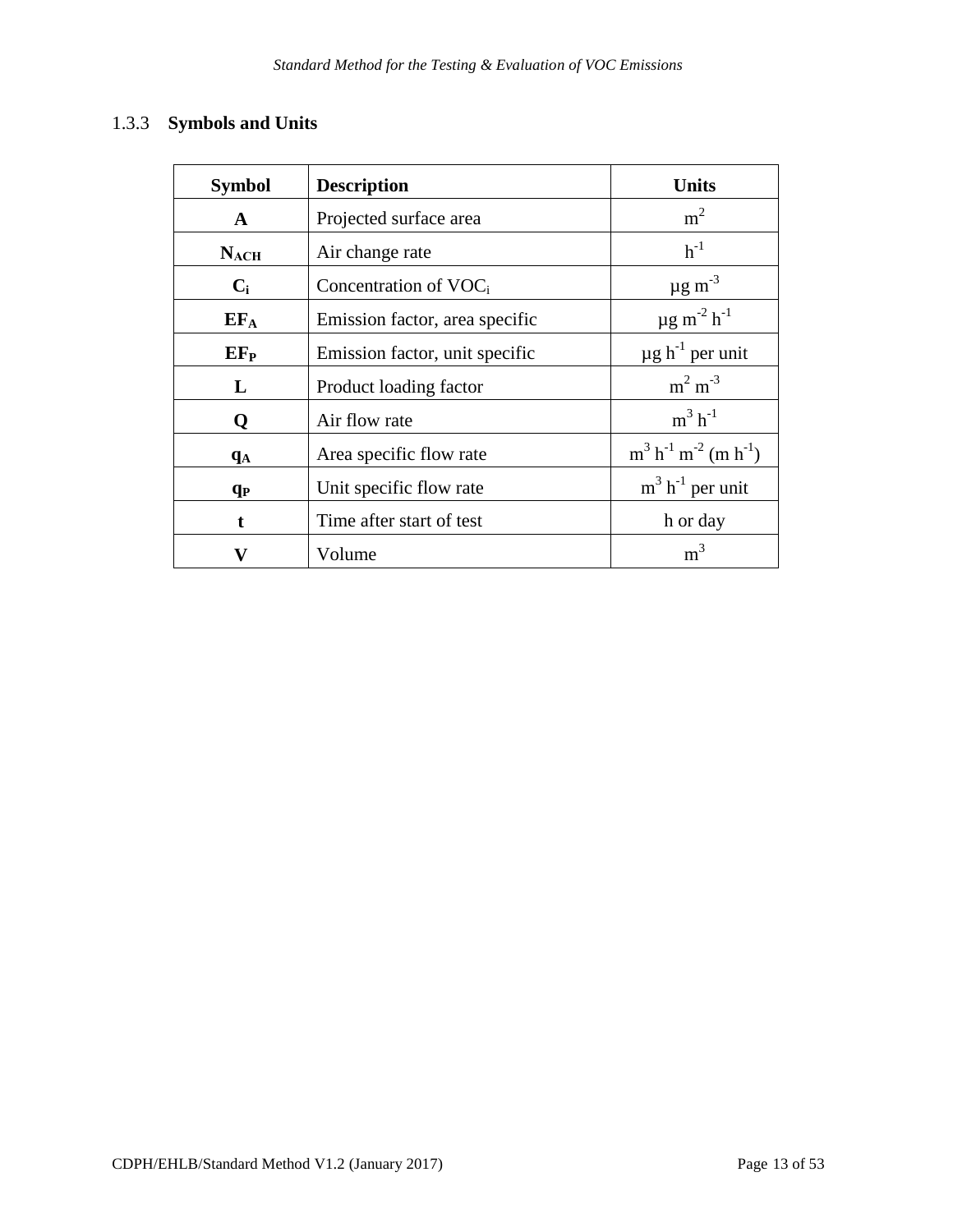# **<sup>2</sup>COLLECTION, PACKAGING, SHIPMENT, & DOCUMENTATION OF PRODUCT SAMPLES**

#### <span id="page-13-1"></span><span id="page-13-0"></span>**2.1 Product Sample Collection**

#### 2.1.1 **Purpose**

 ensure the samples being tested are reliable, uncontaminated, and well preserved. The guidelines are generally consistent with ISO 16000-11:2006. Guidelines are established for the collection, handling and documentation of product samples to

#### 2.1.2 **Personnel**

- conscientiously. If the sampling is done improperly, the sample is in error and any 2.1.2.1 Personnel in charge of sample collection must perform the task carefully and subsequent analysis is invalid.
- 2.1.2.2 Because of the importance of proper sampling, individuals engaged in sample collection and handling must be qualified by training and experience and possess a thorough understanding of the relevant practices and techniques or, at a minimum, be under the direct supervision of such an individual.

#### 2.1.3 **Representative Sample**

Samples selected for testing shall be representative of the product manufactured and produced under typical operating conditions. See Section 8.7 for additional guidelines.

#### 2.1.4 **Sample Preservation**

Due to the adsorptive and absorptive nature of most products being tested, special care shall be taken to prevent contamination of the product sample from any external source, such as solvent-containing products, prior, during and subsequent to the sample collection procedure. Samples must be stored immediately after collection in airtight, moisture-proof containers/packaging to prevent contamination and to preserve their chemical integrity by preventing subsequent VOC emission losses.

#### 2.1.5 **Location of Sampling**

The product type and manufacturing process determine the optimal sampling location as described in the sampling procedures. The sampling location/site shall be selected to allow for reproducible, easy access to a representative cross section of the product category. The location shall be documented.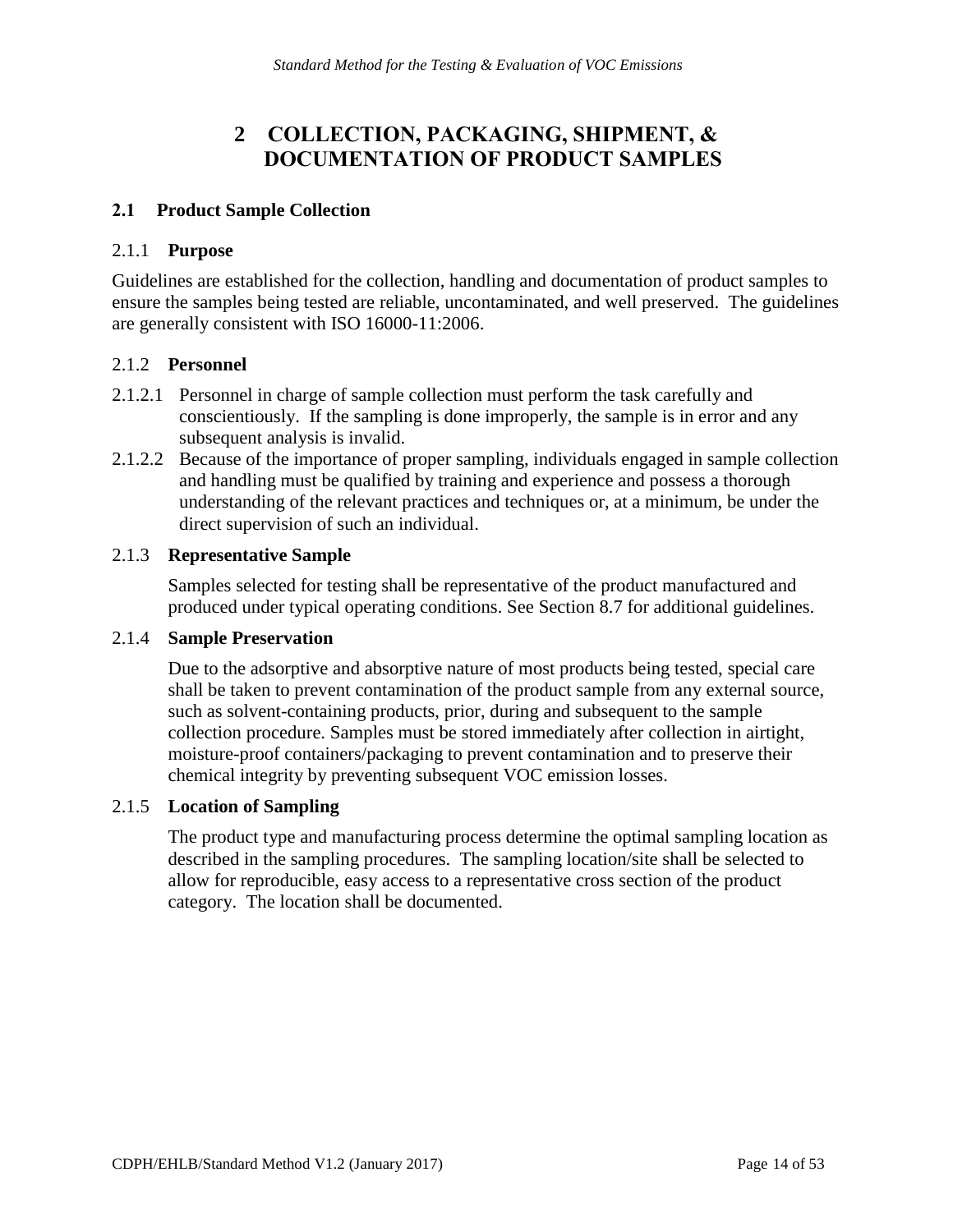#### 2.1.6 **Sample Age**

- 2.1.6.1 With the exception of containerized products, samples shall be collected at the point of production as soon as possible after the normal manufacturing process. Samples shall be collected within 24 hours of production with the exceptions specified in Sections 2.1.9.2, 2.1.10.3 and 2.1.11.2 for individual product categories. Containerized products (i.e., paints, sealants, adhesives, and other wet products) shall be collected and shipped within three months of production.
- 2.1.6.2 Samples shall be shipped to the laboratory within 24 hours of actual collection.
- 2.1.6.3 Timing of sample collection shall be coordinated between the manufacturing facility and the testing laboratory to ensure that testing of samples can commence within 5 weeks of the actual production date, except for containerized products for which testing of samples shall commence within 4 weeks of receipt at the laboratory (maximum 4 months from actual production date).
- 2.1.6.4 The schedule for sample collection, shipping, specimen preparation, and testing is summarized in **Table 2-1**.

| Event                                                                  | <b>Schedule</b>                                                                                          |
|------------------------------------------------------------------------|----------------------------------------------------------------------------------------------------------|
| Dry Products (e.g., resilient flooring,<br>carpet, wallcovering, etc.) |                                                                                                          |
| Manufacturing date                                                     | Production date establishes initial time                                                                 |
| Sample collection                                                      | Within 24 hours of production (see specific<br>exceptions in Sections 2.1.9.2, 2.1.10.3 and<br>2.1.11.2) |
| Shipment to laboratory                                                 | Within 24 hours of sample collection                                                                     |
| Commence laboratory testing                                            | Within 5 weeks of production                                                                             |
| Containerized products (e.g., adhesive,<br>sealant, paint, etc.)       |                                                                                                          |
| Manufacturing date                                                     | Production date establishes initial time                                                                 |
| Shipment to laboratory                                                 | No more than 3 months after production                                                                   |
| Commence laboratory testing                                            | No more than 4 months after production                                                                   |

<span id="page-14-0"></span>**Table 2-1** Sample collection and testing chronology for products

 fabricated by the manufacturer and shipped to the laboratory following all other 2.1.7 If cutting or other preparation of a test specimen at a testing laboratory is exceptionally difficult or requires highly specialized equipment, a fully prepared test specimen may be applicable procedures. Such fabrication procedures shall be fully documented and reported. All cutting and other tools used to prepare the test specimen shall be cleaned properly to avoid sample contamination.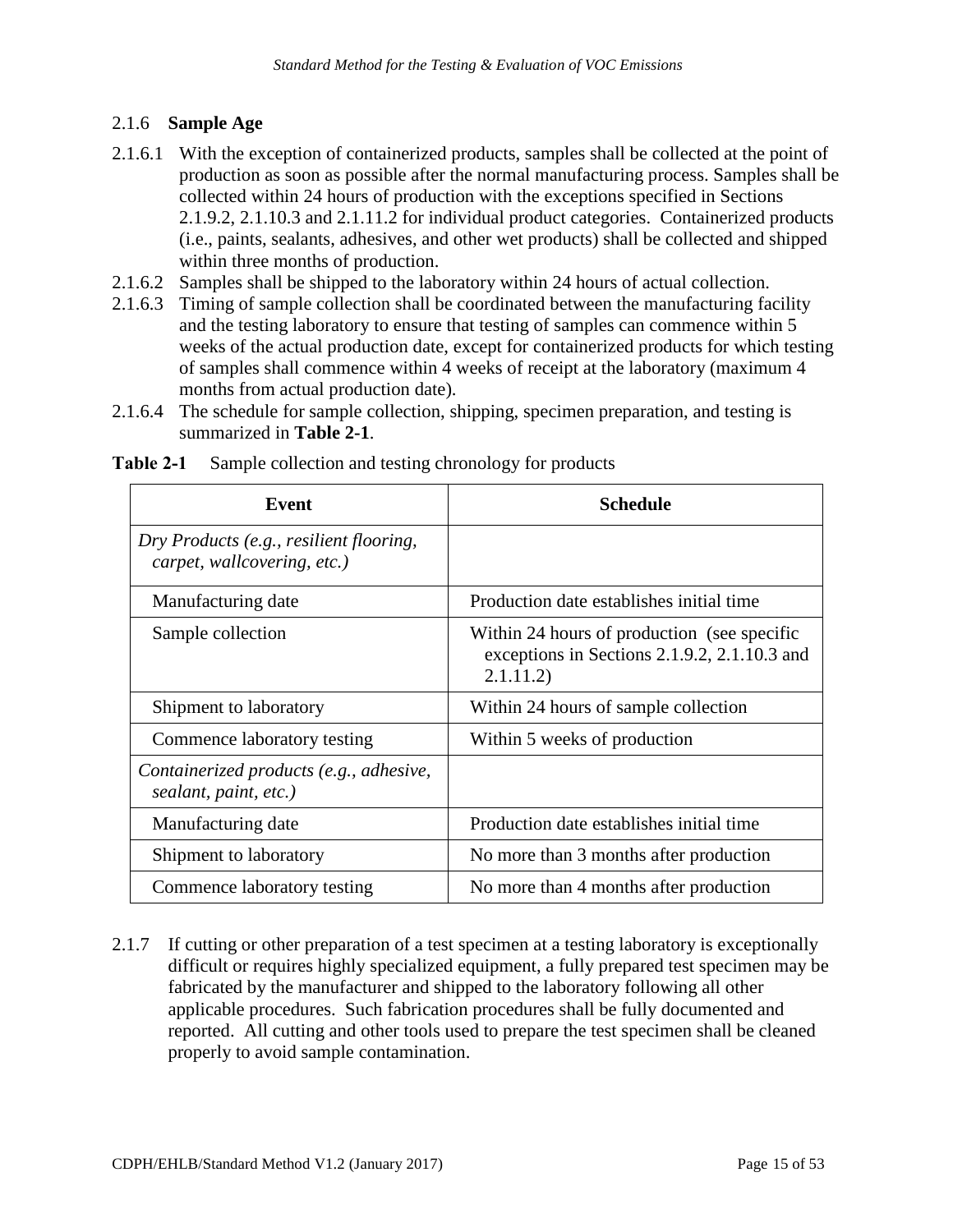#### 2.1.8 **Sample Collection Procedures – General Considerations**

- 2.1.8.1 Samples shall be collected directly from the manufacturing or packing line within 24 hours of production unless otherwise specified below in Sections 2.1.9.2, 2.1.10.3 and 2.1.11.2. Products meeting the specific requirements described in Sections 2.1.9.2, 2.1.10.3 and 2.1.11.2 for individual product categories may be collected within 7 days of actual production. Sample size shall be determined based on the surface area needed for testing. Seal the samples with two layers of heavy-duty aluminum foil so the air space within the package is minimized and the seams are crimped to create an airtight seal. Use clear packaging tape to assure that the package is airtight. Label the foil package and place in a clear polyethylene or Mylar bag. No more than one hour shall elapse between collection and packaging.
- package and the outside of the bag. 2.1.8.2 A sample label, listing the manufacturer, sample ID, product name, and date and time of sample collection, shall be affixed to both the outside of the foil-wrapped product

#### 2.1.9 **Sample Collection Procedures - Tile, strip, panel and plank products less than or equal to 2-feet wide including VCT, resilient floor tile, linoleum tile, wood floor strips, parquet flooring, laminated flooring, modular carpet tile, etc.**

- 2.1.9.1 A minimum of four representative tiles, strips or planks, each with a surface area that is greater than the surface area needed for testing, shall be collected. The tiles, strips or planks shall be stacked tightly together for packaging (normally face to back). Package the stack of samples as described in Sections 2.1.8.
- 2.1.9.2 Samples may be collected from consumer packages up to 7 days from the actual product completion date only if these packages contain tightly stacked pieces. A package containing stacked pieces shall be opened and a sufficient number of pieces shall be selected and withdrawn from the center of the stack to prepare the sample as described in Section 2.1.9.1.

#### 2.1.10 **Sample Collection Procedures – Sheet and roll goods greater than 2-feet wide including broadloom carpet, sheet vinyl, sheet linoleum, carpet cushion, wallcovering, fabric, etc**.

- 2.1.10.1 A strip approximately one-foot wide (or wider depending on surface area needed for testing) shall be cut across the width of the roll. At least one foot shall be discarded from each end of the strip. The remaining material shall be cut into squares. A minimum of four squares is required. The squares shall be stacked tightly together face to back, and packaged as described in Section 2.1.8.
- 2.1.10.2 Wallcovering and other fabric may be collected as a full or partial production roll. In this case, the roll shall have at least 10 layers of material. Package samples as described in Sections 2.1.8.
- 2.1.10.3 Samples may be collected from tightly wound rolls up to 7 days from the actual production completion date by unrolling a minimum of 2 m or at least two full roll circumferences (i.e., roll diameter x 3.14 x 2) from the end of the roll.
- 2.1.11 **Sample Collection Procedures – Rigid panel products greater than 2-feet wide including gypsum board, other wall paneling, insulation board, OSB, MDF, plywood, particleboard, etc**.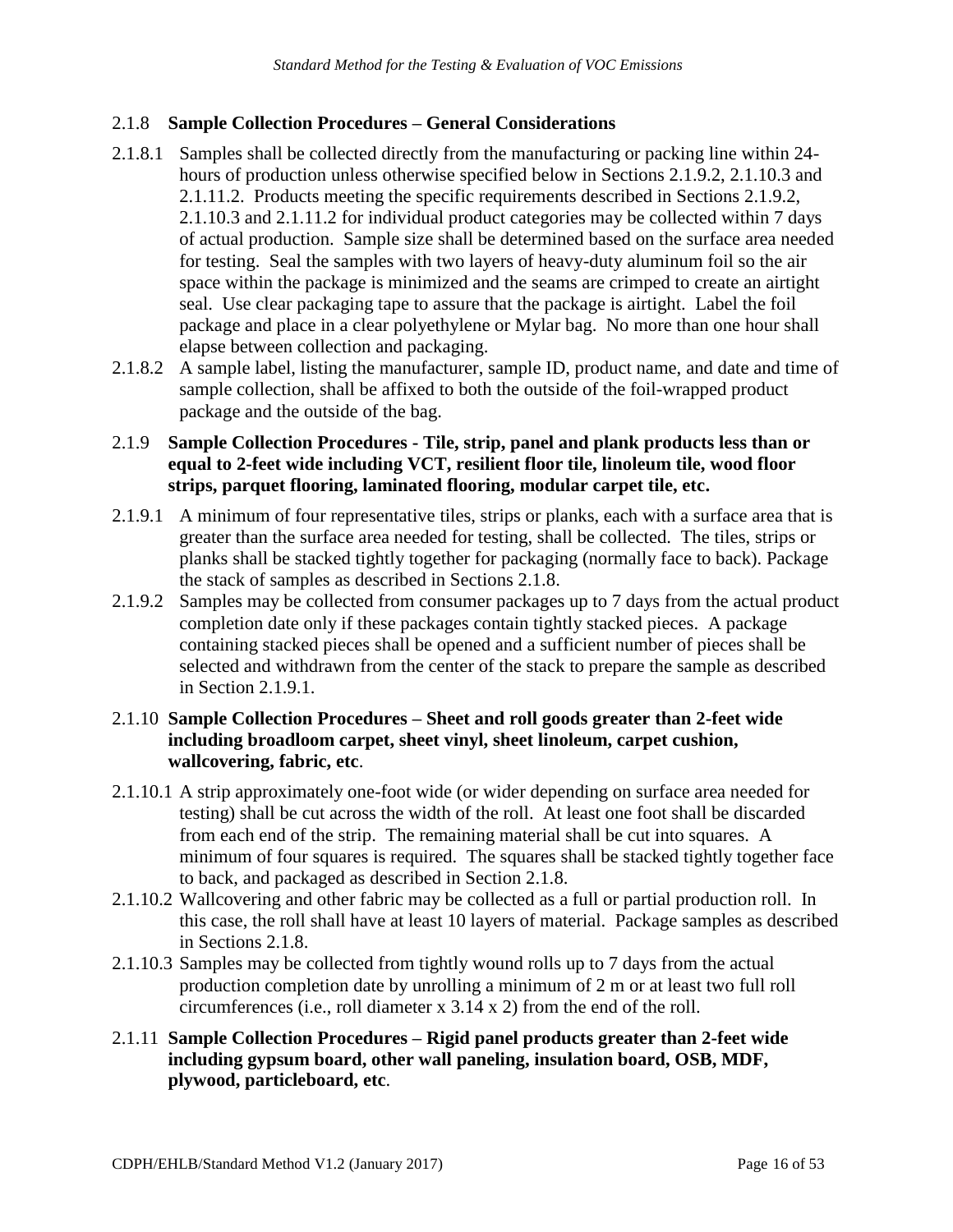- 2.1.11.1 For large panel products, the sample shall be taken at least 6 inches away from all edges of a panel. Within this boundary, the panel shall be cut into squares. A minimum of four squares is required. The squares shall be stacked tightly together face to back, and packaged as described in Sections 2.1.8.
- 2.1.11.2 Samples may be collected from stacks of panels without spacers up to 7 days from the actual production completion date by selecting a panel that is positioned at least three panels down from the top of the stack.

#### 2.1.12 **Sample Collection Procedures – Insulation products**

- 2.1.12.1 Batt and roll insulation products Remove one or two pieces of insulation from the center of a newly produced consumer package. Cut four 2-foot long sections across the width of the batt or roll. These may be cut into smaller sizes, 12-in by 12-in or larger, depending upon chamber size. Stack four pieces together, compress them to reduce the air volume and wrap them in two layers of heavy-duty aluminum foil. Package as described in Sections 2.1.8. It may be necessary to package thick insulation as two separate stacks. Alternately, an unopened consumer package may be shipped to the laboratory.
- consumer package may be shipped to the laboratory. 2.1.12.2 Blowing wools and loose fill insulation products – Collect insulation directly from the production line or from a newly produced consumer package. Remove enough material from the center of the package to produce at least one-cubic foot or more of installed insulation depending upon chamber size. Compress the material and package in one or two batches as described for batt and roll products. Alternatively, an unopened
- 2.1.12.3 Boards and rigid foam insulation products Collect a board directly from the production line or from a newly produced consumer package. If removed from a consumer package, select a board from the center of the stack. Cut individual pieces at random, 12-in by 12-in or larger depending upon chamber size, from the board. Stack four pieces together and package as described for batt and roll products.
- 2.1.12.4 Spray foam insulation Closed cell and open cell spray foam insulation test samples are prepared at the manufacturer's location following the product specifications. For a substrate, use a 12-in by 12-in piece of clean cardboard, or larger depending upon chamber size, and wrap with one layer of aluminum foil. Spray foam onto the substrate covering the large majority of the surface. Closed cell foam is sprayed to a thickness of 2 inch. Open cell foam is sprayed to a thickness of 4 inch or 6 inch depending upon application. Record the product names and lot numbers of the A- and B-side materials and the relevant equipment parameters (temperatures, pressures, etc.) for the application. For open cell foam, scarf the sample (i.e., remove the skin) one hour after application to a minimum thickness of 3.5 inch or 5.5 inch with a clean knife or saw (do not use a hot knife). Create two identical samples. Wrap each sample in two layers of aluminum foil and package as described for batt and roll products.

#### 2.1.13 **Sample Collection Procedures – Containerized products including adhesives, sealants, paints, other coatings, primers and other "wet" products**.

- 2.1.13.1 Paints, other coatings and primers can be supplied in original, standard 1-quart or 1 gallon consumer containers.
- 2.1.13.2 Adhesives can be supplied in their consumer packaging such as an applicator tube or can if these are small (i.e., less than 1 gallon). Alternately, the samples of adhesives can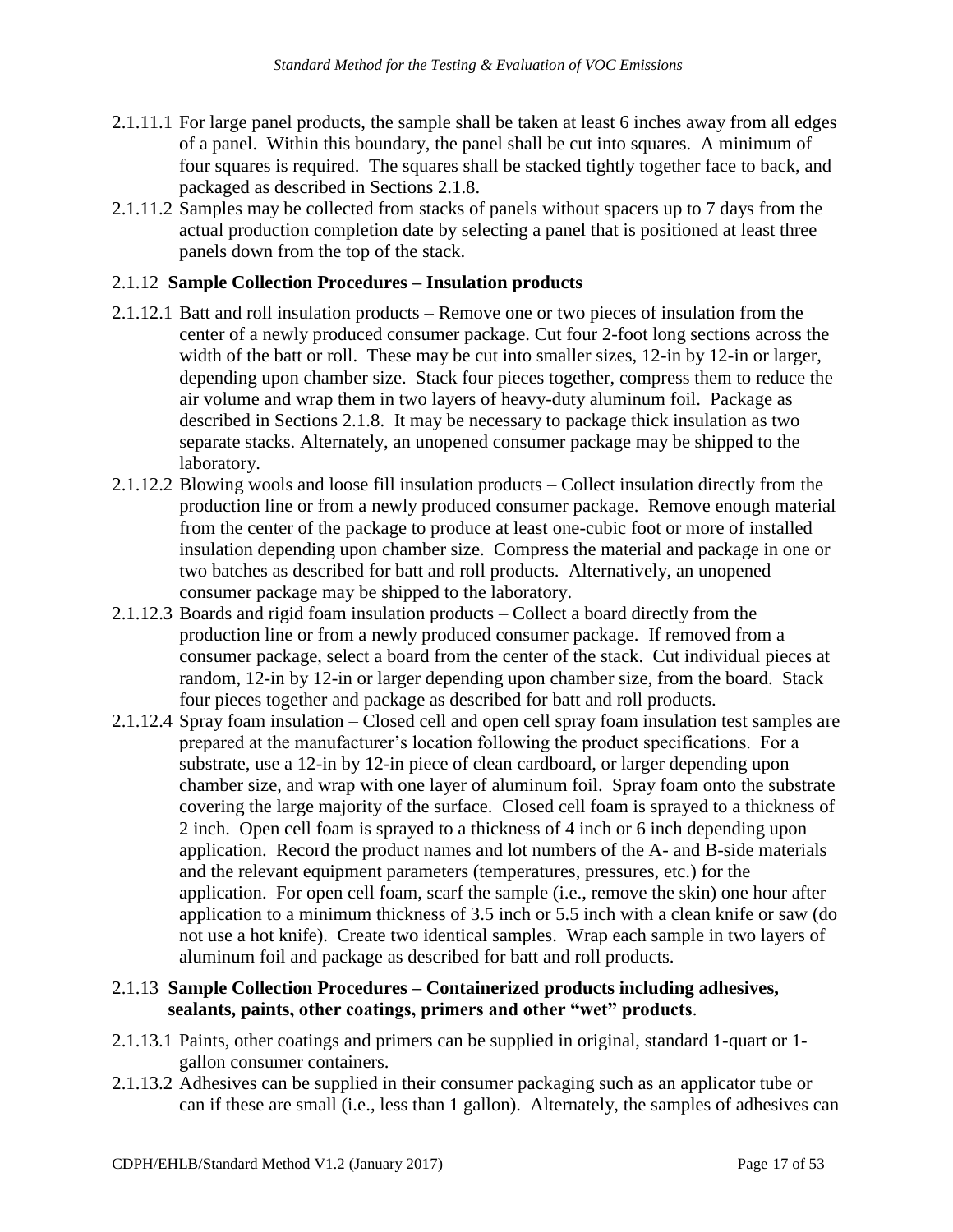be collected in clean, unused paint cans (1-pint or 1-quart size). Special care is required to assure these samples are representative of the larger batches from which they are collected. Containers shall be filled so there is minimal unfilled headspace above or below the adhesive. The collection procedure shall be documented.

- 2.1.13.3 Samples of containerized products sent to a laboratory shall be accompanied by a Material Safety Data Sheet (MSDS) and a specification sheet that describes the products, lists the major chemical ingredients, identifies the intended uses, describes the application methods and coverage rates.
- 2.1.13.4 If specialized tools are required to apply a containerized product to a substrate (e.g., a specific notched trowel not readily obtainable in a hardware store) these tools also shall be supplied to the laboratory.
- 2.1.13.5 A sample label, listing the manufacturer, sample ID, and date and time of sample collection, shall be affixed to the outside of the product container.
- 2.1.13.6 Testing laboratories shall have the right to return the unused portion of any containerized product to the organization supplying the product for testing.

#### <span id="page-17-0"></span>**2.2 Packaging and Shipment of Samples**

- 2.2.1 Product samples shall be carefully packaged in a cardboard box or other shipping container suitable for air shipment so that the sealed polyethylene or Mylar bag and the foil layers will not be damaged or punctured during shipment.
- 2.2.2 Only one product shall be placed in a shipping container.
- 2.2.3 The product sample shall be shipped in a manner to meet the timetable set in Table 2.1.
- 2.2.4 A chain of custody form described below (Section 2.3) shall be prepared for each sample. The form shall be completed, signed and attached to the outer bag containing the packaged sample using a clear plastic window envelope or equivalent method.

#### <span id="page-17-1"></span>**2.3 Chain-of-Custody Documentation**

- 2.3.1 A completed and signed chain of custody form shall accompany each product sample
- 2.3.2 The chain-of-custody shall be executed every time the product sample moves between organizations or between physical facilities within an organization prior to be tested.
- 2.3.3 The chain of custody form shall be printed as a multi-layered carbonless copy form or if a single-layered form is used, each signatory shall sign, date and transmit the original and retain a photocopy for their record.
- 2.3.4 The chain of custody form shall include, at a minimum, the following information:
- 2.3.4.1 *Manufacturer/Company Details*  Name, Street Address, City, State/Province, Country, Zip/Postal Code
- 2.3.4.2 *Contact Details*  Contact Name, Title, Phone Number, E-mail Address
- 2.3.4.3 *Sample Details*  Sample ID, Product Category, Product Subcategory (if applicable), Product Name, Manufacturers Identification Number, Date Manufactured, Sample Collection Location, Sample Collection Date and Time, Sample Collected By, Number of Sample Pieces
- 2.3.4.4 *Shipping Details*  Packed By, Shipping Date, Carrier, Airbill Number (Carrier and Airbill Number may be filled in by Laboratory upon receipt)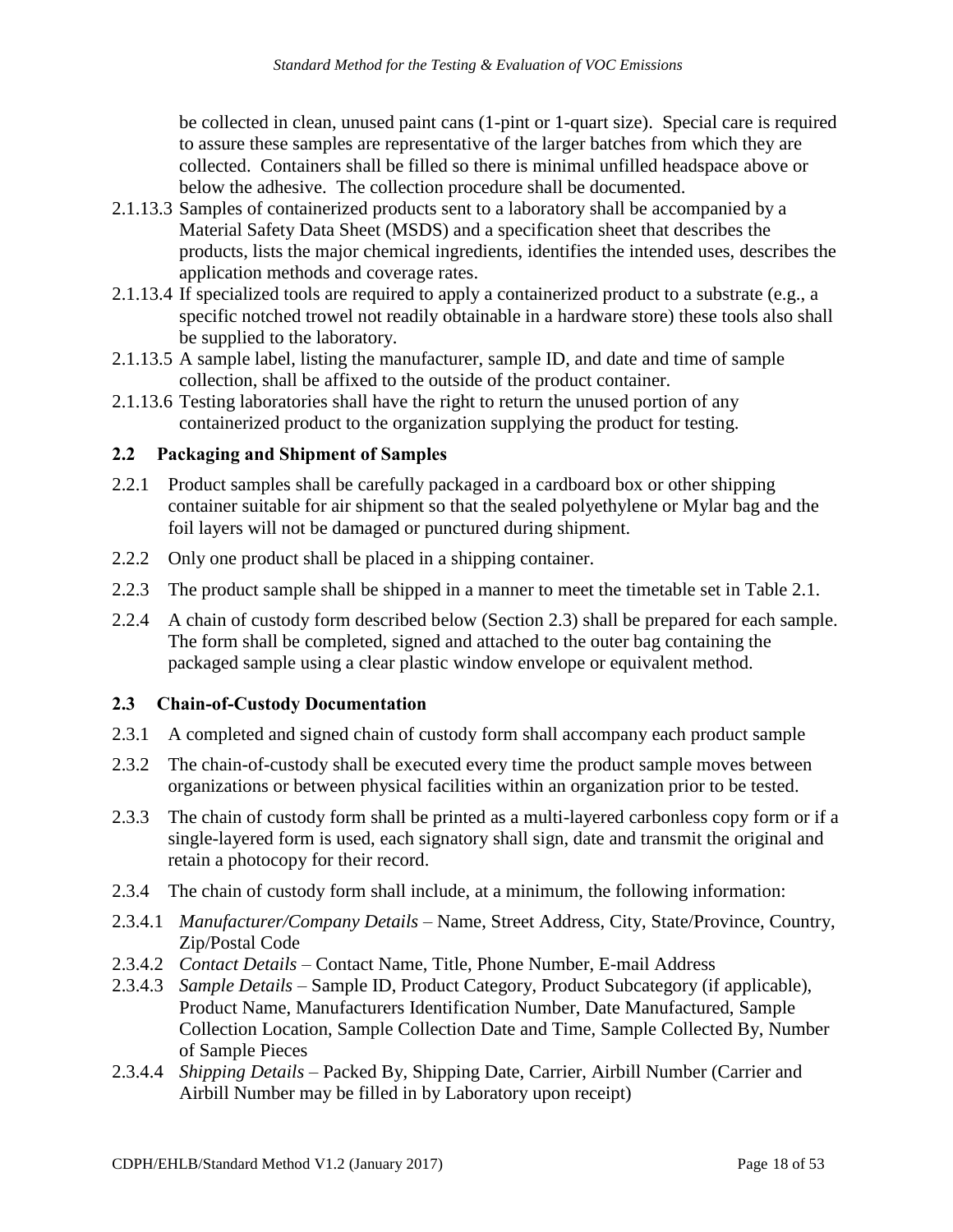- 2.3.4.5 *Ship to Laboratory*  Name, Street Address, City, State/Province, Country, Zip/Postal Code, Phone Number, Fax Number
- 2.3.4.6 *Laboratory Receiving Details*  Received By, Received Date, Condition of Shipping Package, Condition of Sample, Assigned Laboratory Material tracking Number
- 2.3.4.7 *Packaging Details*  Types of Air-tight Containers or Seals
- 2.3.4.8 *Signature Tracking Details*  Relinquished By, Received By, Signature, Company, Date and Time

#### <span id="page-18-0"></span>**2.4 Rejection of Samples by Laboratory**

- 2.4.1 A testing laboratory shall have the right to reject a product sample for testing due to, but not limited to, any of the following reasons: damaged shipping or product packaging; incomplete or missing Chain of Custody; or sample receipt occurs too late to accommodate the last possible testing initiation date as stated in Section 2.1.6.3.
- 2.4.2 When a product sample is rejected, the testing laboratory shall inform the manufacturer within two days of the decision and provide the reason for rejection.
- 2.4.3 The manufacturer has the right to collect a new sample and resubmit it for testing, subject to the conditions described within this method. All costs for recollection and shipment shall be the responsibility of the manufacturer.

#### <span id="page-18-1"></span> **2.5 Receipt of Samples by Laboratory**

- 2.5.1 As soon as practical after a package is received from the shipping company, the laboratory's sample custodian or other authorized personnel shall inspect the package and product container for visible signs of damage that could potentially affect the integrity of the product sample.
- 2.5.2 The product container (i.e., external bag, foil package, can, tube, etc) shall not be opened at this time.
- 2.5.3 The sample custodian shall note the condition of the package and container on the chainof-custody form and sign and date the form.
- 2.5.4 If a package or container is significantly damaged or the other criteria are not met, the laboratory shall reject the sample as described in Section 2.4.
- 2.5.5 Valid samples shall be assigned a unique laboratory ID number. The sample information and the ID number shall be entered into the laboratory's sample-tracking database.

#### <span id="page-18-2"></span>**2.6 Storage of Samples by Laboratory Prior to Testing**

Prior to testing, samples shall be stored in their original unopened containers in a conditioned space at typical indoor conditions. The samples shall be protected from chemical contamination and exposure to temperatures in excess of  $25^{\circ}$ C and relative humidity in excess of 65%. Samples shall not be refrigerated or stored at reduced temperature.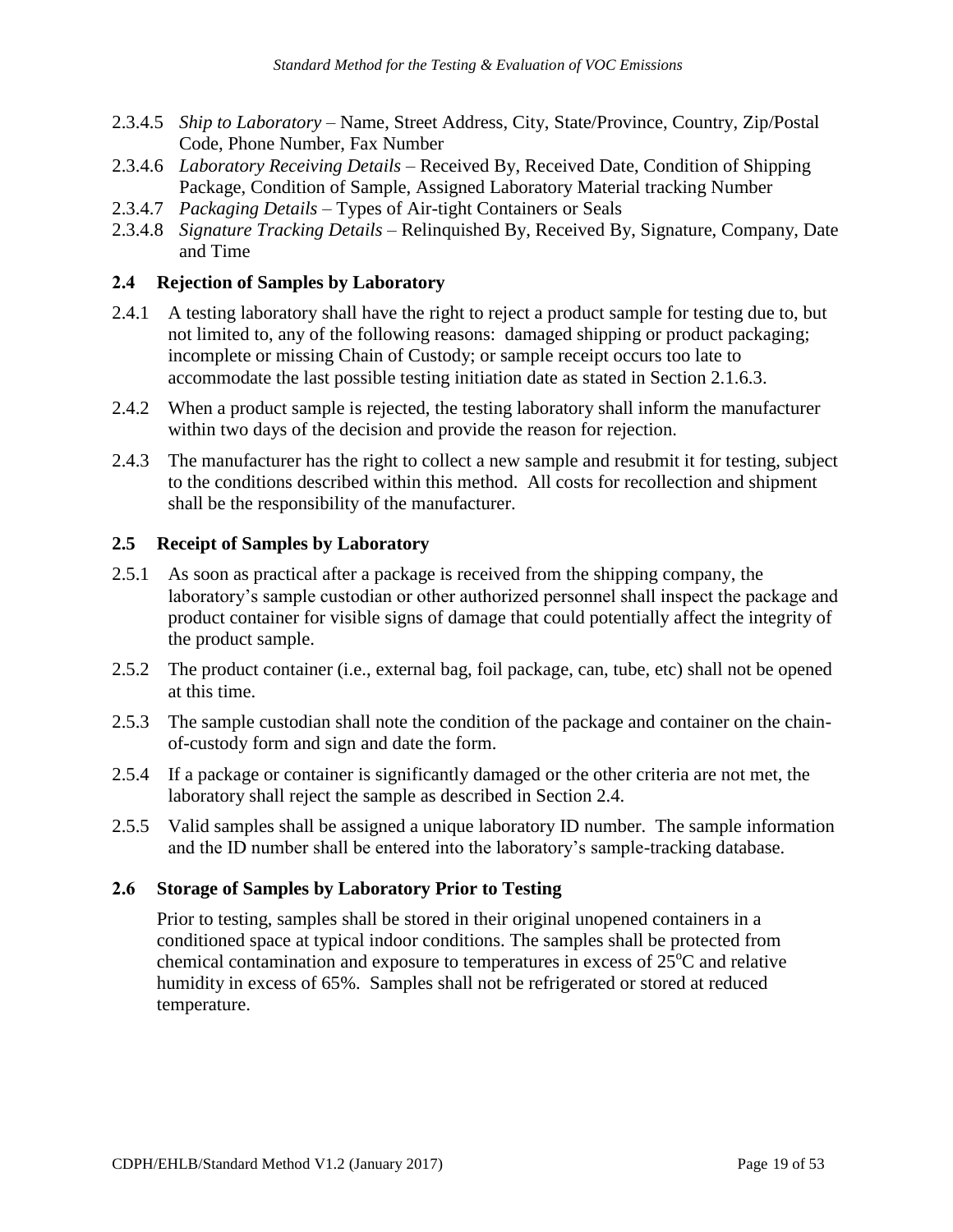#### <span id="page-19-0"></span>**3 LABORATORY SAMPLE PREPARATION, TESTING, CHEMICAL ANALYSES AND CALCULATIONS**

#### <span id="page-19-1"></span>**3.1 Test Specimen Preparation**

- 3.1.1 For product assemblies (e.g., wall paint primer and finish coat, wallcoverings, and floor systems where the finish material is applied to a substrate, with or without the use of adhesives), the individual products comprising the assembly shall be tested separately. If all individual products meet the emissions criteria established herein, no further testing is required. For assemblies where one component, such as an adhesive, does not meet the criteria, the products may be tested together with assembly preparation following the manufacturer's recommended procedures. If the products are tested as an assembly, test results are only applicable to this particular assembly configuration.
- 3.1.2 Products manufactured to arrive on site preassembled (e.g., adhesive impregnated wallpaper, adhesive applied floor tiles, or raised floor panels of sandwich construction with adhesive between layers) shall be tested as an a single unit, that is, the manufacturer is not required to submit separate samples of the primary material and adhesive for testing.
- 3.1.3 The dimensions shall be optimized for small-scale test chambers with volumes of 50 L to 1 m<sup>3</sup> operating at  $1 \pm 0.05$  air change per hour to achieve the loading factor of  $0.3 - 1.0$ m<sup>2</sup> m<sup>-3</sup> as specified in Table 3.1. See also Section 3.8.2 for more information.
- 3.1.4 For products not covered in this specification, it may be necessary to develop alternate procedures for preparation of test specimens. If procedures other than described in this section are used, they shall be fully described and reported.
- 3.1.5 A fraction of the specimens shall be prepared in duplicate from the same product sample. See Section 3.8.5.5 for the required fraction of duplicates.
- 3.1.6 Completion of specimen preparation and placement of the test specimen in the conditioning environment shall be regarded as the starting time for the VOC emission test (i.e., zero time).
- 3.1.7 If special substrates and/or edge sealing materials (i.e., gypsum board and aluminized tape) are required for specimen preparation, appropriate tests shall be conducted to determine background concentrations of VOCs for these materials. They shall not emit VOCs above the limits specified for the chamber background. Additionally, an attempt shall be made to use materials that do not emit measurable amounts of any target VOC of concern. In some cases, it may be acceptable to perform background tests for batches or lots of substrate materials and subtract background values from test values.
- 3.1.8 Use clean, stainless steel plates or trays for single-sided sample tests. Samples requiring multiple side exposure should be suspended within the chamber. Special substrates, such as gypsum board, shall be conditioned at  $23 \pm 2$ °C,  $50 \pm 10$  % RH while ventilated with clean air for twenty-four hours before use.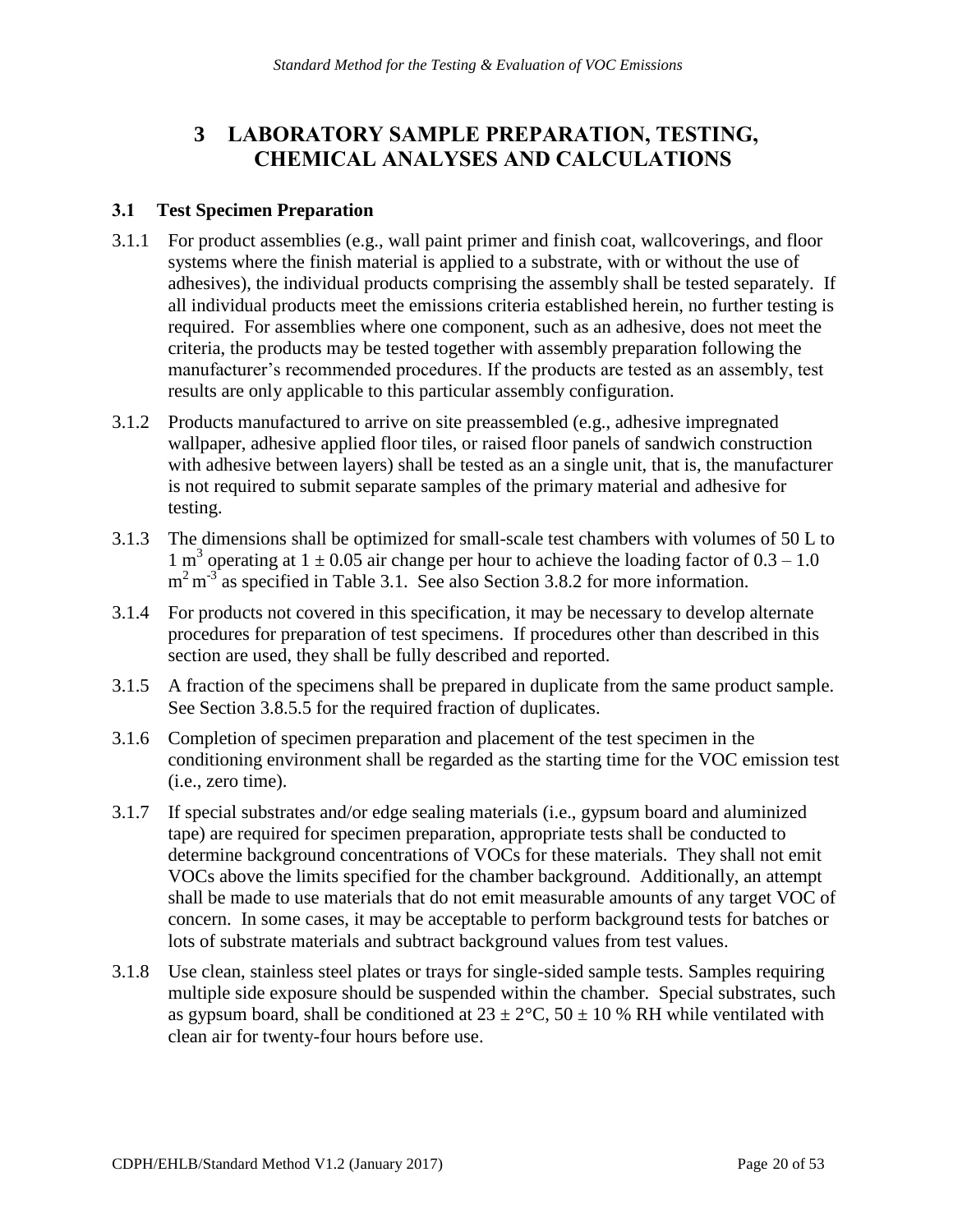#### <span id="page-20-0"></span>**3.2 Preparation of Paint Test Specimens**

- protecting the edges may be acceptable and shall be reported if used. 3.2.1 Apply "flat" and "eggshell" wall paints to conditioned standard 5/8" thick gypsum board (e.g., USG Sheetrock brand or equivalent). The substrate size shall be appropriate to achieve the specified loading factor (Table 3.1). Just prior to painting, accurately weigh  $(±0.1 g)$  substrate, mask borders ¼" on all sides with tape (e.g., 3M Scotch-Blue<sup>TM</sup>) Painter's masking tape, or equivalent) to avoid paint dripping on edges. Accurately measure  $(\pm 2 \text{ mm})$  the dimensions of the area to be painted. Alternative approaches for
- roller intended for smooth surfaces. Alternate methods shall be reported if used. 3.2.1.1 Apply paint using a standardized roller procedure that simulates application of paint in a building by this technique. For most wall paint applications, use a 4" wide 3/8" nap
- 3.2.1.2 Thoroughly stir paint in the container and transfer 100 mL of paint to a heavy-duty aluminum foil disposable tray, or equivalent.
- 3.2.1.3 Completely saturate roller cover with paint by running roller back and forth in tray.
- 3.2.1.4 Apply paint to substrate using four strokes, two in vertical direction and two in horizontal direction, so the entire area is uniformly covered. For most wall paints, use a single loaded roller application.
- 3.2.1.5 Remove tape mask from substrate and re-weigh substrate. Difference in weight before and after painting determines mass of applied paint and coverage in grams of wet paint per square meter of substrate surface. The measured mass amount shall be compared with the desired mass of paint to be applied to substrate. This comparison is used to check whether the paint has been properly applied to the substrate. The desired mass is calculated as the paint product density  $(g/L)$  divided by the manufacturer's recommended paint coverage  $(m^2/L)$  and then multiplied by the painted area of test specimens. Unless otherwise specified, use a coverage of 350 ft<sup>2</sup>/gal (or 8.6 m<sup>2</sup>/L).
- *the back and edges of the substrate prior to applying paint.)* For a blank specimen, 3.2.1.6 Place substrate on a piece of sheet stainless steel to cover entirely the back surface. Attach substrate to stainless steel with strips of aluminized tape emitting no VOCs so only the painted surface is exposed. *(Note: a variety of aluminized tapes are available including tapes manufactured specifically for cleanroom use. As specified in Section 3.1.7, appropriate background tests shall be performed to demonstrate selected tape is not a source of VOC contamination. Also note that it may be more convenient to seal*  similarly prepare an unpainted piece of gypsum board. Alternate procedures to cover unpainted surfaces of gypsum board may be acceptable and shall be reported if used.
- 3.2.1.7 Immediately transfer specimen to conditioning environment and record the time.
- 3.2.1.8 Where multiple coats of paint, which may include primer, are being tested, apply paints as described above and follow manufacturers' instructions for minimum or optimal drying time between coats. Report weight of test specimen prior to and after each coat of paint is applied. Hold specimen in conditioning environment between coats. The test period begins immediately after application of final coat.
- 3.2.2 Apply "semi-gloss" and "gloss" paint to a clean stainless steel sheet metal following the procedure described above. Mask edges of substrate as described to create the appropriate exposed area. Substrate shall be weighed immediately before and after painting.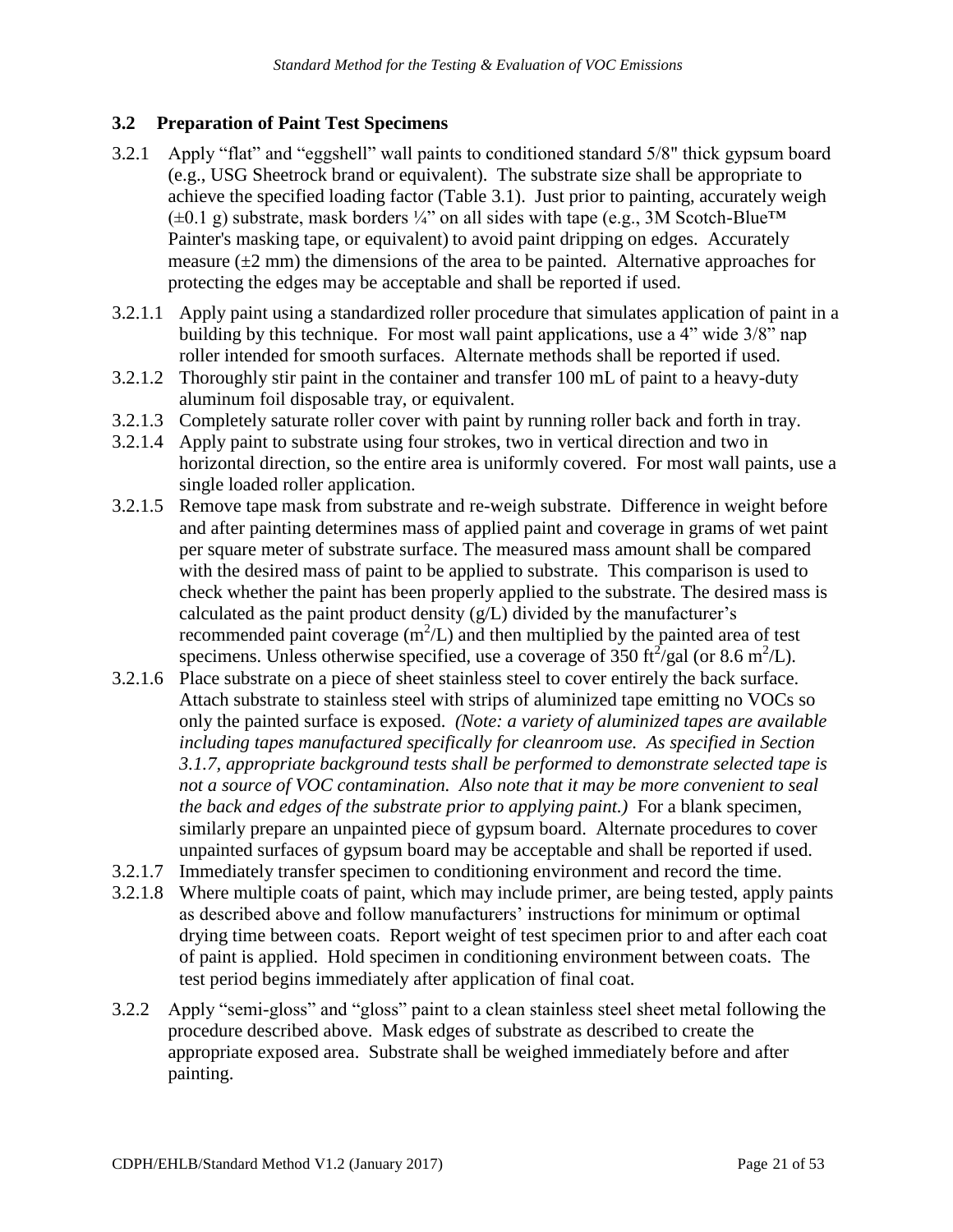stainless steel sheet metal is an inappropriate substrate for a specialized finish, an 3.2.3 Some types of finishes are designed for specific substrates. One category of specialized finishes consists of dyes, sealers, hardeners and toppings for concrete floors. Such products require a porous surface for proper application and curing. If gypsum board or alternate substrate may be used. The laboratory shall provide full description of the substrate in the test report if any alternate substrate is used. Condition the substrate prior to use as discussed in Section 3.1.8.

#### <span id="page-21-0"></span>**3.3 Preparation of Adhesive Product Test Specimens**

- metal plate shall be used. If substrate is gypsum board, condition as described in Section 3.3.1 Apply adhesive to clean stainless steel sheet metal plate unless product is specifically designed to be applied to gypsum board. If the choice of substrate is optional, a sheet 3.1.8.
- 3.3.1.1 Accurately weigh  $(\pm 0.1 \text{ g})$  substrate before applying adhesive. If substrate is gypsum board, mask boarders with tape as described for paint application (Section 3.2.1). Accurately measure  $(\pm 2 \text{ mm})$  the dimensions of the area to which the adhesive will be applied.
- 3.3.1.2 Thoroughly mix adhesive in container and apply to entire surface of substrate or masked area with a notched trowel, nap roller or spray applicator based on manufacturer's recommendations, closely matching the dimensions of manufacturer's specified tool. Record the details of the applicator used (i.e., dimensions of the trowel).
- in weight before and after application is used to determine mass of applied adhesive and 3.3.1.3 Re-weigh substrate after removing tape mask from substrate, if applicable. Difference coverage in grams of wet adhesive per square meter of substrate surface. The measured mass amount shall be compared with the desired mass of adhesive to be applied. This is used to check whether the adhesive has been properly applied to the substrate. The desired mass is calculated as the adhesive product density (g/L) divided by manufacturer's recommended coverage  $(m^2/L)$  and then multiplied by the area of the test specimen.
- 3.3.1.4 If substrate is porous material, complete preparation of test specimen by covering back and cut edges as described in Section 3.2.1.6.
- 3.3.1.5 Immediately transfer specimen to conditioning environment and record the time.

#### <span id="page-21-1"></span>**3.4 Preparation of Caulking Product Test Specimens**

- 3.4.1 Apply caulks, sealants, adhesives and other products supplied in tube applicators or containers into a metal channel (aluminum, brass or stainless steel). The width and height of the metal channel shall match the intended diameter of the caulk bead, i.e., either  $\frac{1}{4}$ " or 3/8" and shall be 6" to 10" in length (or as appropriate for chamber size).
- 3.4.1.1 Accurately weigh  $(\pm 0.1 \text{ g})$  and measure  $(\pm 2 \text{ mm})$  metal channel before applying caulk.
- 3.4.1.2 Insert the container into a caulk gun. Cut the applicator tip to produce the desired bead width. Dispense approximately 100 g from the container and discard. Then, fill the metal channel with caulk using a single, smooth stroke of the gun. Wipe any excess caulk from the exterior of the channel.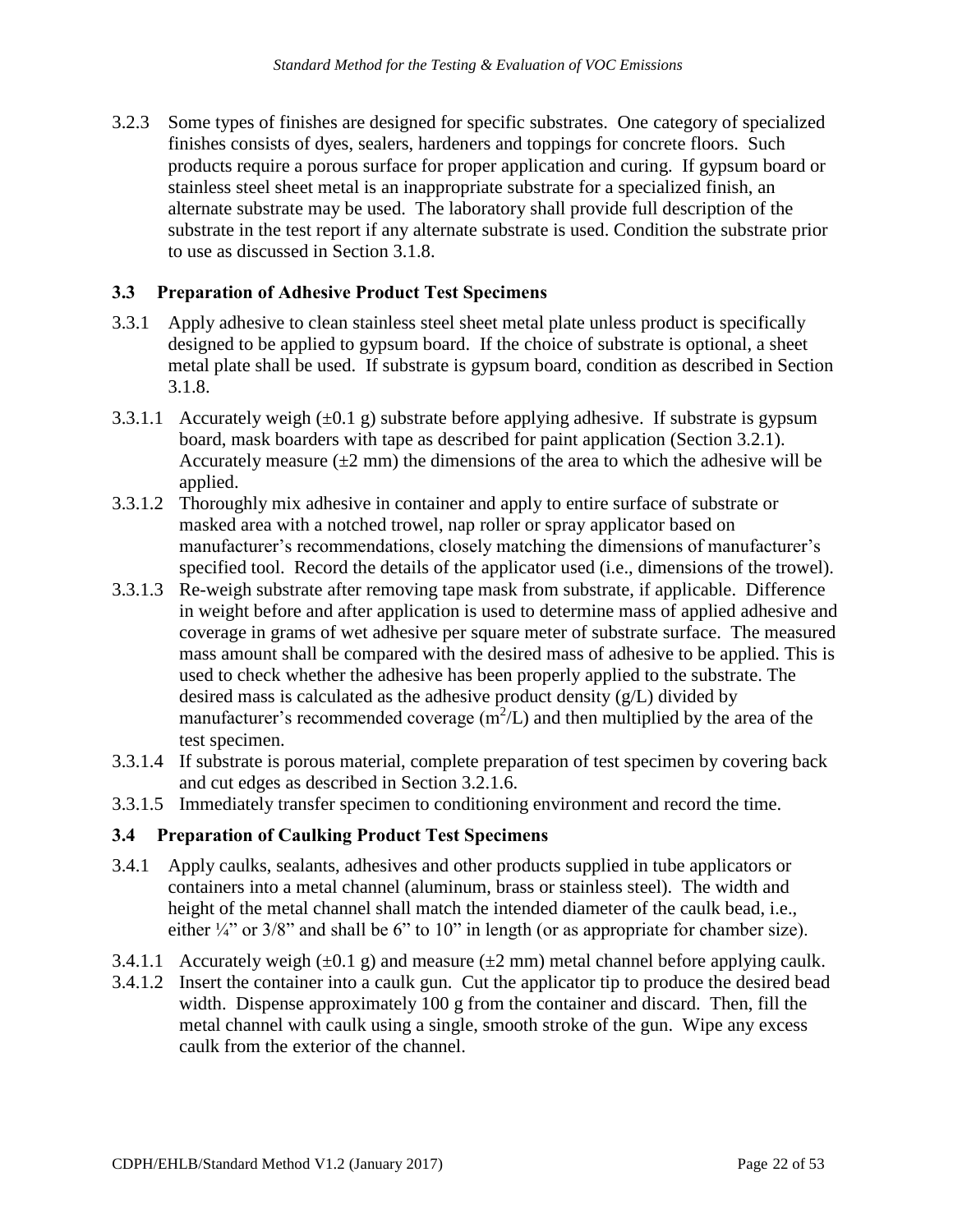- 3.4.1.3 Re-weigh the channel after applying the caulk. Difference in weight before and after application determines mass of applied caulk and coverage in grams of wet caulk per linear meter of a defined-size bead.
- 3.4.1.4 Immediately transfer specimen to conditioning environment and record the time.

#### <span id="page-22-0"></span>**3.5 Selection and Preparation of Dry Product Test Specimens**

- 3.5.1 The period of time between unpacking a product sample and preparation of the test specimen shall be as short as practical, one-hour or less, with exceptions reported. The time of placement of the specimen in the conditioning environment shall be recorded.
- 3.5.2 All surface dimensions of specimens shall be accurately measured  $(\pm 2 \text{ mm})$  after they are cut. It also may be necessary to measure the thickness of the specimen. The actual exposed surface dimensions of the specimen shall be measured. Exclude any portion of the surface that is masked with aluminized tape or otherwise covered.
- *Standard Method for the Testing & Evaluation of VOC Emissions*<br>
e channel after applying the caulk. Difference in weight before<br>
electremines mass of applied caulk and coverage in grams of well<br>
of a defined-size bead.<br>
t 3.5.3 **Selection of test specimen from package containing stacked pieces of the product samples**: Open the packaging containing the product sample. Select a piece from the center of the stack in a random manner, i.e., do not purposefully select the piece based on any appearance characteristic. Cut the specimen from the center of the selected piece at least 1" away from the previously cut edges. Exceptions are products for which it may be important to incorporate a factory-finished edge into the VOC emission test (e.g., laminate counter top, acoustical ceiling panel, etc.) For these products, cut the specimen from the selected piece leaving one factory-finished edge.
- the roll. Cut the test specimen from the remaining material at least 4" away from the 3.5.4 **Selection of test specimens from sample rolls (e.g., wallcoverings and other fabrics)**: Open the package containing the product sample. Discard at least the outer two layers of factory-finished edges.
- 3.5.5 **Dry specimen preparation techniques:** Depending on the product being tested, there are a few variations in preparation technique. Some products, such as resilient flooring, are cut to size and placed on a stainless steel plate with either edge taping or in a stainless steel tray that conceals the edges. Carpet is cut to size and placed in a stainless steel tray that provides tight fit at edges. Insulation specimens are normally prepared and tested as tray-fitted specimens since insulation products are typically used where only one side is exposed or facing toward the occupied space. Any alternate specimen preparation procedures, such as for insulation products with more than one surface exposed, shall be fully described.
- 3.5.5.1 **Stainless steel plate with edge-taping:** Cut a square to the appropriate size and place on a clean stainless steel plate. Attach the specimen to the plate using strips of low VOC aluminized tape so that the edges are masked by at least ¼ - inch. Composite wood products, gypsum boards and similar rigid wall panels, sheet and tile resilient flooring and wallcovering products are tested with this preparation.
- 3.5.5.2 **Tray-fitted specimens:** Cut the specimen to fit snugly within a clean, stainless steel tray. Broadloom carpet, carpet cushion and carpet tile are tested with this preparation. Sheet and tile resilient flooring may be tested with this preparation. For batt and roll insulation products, cut the specimen to fit an appropriately-sized stainless steel tray, e.g., 3.5-in deep for many wall applications and 6-in deep for many ceiling and floor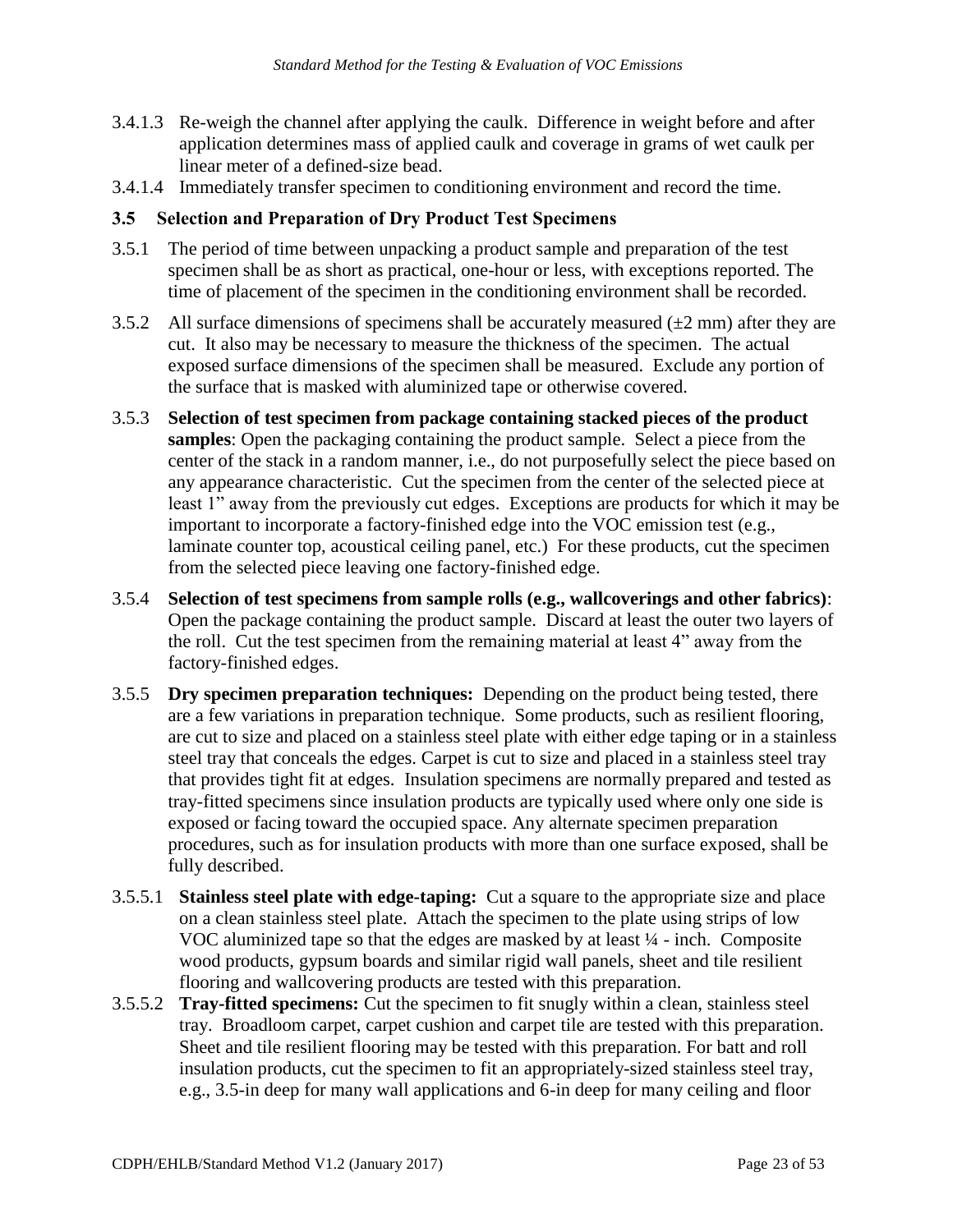calculate product density. applications. A product facing material, if present, is exposed to chamber air. For blowing wools and loose fill insulation products, the mass of blowing wools and loose fill insulation to be added to an appropriately-sized tray is calculated based on the manufacturer's recommended installed density. Weight this amount and pour/pack it into the tray. For spray foams and other rigid insulation products, samples are trimmed to size and placed into an appropriately-sized tray. Weigh spray foam specimens and

- calculate product density. 3.5.5.3 **Specimens not requiring substrate:** Cut the specimen to the appropriate size and place in the conditioning environment. The exposed area for calculation of emission factors and room concentrations is considered to be the area of the primary face. Acoustical ceiling panels, woven and nonwoven fabrics not used as wallcovering (e.g., upholstery fabric) are tested using this preparation.
- 3.5.5.4 **Special considerations:** (a) Acoustical Ceiling Panels include one factory finished edge when preparing the specimen and test with both sides exposed. Use the primary face area for the concentration modeling calculation.

#### <span id="page-23-0"></span>**3.6 Preparation of Dry Product Test Specimen Assemblies**

- 3.6.1 Products tested as assemblies are generally either adhered to a substrate or glued directly to a stainless steel plate or tray.
- 3.6.2 Assemblies shall utilize the manufacturer's recommended adhesive and procedures.

#### 3.6.3 **Specific Requirements**

- 3.6.3.1 **Tile and broadloom carpeting applied with adhesives:** Fit into a stainless steel tray that provides tight fit at edges.
- specifically for VOC emission testing, it is recommended that the core be fully encapsulated so all six sides are covered with the finish material. 3.6.3.2 **Laminates or wood veneers applied with adhesives:** Use no-added formaldehyde medium density fiberboard (MDF) as a substrate; Seal the edges as described in Section 3.5.5.1. Alternately, if a specimen of appropriate size is produced by a manufacturer
- 3.6.3.3 **Sheet and tile resilient flooring applied with adhesives:** Adhere directly to a stainless steel plate. Seal the edges as described in Section 3.5.5.1.
- 3.6.3.4 **Wallcoverings applied with adhesives:** Wallcoverings are adhered to a conditioned, gypsum board substrate. Seal the edges as described in Section 3.5.5.1.

#### <span id="page-23-1"></span>**3.7 Conditioning of Test Specimens**

3.7.1 **Principle:** The principle of conditioning is to maintain test specimens in clean air at controlled conditions of temperature and RH for a defined period of 10 days before initiating a 96-hour test in a small-scale test chamber at more precisely controlled conditions. In this manner, the final VOC measurements determining the suitability of a product are made after the specimen has been exposed for a total of 14 days. Fourteen days represents an early, but realistic, time for first occupancy after new building construction or major renovation. At the 14-day time point, the emissions of VOCs from most products primarily will be dependent upon the characteristic diffusion rate of the VOCs within the material and the concentration of the VOCs in the bulk material and should change slowly from day to day and from week to week. Thus, minor differences in product sample age at the time of collection should be partially or wholly compensated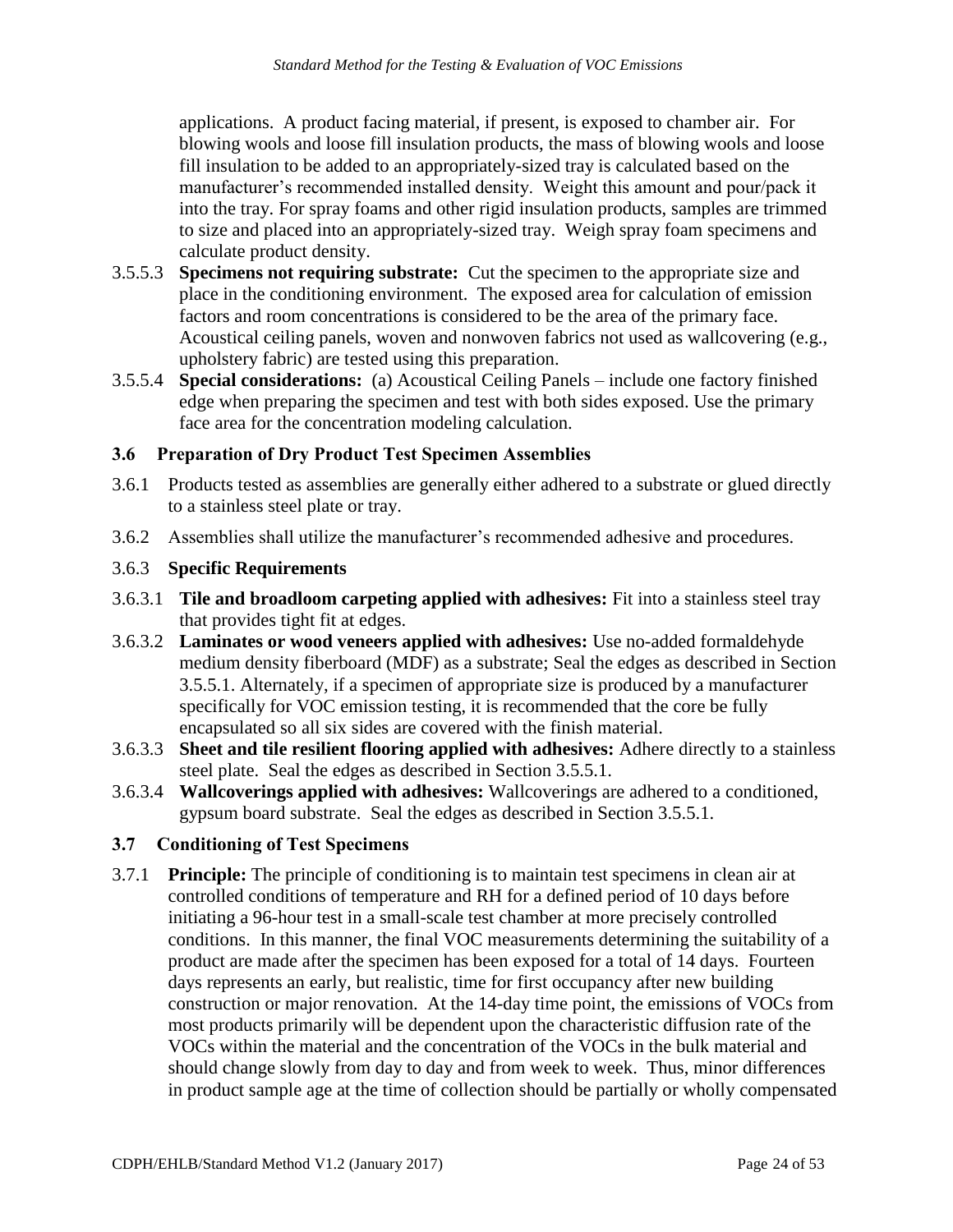for by use of a 10-day conditioning period and any minor surface contamination not directly related to the content of VOCs in the bulk material should be eliminated. Also, the potential effect of external mass transfer resistance on the emission rates of most VOCs should be diminished substantially after 10 days of conditioning. Incorporation of conditioning into a product testing method is described in ISO 16000-9:2006, Section 12.3.

- ventilation air drawn into each container from the room. 3.7.2 **Apparatus:** Conditioning can be accomplished by different approaches using different apparatus. Product specimens can be maintained for the entire 14-day period in the emission test chambers. A potentially less expensive approach utilizes a specially constructed facility. This facility is based on an isolated room constructed entirely with low emitting and low sorbing interior surfaces such as stainless steel sheet metal. The room is supplied with acceptably clean air and maintained at controlled temperature and RH conditions. The test specimens are maintained in separate metal containers with
- 3.7.2.1 **Emission test chambers:** If the emission test chambers are used for conditioning, the apparatus and procedures described in Section 3.8 shall apply.
- 3.7.2.2 **Separate containers for conditioning specimens:** Specimens shall be placed in individual clean metal containers with a volume of at least 10-L. Containers shall be kept in a conditioned environment (room). The conditioned room shall be operated with a clean air supply at a minimum of 2 air changes per hour. Containers shall be of sufficient size so air freely circulates through the container and all emitting surfaces of prepared specimens are exposed to circulating air. Air shall be drawn through the containers with a vacuum system at a flow rate that provides an area specific flow rate nearly equivalent (i.e., within  $\pm 20\%$ ) to the area specific flow rate achieved in the emission test chamber. Alternatively, the containers may be operated at the same flow rate with clean air supplied at the inlet by a pressurized source.
- $\mu$ g/m<sup>3</sup> for any individual compound including formaldehyde and 25  $\mu$ g/m<sup>3</sup> for TVOC. 3.7.3 **Clean air supply:** The air used to supply the conditioning environment shall contain low levels of VOCs and shall be filtered for particulate matter. The supply air, if not from gas cylinders, shall pass through an active filtration system consisting of a bed of granulated activated carbon (or other methods specifically designed for removing organic compounds) and a particle filter. The VOC content of the supply air shall not exceed 5
- 3.7.4 **Temperature and relative humidity control:** The temperature and humidity of the air to which specimens are exposed during the conditioning period shall be maintained within ranges of  $23 \pm 2^{\circ}$  C and  $50 \pm 10\%$  RH.
- acquisition system. The air used for conditioning periodically shall be sampled and 3.7.5 **Verification of conditions:** The airflow rates to a conditioning room and to individual containers used for conditioning shall be measured and recorded on a periodic basis according to the laboratory's quality management system. The temperature and relative humidity of a conditioning room or of emission test chambers used for conditioning shall be continuously monitored and recorded using temperature/RH probes and a data analyzed for VOCs, aldehydes and TVOC on at least a monthly basis according to the laboratory's quality management system.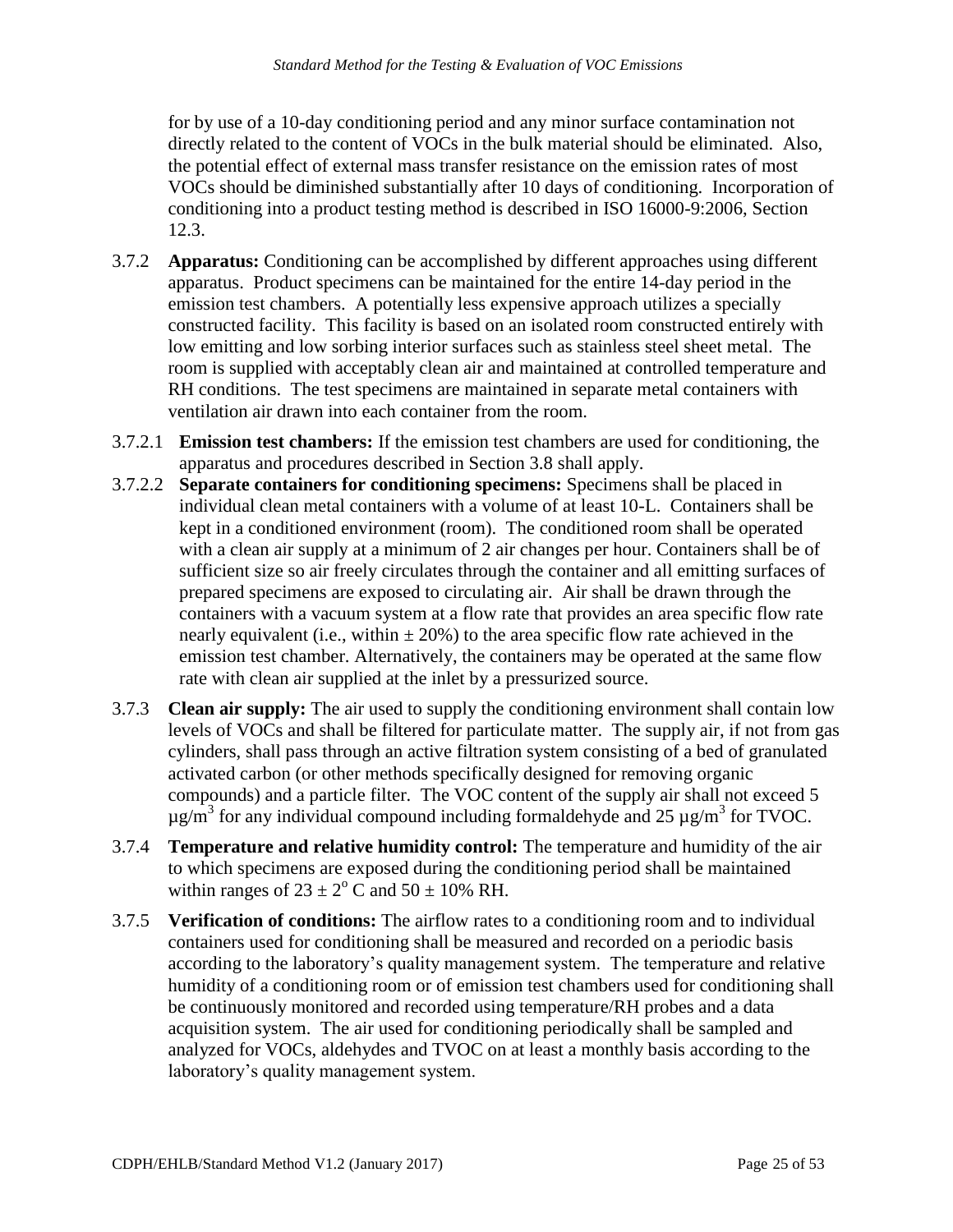3.7.6 **Time:** Placement of a test specimen in the conditioning environment establishes the beginning of the test period. This critical time shall be recorded and all subsequent times for transfer of the specimen to the test chamber and collection of air samples from the chamber shall be scheduled relative to this initial zero time.  $A \pm 2\%$  deviation in transfer time and sampling times is allowed. Thus, transfer from the conditioning environment to the test chamber shall occur at an elapsed time of 10 days  $\pm$  5 hours.

#### <span id="page-25-0"></span>**3.8 Environmental Chamber Testing**

- 3.8.1 **Principle**: The principle of the test is to determine the specific emission rates of VOCs emitted from prepared specimens of building products. The test is conducted in a smallscale environmental chamber at specified constant conditions of temperature, relative humidity, ventilation rate and product loading factor. The chamber is considered to be a constantly stirred tank reactor. As the air in the chamber is fully mixed, VOC concentrations measured at the chamber exhaust are representative of air concentrations in the chamber. From the airflow rate into the chamber, the VOC concentration, and the exposed surface area of the specimen, an area-specific emission rate or emission factor is calculated using the steady-state form of the mass-balance model. The chamber test is conducted following the guidance of ASTM Standard D 5116-06. ISO 16000-9:2006 provides additional guidance.
- measurement devices and calculating all flow rates shall be  $25^{\circ}$  C (298 $^{\circ}$  K) and one specific flow rate for the product in the modeled scenarios (Section 4.2). For example, a specific flow rate for the product in the modeled scenarios (Section 4.2). For example, a value of 0.5 m<sup>2</sup> of exposed specimen surface area per m<sup>-3</sup> chamber volume results in an area specific flow rate of 2  $\text{m}^3$  h<sup>-1</sup> m<sup>-2</sup> (m h<sup>-1</sup>), which is close to the value for many  $1.0 \text{ m}^2 \text{ m}^3$  is allowed for all materials. Specimen sizes are to be adjusted according to the 3.8.2 **Test Conditions**: The test shall be conducted at the conditions and within the limits specified in **Table 3-1**. Standard conditions for the purpose of calibrating flow atmosphere pressure (101.3 kPa). The chamber volume shall be between 50 L and 1 m<sup>3</sup>. The chamber shall be ventilated at  $1 \pm 0.05$  air changes per hour. The loading factor shall be optimized to produce an area specific flow rate approximately equal to the area materials in both the classroom and private office scenarios. A loading factor of 0.3 to chamber volume to achieve the specified loading factors.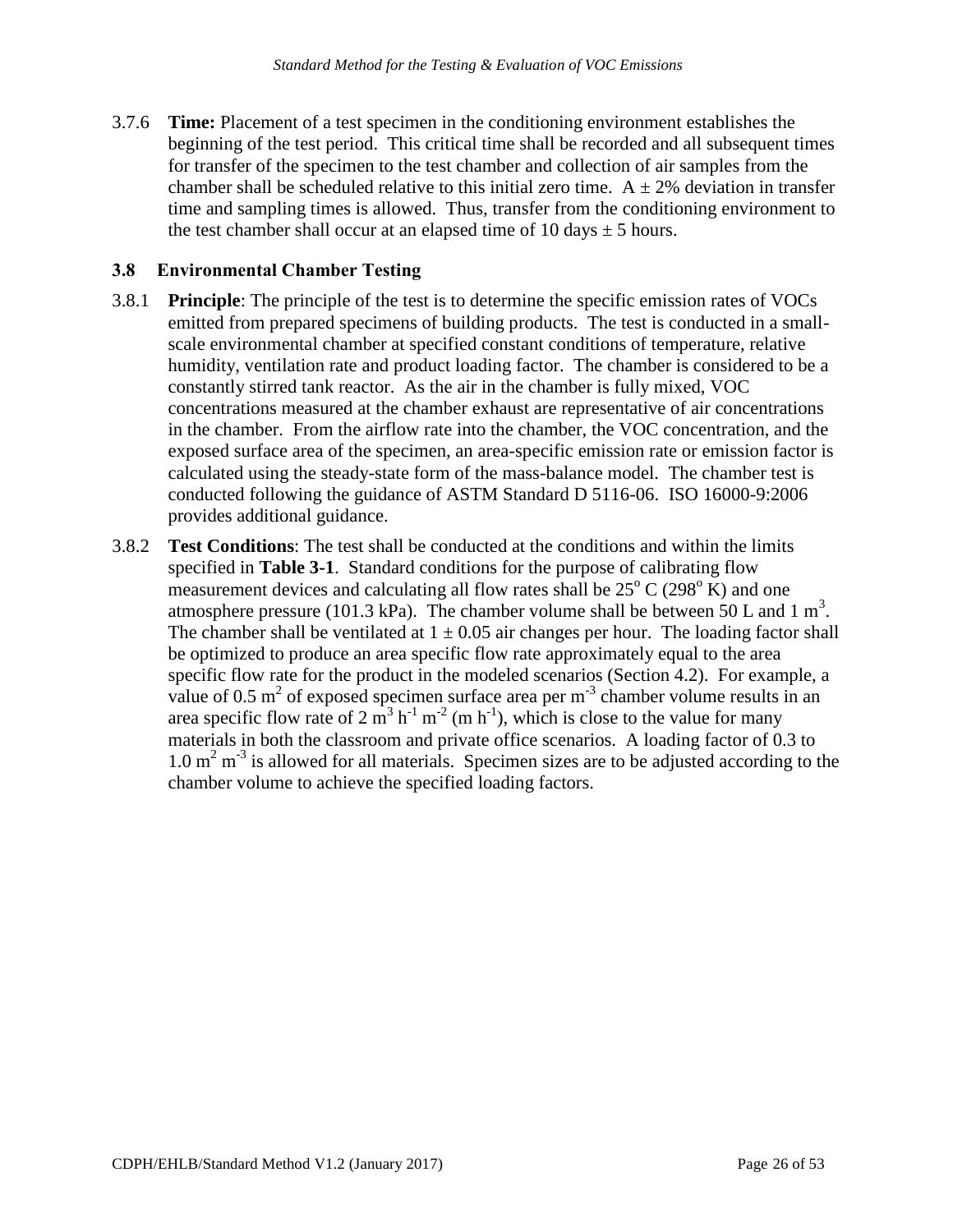| <b>Parameter</b>        | <b>Symbol</b> | <b>Units</b>   | Value          |
|-------------------------|---------------|----------------|----------------|
| Chamber volume          | V             | m <sup>3</sup> | $0.05 - 1.0$   |
| Loading factor $1$      | L             | $m2 m-3$       | $0.3 - 1.0$    |
| Air change rate         | a             | $h^{-1}$       | $1.0 \pm 0.05$ |
| Area specific flow rate | $q_A$         | $m h^{-1}$     | $1.0 - 3.3$    |
| Temperature             | T             | $^{\circ}C$    | $23 \pm 1^2$   |
| Relative humidity       | <b>RH</b>     | $\%$           | $50 \pm 5^{2}$ |

#### <span id="page-26-0"></span>**Table 3-1** Chamber conditions for 96-h test period

 1. Specimen sizes are to be adjusted according to the chamber volume to achieve the specified loading factor range. See Sections 3.1.3 and 3.8.2

 2. Values must be within range for at least 90% time throughout the 96-h test, and within range during sampling and for three air changes prior to sampling. See section 3.8.4.

- 3.8.3 **Duration**: The chamber test shall last 96 hours. Sealing of the chamber lid/door following insertion of the product specimen into the chamber establishes the starting time for the chamber test, following 10 days of conditioning.
- 3.8.4 **Apparatus and Facilities**: The apparatus and facilities shall be constructed to maintain the test specimen at the specified conditions within a non-contaminating and low sorption environment.
- 3.8.4.1 **Clean air supply and flow control:** A clean air generator or high purity air cylinders shall be used to supply pressurized clean, dry air. The flow rate of the supply air to a chamber shall be regulated and monitored with electronic mass flow controllers (MFCs), or equivalent, with an accuracy of  $\pm 2$  % of full scale, or better, and capable of continuously maintaining the flow within  $\pm$  5 % of the specified value. The supply air flow rate shall be maintained within  $\pm$  5 % of the specified value throughout the 96-hr test. MFCs shall be calibrated periodically according to the Laboratory's quality management system. At a minimum, flow measurement devices shall be calibrated on an annual basis against NIST traceable standards. As the humidity of the supply air is maintained by mixing dry and saturated gas streams, two mass flow controllers may be required per chamber (i.e., one for the dry stream and one for the wet stream). The dry and wet streams shall be mixed before the supply air enters the chamber.
- <sup>3</sup> 3.8.4.2 **Chamber and materials:** The chamber volume shall be between 50 L and 1 m . The chamber shall be constructed of stainless steel. Stainless steel chambers shall have electro-polished, or equivalent, interior surfaces. Either rectangular or cylindrical shapes are acceptable. The chamber shall be designed as a single-pass system without recirculation of chamber air. The chamber shall be operated at a slight positive pressure relative to the room to prevent the entrainment of room air. The chamber inlet and exhaust shall be positioned and designed to ensure complete mixing of chamber air. The chamber lid/door shall have a non-contaminating, non-sorbing gasket and a closure mechanism to create an airtight seal. Other materials introduced into to the chamber (e.g., racks and probes) shall be constructed of non-contaminating materials such as stainless steel.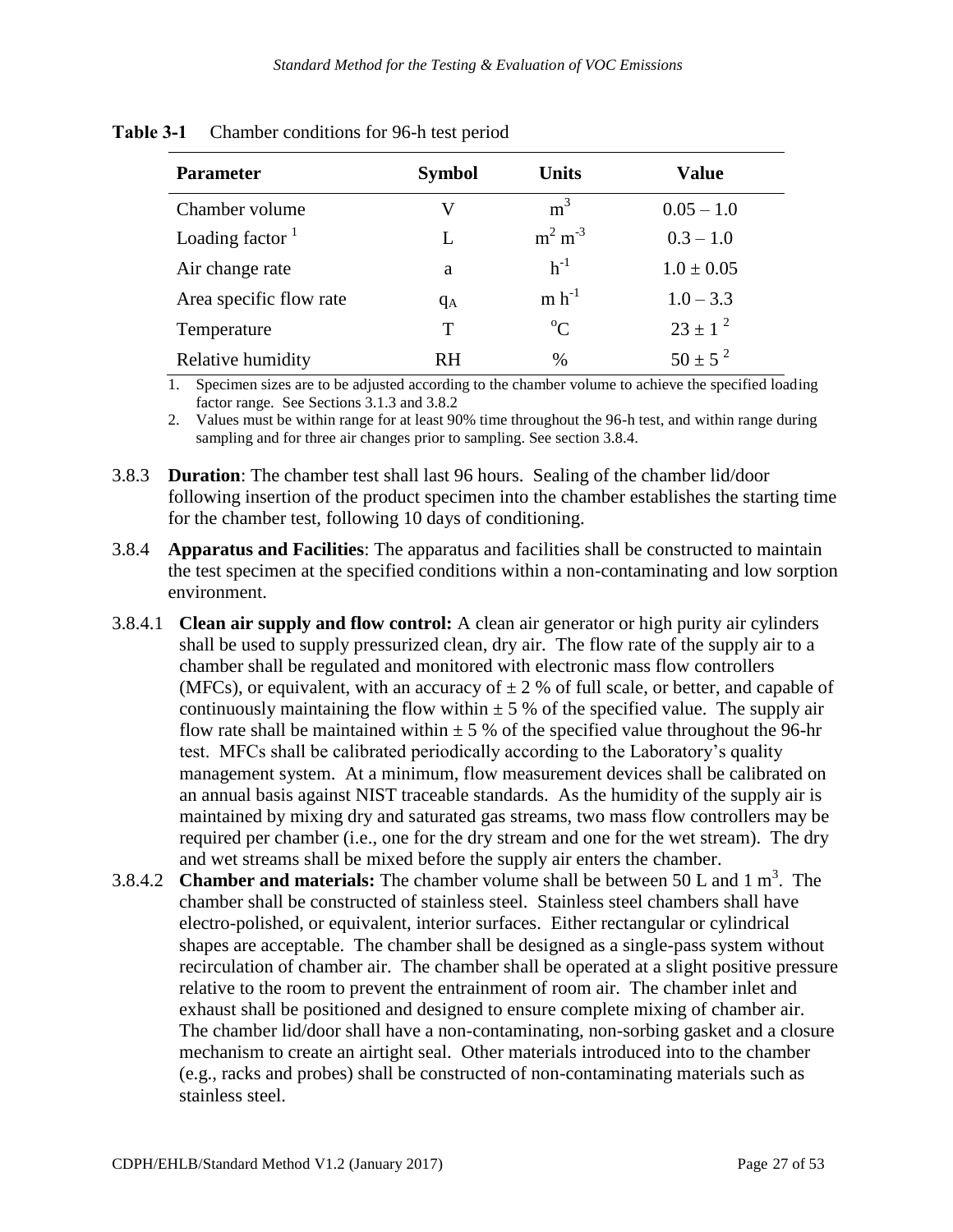- 3.8.4.3 **Background concentrations** in the empty chamber ventilated at 1.0 air changes per hour shall not exceed 2  $\mu$ g m<sup>-3</sup> for any individual VOC, and 25 $\mu$ g m<sup>-3</sup> for TVOC.
- humidity can be established by controlling the humidity of the inlet air. Generally, this 3.8.4.4 **Temperature and humidity control:** The temperature of the chamber shall be maintained within the range of  $23 \pm 1$ °C for at least 90% time throughout the 96-hr test, and within range during sampling and for three air changes prior to sampling. In no case shall the temperature range exceed  $23 \pm 2$ °C. All surfaces of the chamber shall be held at the same temperature so that the temperature inside the chamber is uniform. Typically, this is accomplished by placing the chamber inside a temperature-controlled environment such as an incubator or a dedicated room. The humidity of the chamber air shall be maintained within the range of  $50 \pm 5\%$  RH for at least 90% time throughout the 96-h test, and within range during sampling and for three air changes prior to sampling. In no case shall the relative humidity range exceed  $50 \pm 10\%$  RH. As wet products (e.g., water-based paints) will have 10 days of prior conditioning, the RH of the chamber air should be nearly equivalent to the RH of the inlet air. Thus, the is accomplished by mixing equivalent flows of dry and water saturated air streams. Water used in bubblers to saturate gas streams shall be free of organic solvents and contaminants (i.e., HPLC grade or equivalent).
- 3.8.4.5 **Monitoring and data acquisition:** The temperature and relative humidity for a chamber shall be measured continuously and independently of the systems for controlling temperature and humidity. The measurements shall be made inside the chamber or immediately at the chamber exhaust using electronic probes. The probes shall be calibrated periodically according to the laboratory's quality management system. At a minimum, these probes shall be calibrated on an annual basis against NIST traceable standards. Chamber inlet flow rates, temperature and relative humidity shall be recorded using a computer-based data acquisition system. At a minimum, these data shall be recorded at 5-minute intervals.

#### 3.8.5 **Procedures**

- 3.8.5.1 **Chamber cleaning and preparation:** Prior to reuse, the chamber shall be fully disassembled and washed. At a minimum, the chamber and components shall be washed with a dilute solution of laboratory detergent in warm water, thoroughly rinsed with clean water and dried. Alternative cleaning methods may be used provided that the background chamber concentrations can meet the requirements specified in section 3.8.4.3. The clean chamber shall be operated at the test conditions for a minimum of three full air changes prior to making a background measurement or introducing a test specimen.
- $\mu$ g m<sup>-3</sup> for TVOC. 3.8.5.2 **Background measurement:** Chamber background measurements shall be made on a regular basis according to the laboratory's quality management system. At a minimum, the background of VOCs and aldehydes shall be determined prior to each third use of a chamber. VOC and aldehyde samples are to be collected as described in Section 3.8.6 to provide lower quantitation limits of at least 2  $\mu$ g m<sup>-3</sup> for individual VOCs and 25
- laboratory air. Generally, this time shall not exceed 15 minutes. In a rectangular 3.8.5.3 **Specimen loading:** Test specimens shall be taken directly from the conditioning facility and placed in a cleaned test chamber minimizing the time the specimen is exposed to chamber with flat surfaces, the specimen may be placed directly on the floor of the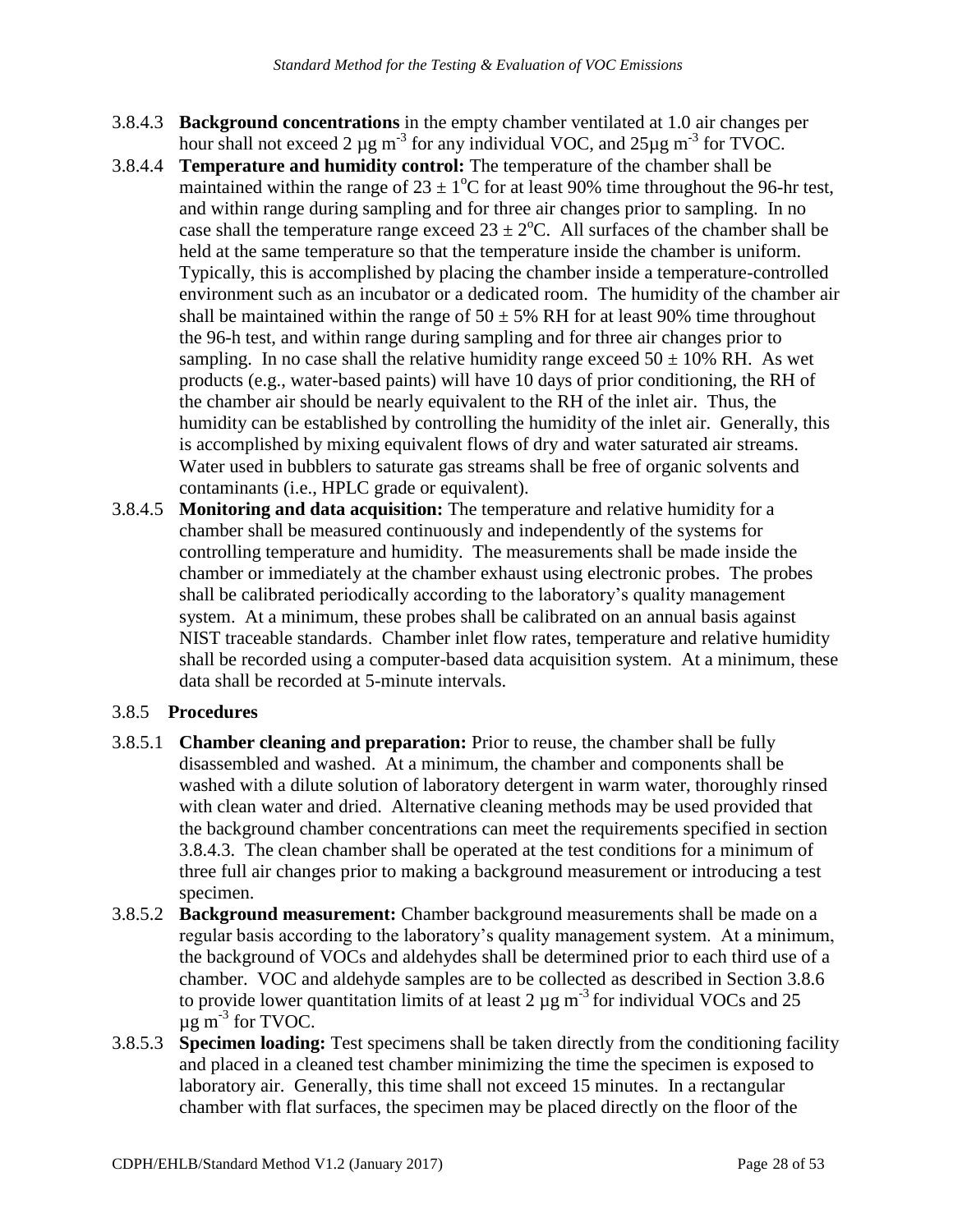chamber without additional support. In a horizontally oriented cylindrical chamber, a loading factor shall be  $0.3 - 1.0$  m<sup>2</sup> m<sup>-3</sup>. wire rack shall be used to hold the specimen near the midpoint of the chamber. A wire rack may also be used in a rectangular chamber. There shall be sufficient space for chamber air to circulate freely around the exposed face of the specimen. The specimen

- flow rate by this method. 3.8.5.4 **Chamber air leakage:** The air leakage of the chamber shall be determined immediately after loading a test specimen. This is accomplished by measuring the flow rate at the chamber exhaust and comparing this to the supply airflow rate. The flow measurement device shall have low pressure drop. Bubble flow meters and low-pressure drop rotameters are suitable for use. The exhaust flow rate shall be within 10% of the inlet
- **flow Replicate chamber tests:** A fraction of the tests shall be conducted in replicate using specimens prepared from the same product sample. The fraction of replicates is determined by the laboratory's quality management system, but at least one replicate is required for every twenty tests.

#### 3.8.6 **Air Sampling**

- 3.8.6.1 **Sampling schedule:** Chamber air samples shall be collected at average elapsed times of 24, 48 and 96 hours after initiating the chamber test.
- measurements, are used to determine whether the chamber concentrations remained 3.8.6.1.1 **At 24 and 48 hours**, only samples for formaldehyde and TVOC analyses are required to be collected. These first measurements, when compared to the corresponding 96-h relatively constant or declined slowly throughout the test. Temporal variations or fluctuations outside of the normally expected range (e.g.,  $\pm$  25%) likely indicate that a test parameter was uncontrolled or an analysis was incorrect. In this case, the cause of the variations shall be determined and the test repeated if necessary.
- 3.8.6.1.2 **At an average time of 96 ± 2 hours** after initiating the test, samples for the full characterization of VOC emissions shall be collected.

#### 3.8.6.2 **Sampling media**

- 3.8.6.2.1 **VOC sampling media** for individual VOCs and TVOC shall consist of thermally n-heptadecane  $(C_5 - C_{17})$ . Minimal losses of analytes (i.e., <5%) due to breakthrough tubes contain Tenax-TA as the primary sorbent backed up by carbonaceous sorbent(s). desorbed, solid-phase sorption tubes. Refer to ASTM Standards D6196-03 and D 6345-98 (2004), and U.S. EPA Methods TO-1 and TO-17 for guidance. The samplers shall be capable of quantitatively collecting VOCs with a broad range of functional groups and volatilities approximately within the volatility range of n-pentane through shall occur. This can be accomplished by the use of sampling tubes containing two or more sorbent materials in series, with the highest surface area material used as the backup to prevent the breakthrough of the most volatile compounds. Typical sorption Before use, samplers shall be conditioned by thermal desorption. Samplers taken from refrigerated storage shall be warmed to room temperature prior to use.
- 3.8.6.2.2 **Sampling media** for formaldehyde, acetaldehyde and other low molecular weight aldehydes through butanal (C4 aldehydes) shall consist of cartridges containing a solid support material (e.g., silica gel) treated with an acid solution of 2,4 dinitrophenylhydrazine (DNPH) as a derivatizing reagent. Refer to ASTM Standard D 5197-03 for guidance. Samplers shall be warmed to room temperature prior to use.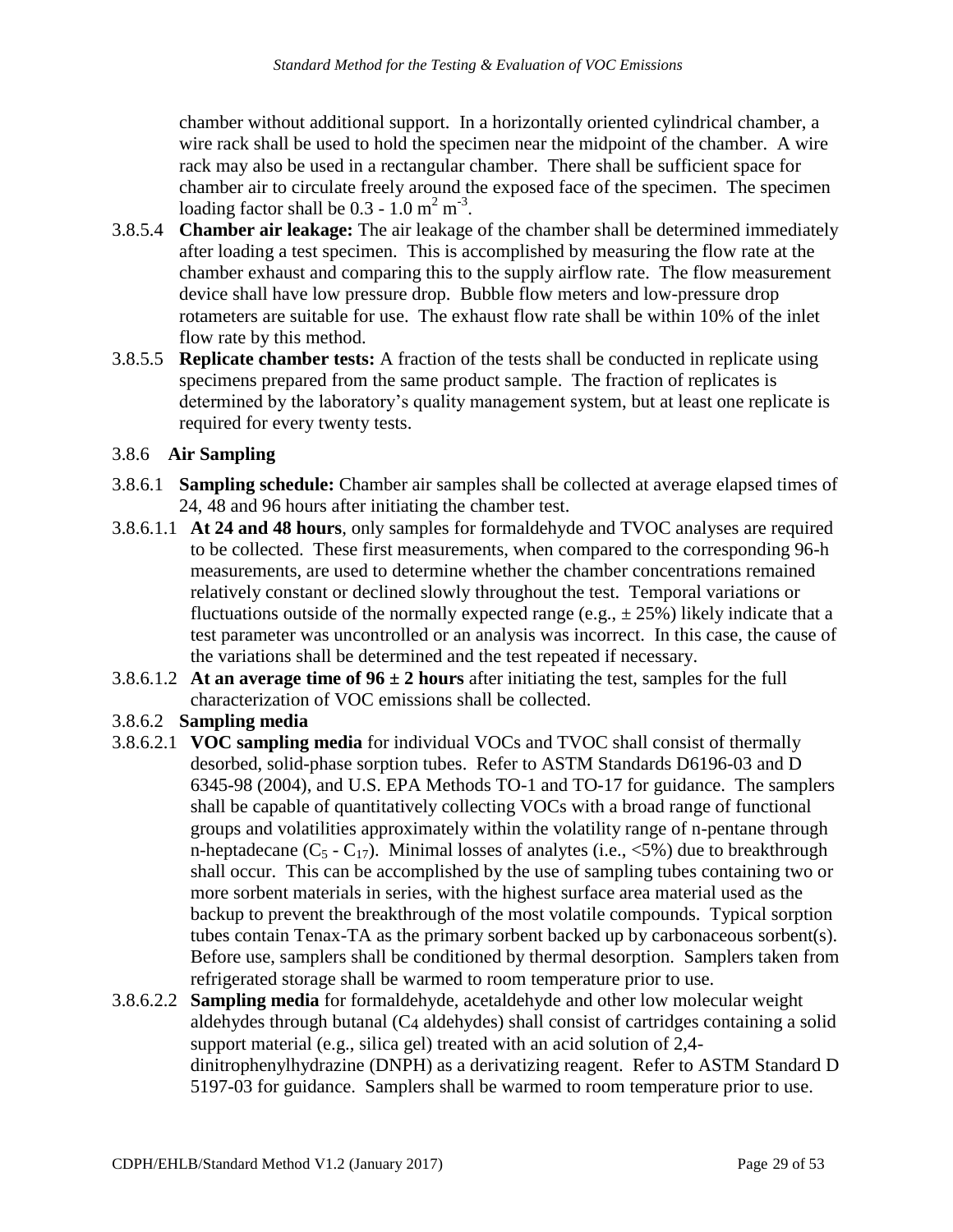- 3.8.6.3 **Flow control:** Sampling flow rates shall be regulated with electronic mass flow controllers, or equivalent, with an accuracy of  $\pm 2\%$  of full scale, or better, and capable of continuously maintaining the flow during sampling within  $\pm 5\%$  of the specified value.
- 3.8.6.4 **Sampling procedures:** Air samples shall be collected directly from the chamber exhaust at the specified elapsed times. A short manifold with multiple ports and a maximum length of 6 in (15 cm) may be used at the exhaust to allow simultaneous collection of multiple samples. No other tubing is allowed between the chamber exhaust and the sampler inlet. The DNPH cartridge is placed downstream of the VOC sorption tubes to reduce the chance of VOC sample contamination with residual acetontrile that may be present in the DNPH cartridge. The total sampling flow rate at any time shall not exceed 75% of the inlet flow rate. The start and stop times and the sampling flow rates shall be recorded. A unique identification number shall be assigned to each air sample.
- 3.8.6.5 **Duplicate air samples:** A fraction of the samples shall be collected in duplicate. The fraction of duplicates is determined by the laboratory's quality management system, but at least one duplicate is required for every ten samples.
- 3.8.6.6 **Sampler storage:** Following collection, air samples shall be sealed in clean airtight containers and stored at reduced temperature in a dedicated refrigerator or freezer. Samples shall be analyzed as soon as practical after collection. Use unexposed samplers as storage blanks.

#### <span id="page-29-0"></span>**3.9 Chemical Analyses**

 3.9.1 **Principle**: Chamber air samples are analyzed using instrumental methods that are capable of positively identifying individual VOCs and quantifying them using multi-point calibrations prepared using pure standards. The methods provide sufficient sensitivity and accuracy to reliably quantify individual VOCs at concentrations of 2  $\mu$ g m<sup>-3</sup>, or less.

#### 3.9.2 **Analytical Instruments**

- analyzed by thermal desorption GC/MS (TD-GC/MS). The thermal desorber 3.9.2.1 VOCs and TVOC: Sorbent tube samples for individual VOCs and TVOC shall be desorption and inlet parameters shall be optimized to obtain quantitative recovery of VOCs in the range defined in Section 3.8. The GC column and oven temperature parameters shall be optimized for the analysis of volatiles. The MS shall be an electron impact instrument operated in the scanning mode over a mass range of at least *m/z* 35- 350.
- 3.9.2.2 Formaldehyde, acetaldehyde and other low molecular weight aldehydes: Aldehyde samples shall be analyzed by HPLC equipped with a UV detector and an analytical column providing full resolution of the formaldehyde hydrazone derivative from unreacted DNPH in a sample.

#### 3.9.3 **Methods for Individual VOCs**

- 3.9.3.1 The analytical methods for individual VOCs shall be based on ASTM Standard D 6196- 03, ASTM Standard D 7339-07, and U.S. EPA Methods TO17 and TO-1, or equivalent methods. Standards and chamber samples shall be analyzed using identical conditions.
- 3.9.3.2 The analytical methods for formaldehyde, acetaldehyde and other low molecular weight aldehydes shall be based on ASTM Standard D 5197-03, or an equivalent method. It is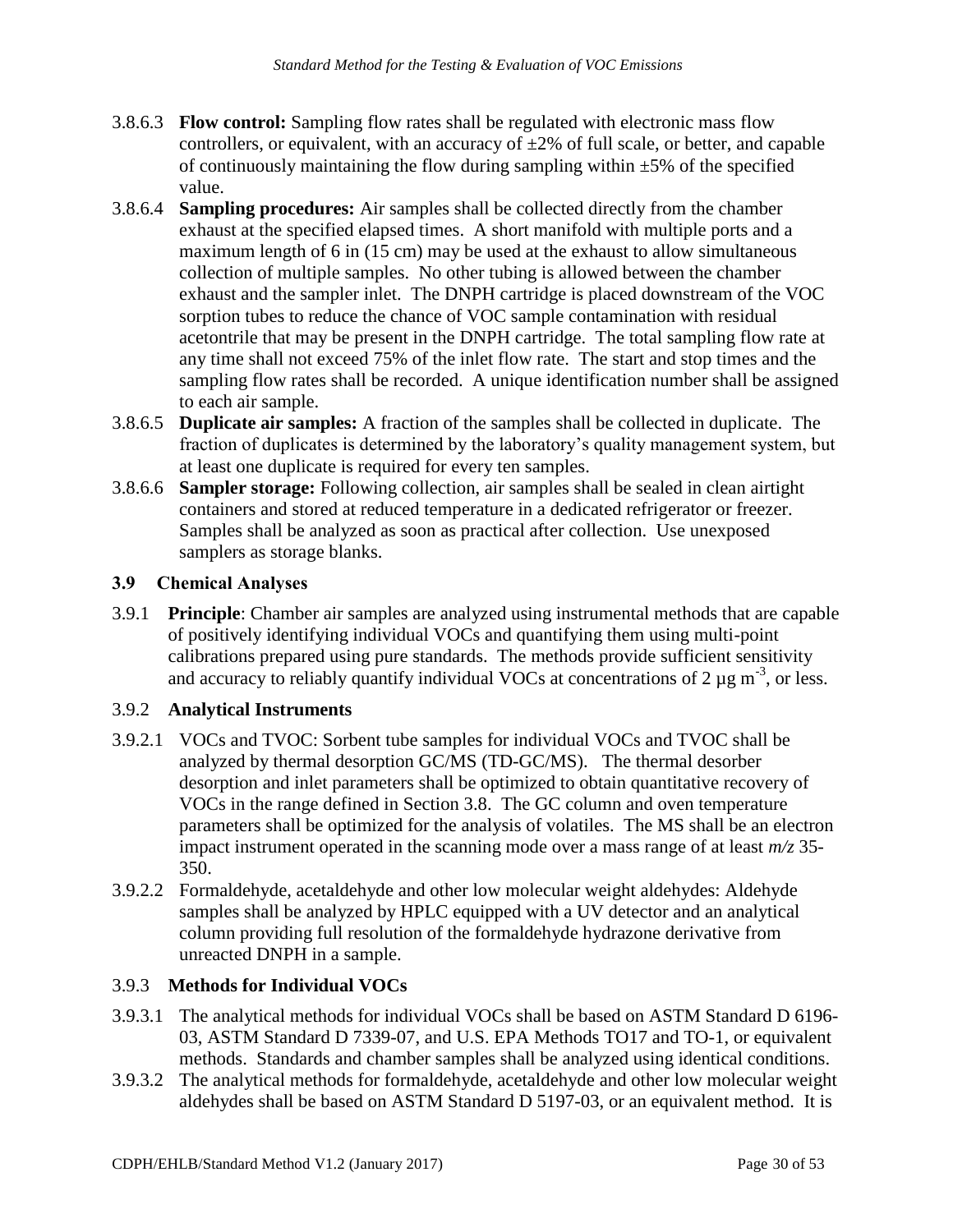recognized that unsaturated low molecular weight aldehydes such as acrolein are not accurately determined by this method. Aldehydes with molecular weights equal or greater than that of butanal can be analyzed by TD-GC/MS.

#### 3.9.4 **TVOC Method**

- 3.9.4.1 Because the TVOC results are dependent upon the details of the analytical method and because there are substantial variations in the TIC response of VOCs with different chemical functionality, the analysis of TVOC is a semi-quantitative measure that is inherently less accurate than the calibrated measurement of individual VOCs. Formaldehyde and acetaldehyde are not included in TVOC calculations.
- pentane through n-heptadecane (i.e.,  $C_5 C_{17}$ ). Use toluene as the reference compound 3.9.4.2 The TVOC method shall span a retention time interval consistent with the analysis of individual VOCs. Per definition of TVOC used in this Method, the mass range is nfor calculating TVOC mass.
- to obtain the internal standard equivalent sample mass. 3.9.4.2.1 The integrated TIC areas in a sample less the TIC area of the internal standard are summed over the retention time interval. The ratio of summed area to the area of the internal standard is calculated. This value is multiplied by the internal standard mass
- 3.9.4.2.2 When using toluene-d<sub>8</sub> as the internal standard, the toluene-equivalent sample mass is calculated as the internal standard equivalent sample mass times the ratio of the density of toluene to toluene-d8 (i.e., 0.860/0.943).
- 3.9.4.2.3 When using another internal standard (e.g., 1-bromo-4-fluorobenzene), determine the Toluene /internal standard TIC response factor by analyzing at least two toluene calibration standards within the linear response range for toluene. For each level, the TIC response of the internal standard and the TIC response of toluene are divided by their corresponding masses in nanograms to produce normalized area-per-unit mass responses. Then area/mass relative responses are determined by dividing the normalized values for toluene by the normalized value for the internal standard. The relative responses from each calibration level are averaged to produce an average toluene response factor. The internal standard equivalent sample mass is then divided by this average toluene response factor to produce a toluene-equivalent sample mass.
- 3.9.4.3 Alternate TVOC test methods (e.g., use of  $C_6 C_{16}$  as the mass range) may be used. The laboratory shall provide full method description in the test report if any alternate TVOC method is used.

#### 3.9.5 **Identification of Individual VOCs**

- 3.9.5.1 The identification of an individual VOC by GC/MS shall be determined by comparing the chromatographic retention time and mass spectrum of the unknown to the corresponding parameters for the pure compound analyzed on the same instrument using identical methods. Matching retention times and mass spectra provide positive, confirmed identifications. All VOCs of concern occurring on the referenced list (Section 4.1) that can be analyzed by this method shall be positively identified.
- 3.9.5.2 If no high quality match is obtained, the unknown spectrum is compared to spectra contained in the latest version of the NIST electronic database. A trained analyst shall decide if the identification is likely based on the match quality and the reasonableness of the retention time. Compounds identified by this procedure shall be clearly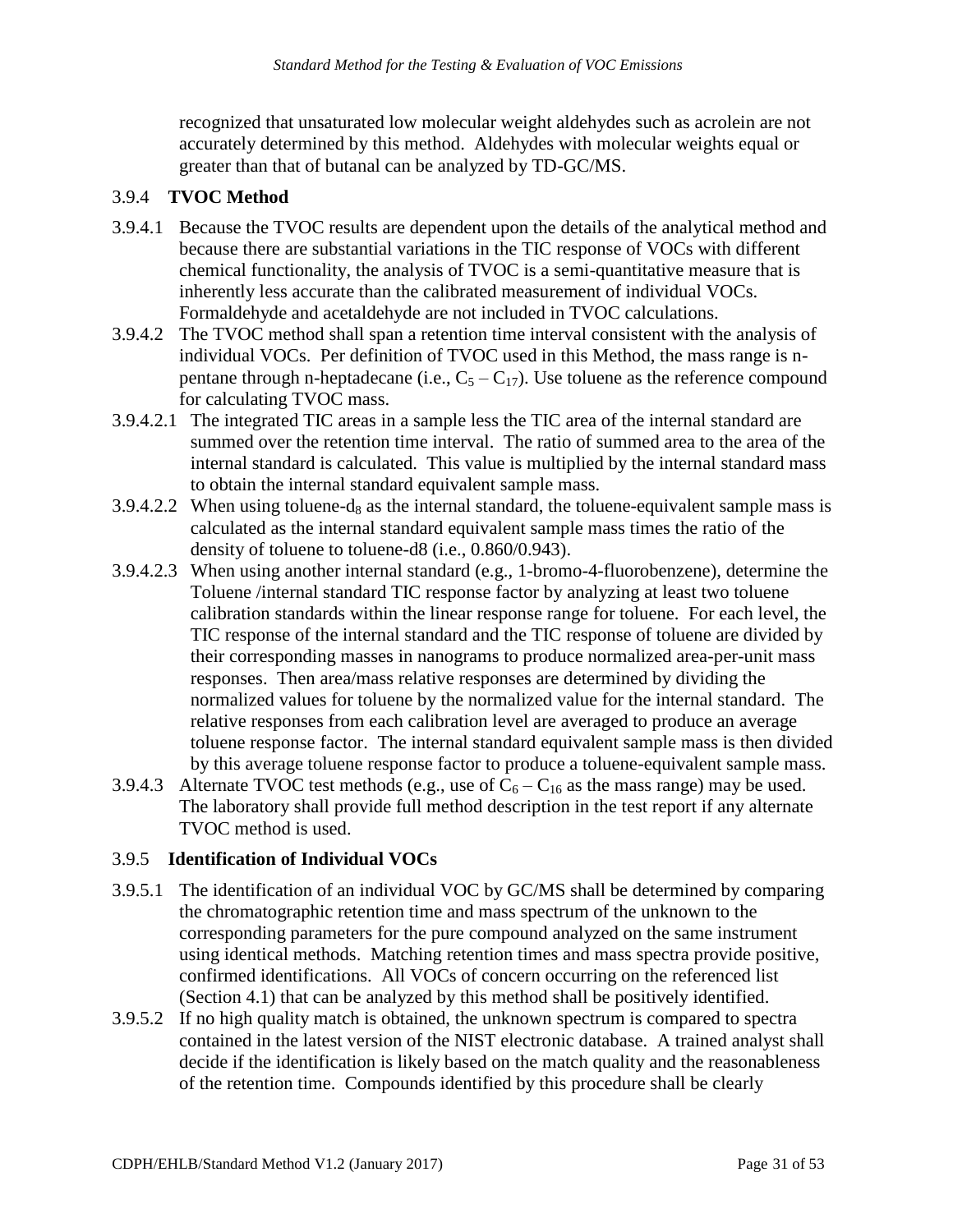indicated. If no highly probable match is obtained, the compound shall be labeled as an unknown.

3.9.5.3 Aldehyde hydrazone derivatives analyzed by HPLC shall be identified by matching the chromatographic retention times of the unknowns with the retention times of derivatives of the pure compounds analyzed on the same instrument using identical methods.

#### 3.9.6 **Analytical Calibrations**

- 3.9.6.1 All target VOCs of concern shall be quantified by GC/MS based on multi-point calibrations prepared using pure compounds. If possible, other positively identified VOCs shall be quantified by the same method. An internal standard calibration method is recommended. A minimum of four points shall be used. Target analytes shall be introduced onto sorbent tubes as gas or liquid standards and then analyzed using methods identical to those used for the analysis of chamber samples. Analyze at least one calibration standard with each batch of samples. Perform full calibrations at least once every three months or more frequently to ensure accuracy for the analyses.
- 3.9.6.2 Individual VOCs not positively identified by GC/MS shall be quantified using toluene as the reference compound for calculating compound mass. Fully describe the method. VOCs quantified by this surrogate method shall be clearly indicated.
- 3.9.6.3 Aldehydes analyzed by HPLC shall be quantified based on multi-point calibrations prepared from hydrazone derivatives of the pure compounds. Standards and samples shall be analyzed using identical methods. At least one standard shall be analyzed with each batch of samples.

#### 3.9.7 **Lower Limits of Quantitation (LOQ)**

- 3.9.7.1 A lower LOQ often is quantitatively defined as the analyte mass that produces a response that is 10 times higher than the instrumental noise level or is 10 times the standard deviation for repeated analyses of a low level standard. A lower LOQ that is higher than this absolute value may be defined based on practical considerations.
- 3.9.7.2 The lower LOQ for TVOC shall be 25  $\mu$ g m<sup>-3</sup>, or better.
- 3.9.7.3 The lower LOQ for VOCs appearing on list of chemicals of concern (see Section 4.1) shall be 2  $\mu$ g m<sup>-3</sup>, or better.
- 3.9.7.4 The lower LOQ for non-listed VOCs (see Section 4.1) shall be 2  $\mu$ g m<sup>-3</sup>, or better.
- 3.9.8 A LOQ verification sample shall be analyzed after each calibration. Target analytes shall be introduced onto sorbent tubes as gas or liquid standards at or below the level of quantitation and then analyzed using methods identical to those used for the analyses of chamber samples.
- 3.9.9 If the lower LOQ for a VOC appearing on list of chemicals of concern is not sufficiently low to assess the pass/fail concentration level as specified in Table 4-1 (see Section 4.1) for a selected model scenario, the test report shall explicitly state this VOC of concern is below lower LOQ and report the area specific airflow rate used in chamber testing.

#### <span id="page-31-0"></span>**3.10 Calculations**

#### 3.10.1 **Calculation of Emission Factors**

3.10.1.1 Since the chamber measurements are made starting on the  $11<sup>th</sup>$  day and ending on the 14<sup>th</sup> day after preparation of the test specimen when chamber concentrations are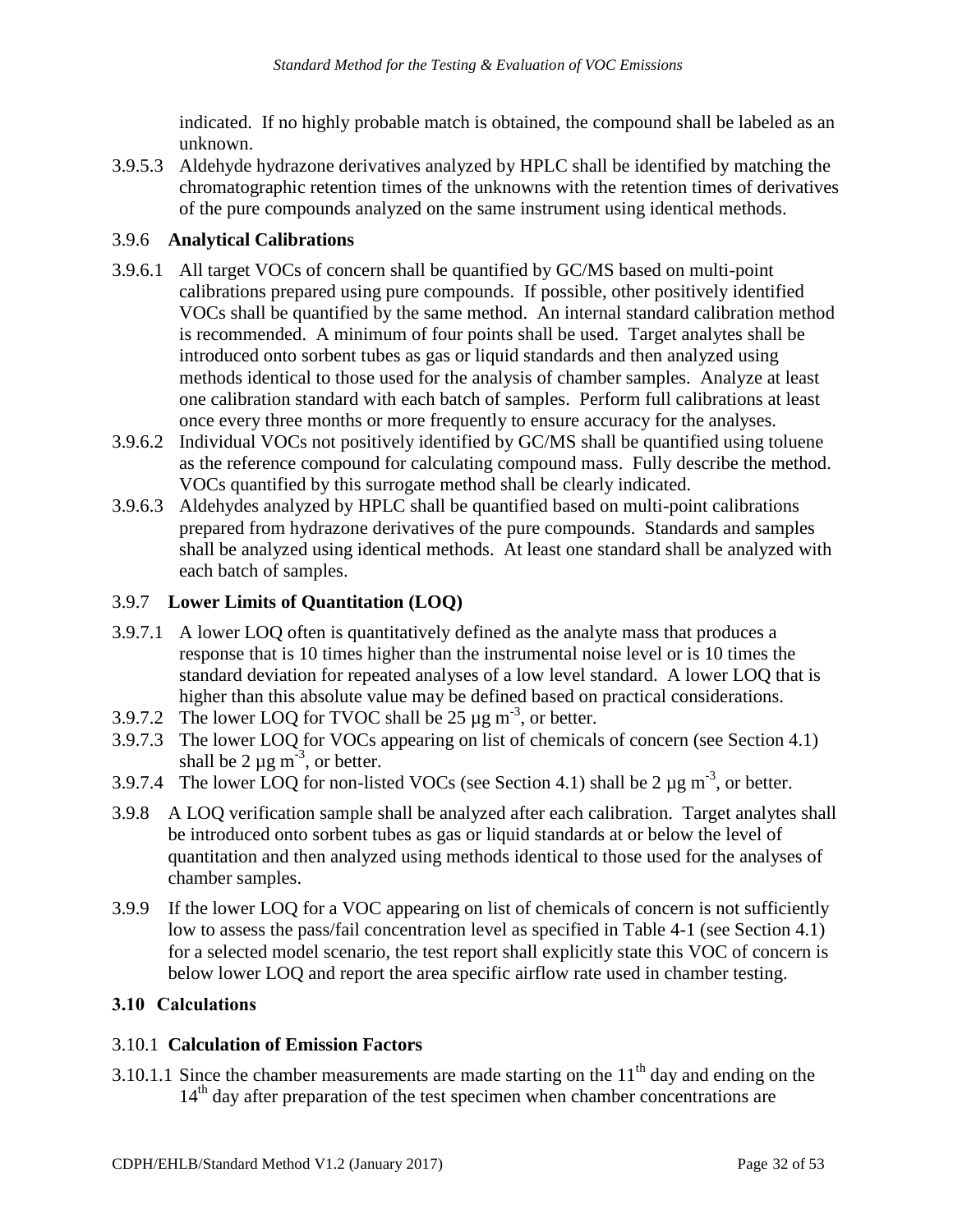shall be used for analysis of the chamber data (ASTM Standard D 5116-06). expected to change slowly with time, the steady state form of the mass-balance equation

3.10.1.2 The area specific emission rate or emission factor,  $EF_{Ai}$  ( $\mu$ g m<sup>-2</sup> h<sup>-1</sup>), at a given time, *t* (h), after placing a test specimen in the chamber shall be calculated using Equation 3.1:

$$
EF_{Ai} = Q \times (C_{it} - C_{i0}) / A_C
$$
 (Eq. 3.1)

The inlet flow rate,  $Q(m^3 h^{-1})$ , is the measured flow rate of air into the chamber. The formaldehyde and other carbonyl compounds measured at time *t*. The chamber chamber concentration,  $C_{it}$  ( $\mu$ g m<sup>-3</sup>), is the concentration of a target VOC<sub>i</sub>, background concentration,  $C_{i0}$  ( $\mu$ g m<sup>-3</sup>), is the corresponding concentration measured with the chamber operating without a test specimen or with an appropriate substrate. The exposed projected surface area of the test specimen in the chamber,  $A_C$  (m<sup>2</sup>), is determined from the measurements made at the time of specimen preparation.

 $EF_M EF_P$  ( $\mu$ g m<sup>-3</sup> h<sup>-1</sup>,  $\mu$ g m<sup>-1</sup> h<sup>-1</sup>,  $\mu$ g kg<sup>-1</sup> h<sup>-1</sup> or  $\mu$ g h<sup>-1</sup>per unit), can be calculated using 3.10.1.3 Volume, length, mass or unit specific emission rates or emission factors, *EFV*, *EFL* or Equation 3.1 by substituting the appropriate parameter used to quantify the material specimen (i.e., volume in cubic meters, length in meters, mass in kilograms or number of products tested).

#### 3.10.2 **Calculation of Estimated Building Concentrations**

- 3.10.2.1 Building concentrations can be calculated on a case-by-case basis using input parameters for the amount of installed product, the size of the space and the air change rate (or air flow rate) that are specific to the architectural project under consideration. In order to evaluate and compare products for use in a wide range of building products, concentrations also can be calculated for selected building scenarios as described below.
- 3.10.2.2 Building concentrations are estimated based on the measured VOC emission factors, the amount of material to be installed in the building and flow rate of outside air used for ventilation. Steady state conditions with respect to emission rates and building ventilation shall be assumed in making the prediction. Additional assumptions are zero outdoor concentrations, perfect mixing within the building and no net losses of VOC from air due to other effects such as irreversible or net sorption on surfaces (i.e., net sink effects) and chemical reactions.
- classroom, an office and a single family residence (Section 4.2). 3.10.2.3 The projected surface area of an installed material by product category and the building parameters to be used in the calculation of estimated VOC concentrations are established by this method for three standard model building scenarios, a school
- 3.10.2.4 The estimated building concentration,  $C_{iB}$  ( $\mu$ g m<sup>-3</sup>), of a target VOC<sub>i</sub> shall be calculated using Equation 3.2a or 3.2b.

For products that have the area specific emission factor,  $E_{A}$  ( $\mu$ g m<sup>-2</sup> h<sup>-1</sup>), Equation 3.2a shall be used:

$$
C_{Bi} = (EF_{Ai} \times A_B) / Q_B = EF_{Ai} / (Q_B / A_B) = EF_{Ai} / q_A
$$
 (Eq. 3.2a)

calculated as the ratio of the flow rate of outside ventilation air,  $Q_B$  (m<sup>3</sup> h<sup>-1</sup>), to the exposed surface area of the installed material in the building,  $A_B(\mathbf{m}^2)$ . The area specific emission rate  $EF_A$  at 336 hours (14 days) total exposure time is divided by the area specific flow rate,  $q_A$  (m h<sup>-1</sup>). The area specific flow rate,  $q_A$ , is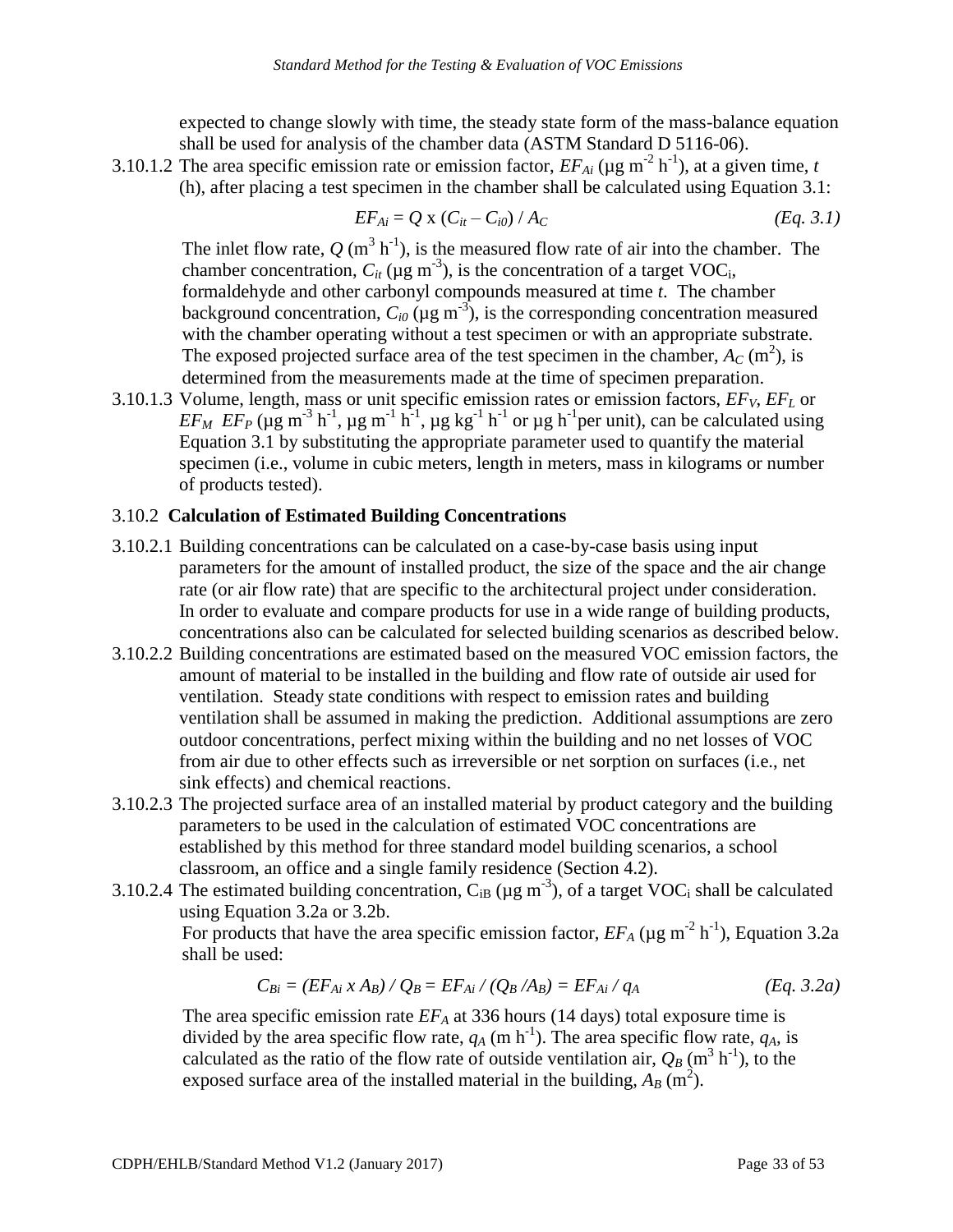For products that only have the unit specific emission factor,  $E F_P$  ( $\mu$ g h<sup>-1</sup> per unit), Equation 3.2b shall be used:

$$
C_{Bi} = (EF_{Pi} \times N_B) / Q_B = EF_{Pi} / (Q_B / N_B) = EF_{Pi} / q_P
$$
 (Eq. 3.2b)

divided by the unit specific flow rate,  $q_P$  (m<sup>3</sup> h<sup>-1</sup> per unit). The unit specific flow rate,  $q_P$ , is calculated as the ratio of the flow rate of outside ventilation air,  $Q_B$  (m<sup>3</sup> h<sup>-1</sup>), to the The unit specific emission rate  $EF<sub>P</sub>$  at 336 hours (14 days) total exposure time is number of the installed products in the building,  $N_B$ .

3.10.2.5 In some cases, it may be necessary to calculate the results using the volume, length or mass of a product to be installed in a building and the corresponding volume, length or mass specific emission rate.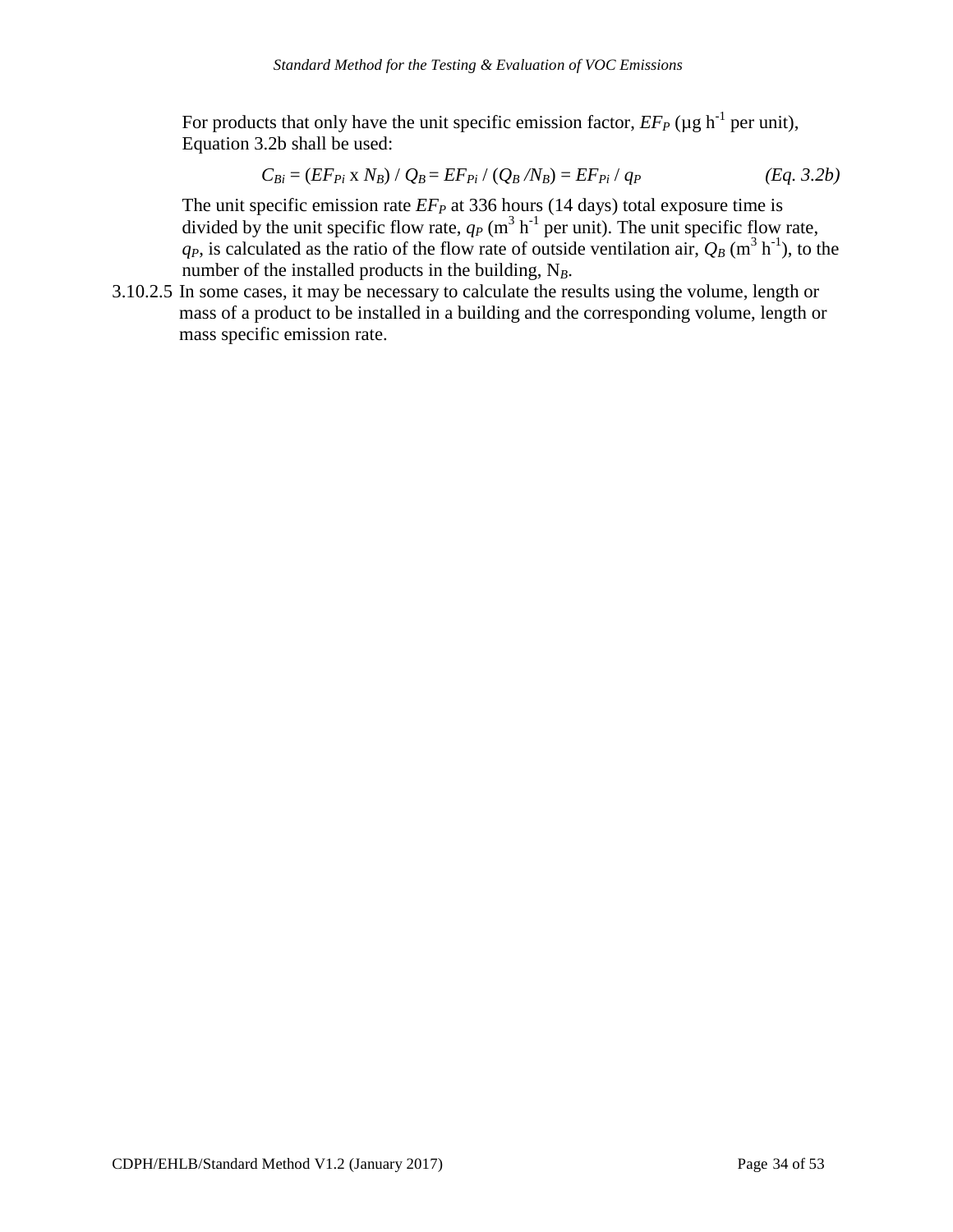#### <span id="page-34-0"></span>**4 TARGET CHEMICALS, MAXIMUM ALLOWABLE CONCENTRATIONS, AND IAQ CONCENTRATION MODELING**

#### <span id="page-34-1"></span>**4.1 Target VOCs**

- 4.1.1 VOCs emitted by products appearing on State of California lists of toxic substances (see below) are considered to be *chemicals of concern* and shall be included as "Target VOCs" for the testing of emissions under this method.
- 4.1.2 *Chemicals of concern* include known or probable human carcinogens, reproductive/ developmental toxins, and systemic toxins with noncancer chronic effects contained in the latest published editions of the following lists:
	- **Cal/EPA OEHHA list of chemicals for which non-cancer Chronic Reference Exposure Levels (CRELs).** CRELs are inhalation concentrations to which the general population, including sensitive individuals, may be exposed for long periods (10 years or more) without the likelihood of serious adverse systemic effects (excluding cancer). [CREL values are continuously updated by OEHHA](http://www.oehha.ca.gov/air/chronic_rels/AllChrels.html) (see [http://www.oehha.ca.gov/air/chronic\\_rels/AllChrels.html\)](http://www.oehha.ca.gov/air/chronic_rels/AllChrels.html).
	- **[Cal/EPA OEHHA Safe Drinking Water and Toxic Enforcement Act of 1986](http://www.oehha.ca.gov/prop65/prop65_list/newlist.html)  (***Proposition 65***)** lists of known or probable human carcinogens and reproductive/developmental toxins. These lists are accessible at [http://www.oehha.ca.gov/prop65/prop65\\_list/newlist.html.](http://www.oehha.ca.gov/prop65/prop65_list/newlist.html)
	- **[Cal/EPA ARB list of Toxic Air Contaminants \(TACs\).](http://www.arb.ca.gov/toxics/id/taclist.htm)** The TAC list includes all substances on the EPA list of Hazardous Air Pollutants plus additional compounds. This list is accessible at [http://www.arb.ca.gov/toxics/id/taclist.htm.](http://www.arb.ca.gov/toxics/id/taclist.htm)
- 4.1.3 The VOCs emitted from tested products shall be quantified using pure standards as described in Section 3. Many VOCs approximately within the volatility range of npentane through n-heptadecane  $(C_5 - C_{17})$  can be analyzed by TD-GC/MS and low molecular weight aldehydes through butanal can be analyzed using HPLC.
- 4.1.4 Non-listed VOCs that are abundant in the emissions from a product specimen shall also be quantified. At a minimum, the ten VOCs having the highest emission factors (most abundant VOCs), which may include listed compounds, shall be quantified. If pure standards are not readily available, abundant, non-listed VOCs are quantified using a surrogate (see Section 3.9).
- 4.1.5 Chemical substances (on the CREL or other lists) that are *not* VOCs (e.g., metals, acids and pesticides) are not required to be analyzed under this Standard Method

#### <span id="page-34-2"></span>**4.2 Maximum Allowable Concentrations for Target VOCs.**

4.2.1 Target VOCs *except formaldehyde*. Multiple sources of individual VOCs are often present in a building. To ensure indoor air concentrations are within allowable limits, each individual product category is capped at no more than *one-half* of the CREL for each chemical in a building type. To determine acceptability of the emission results, the estimated building VOC concentrations are compared to one-half their corresponding CRELs (except formaldehyde, which is discussed below). [The CRELs are currently](http://www.oehha.ca.gov/air/chronic_rels/AllChrels.html)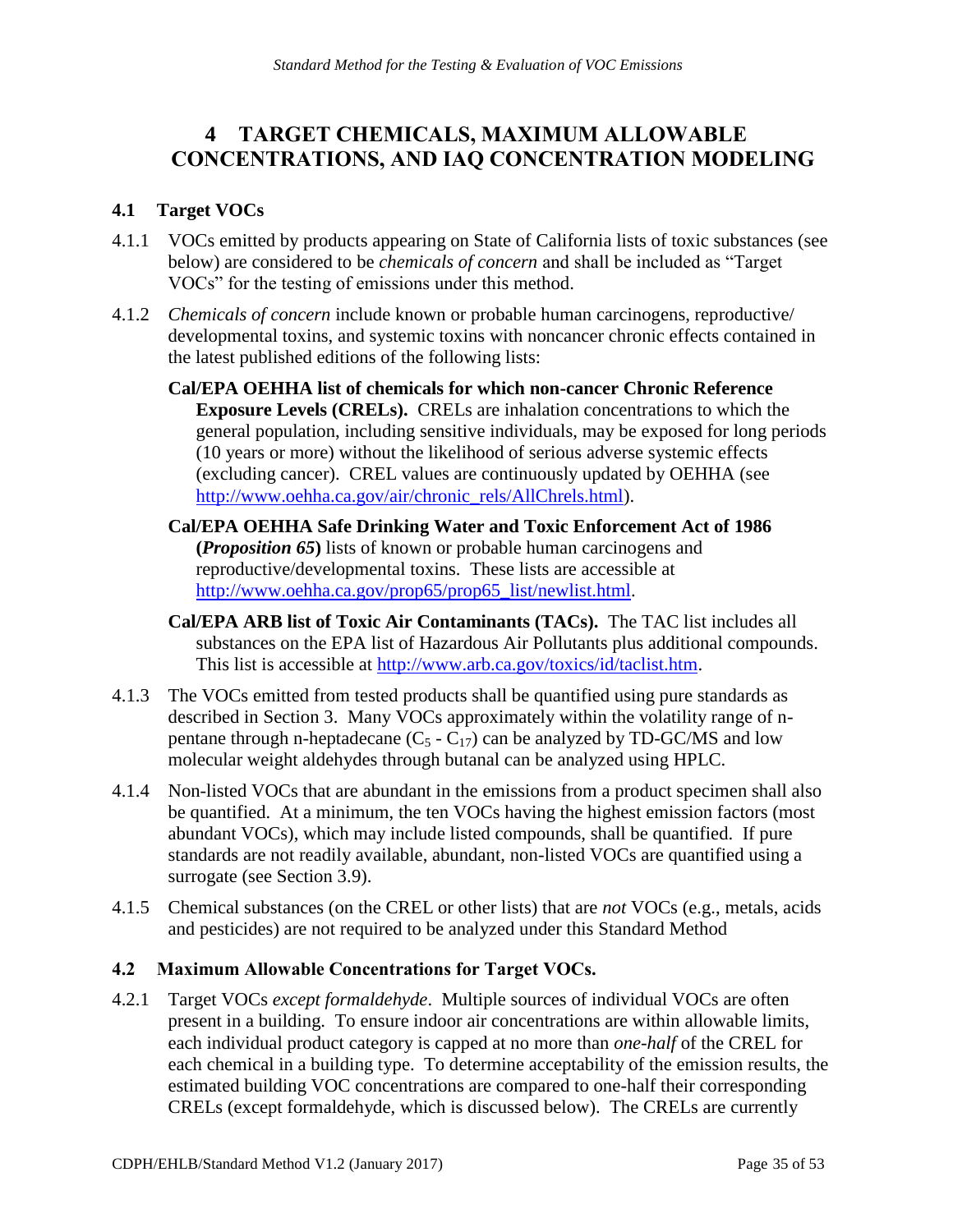published at **[http://www.oehha.ca.gov/air/chronic\\_rels/AllChrels.html](http://www.oehha.ca.gov/air/chronic_rels/AllChrels.html)**. The specific VOCs on the CREL list that are required to be included in this assessment (i.e., those VOCs that can be analyzed by the sampling and analytical methods specified herein) are identified in **Table 4-1**.

- 4.2.2 Formaldehyde. The allowable limit for emissions of formaldehyde corresponds to an indoor air concentration not to exceed the full CREL of 9  $\mu$ g m<sup>-3</sup> commencing January 1, 2012. Until that date, one-half of 33  $\mu$ g m<sup>-3</sup> (i.e., 16.5  $\mu$ g m<sup>-3</sup>, the value given for formaldehyde in the Standard Practice 2004 document) will continue to be used as the allowable concentration limit.
- 4.2.3 Changes in the CREL list or values issued by OEHHA or in other references following the publication of this document do not automatically update these maximum allowable concentrations. The target CREL VOCs to be tested by this Standard Method and their maximum allowable concentrations (**Table 4-1**) shall continue to apply until these changes are published in a revised version of this document.

#### <span id="page-35-0"></span>**4.3 IAQ Concentration Modeling**

- 4.3.1 **Principle**: The purpose of IAQ concentration modeling is to convert the *measured VOC emission rates* into *estimated airborne concentrations* that are relevant to potential indoor inhalation exposures of building occupants. The calculation is accomplished using a steady-state mass-balance model with several simplifying assumptions described in Section 3.10. The calculation requires inputs for the emission factor of a VOC emitted by a product and the flow rate of outdoor air per unit amount of product.
- relationship that determines, to a first-order approximation, the gas-phase VOC flow rate and has units of  $m^3 h^{-1} m^{-2}$  (m h<sup>-1</sup>). It is also obtained from the ratio of the air 4.3.2 **Area-specific air flow rate:** For a product with a given VOC emission factor, the concentration in a test chamber and in a built environment is the flow rate of outdoor ventilation air per unit area of product. This parameter is termed the area-specific air change rate to the loading factor (sometimes described as N/L) with the same units.
- public/commercial buildings) and the flow rate of outdoor air. 4.3.3 **Standardized scenarios:** Typical product categories (e.g., floor coverings, wall coverings, paint, acoustical ceilings, etc.) are specified with respect to their loading in each building environment (i.e., school classrooms and private offices in
- desks and seating in the school classroom are presented in **Table 4-3** along with the 4.3.4 **School classroom scenario**: The school classroom model is based on the dimensions of a typical re-locatable classroom; the classroom size also is generally representative of sitebuilt classrooms for K-12 schools (Jenkins, Phillips and Waldman, 2004). The parameters that define the standard school classroom to be used with this method are listed in **Table 4-2**. The surface areas of major product categories and unit quantities of pupil calculated correspondent area-specific air flow rates or unit-specific air flow rates.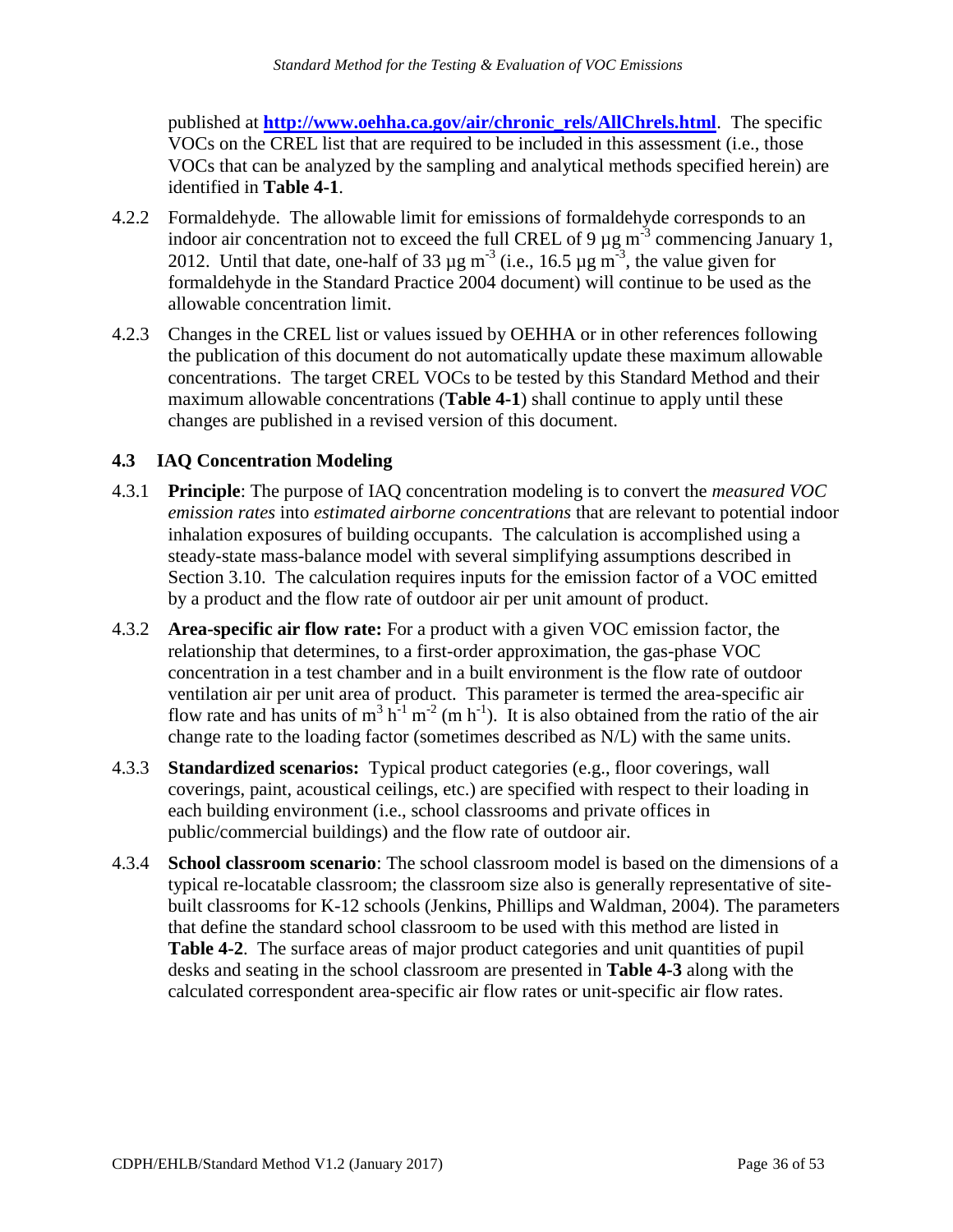|                |                                          |                | <b>Allowable Conc.</b> <sup>a</sup> |
|----------------|------------------------------------------|----------------|-------------------------------------|
| No.            | <b>Compound Name</b>                     | CAS No.        | $(\mu g/m^3)$                       |
| $\mathbf{1}$   | Acetaldehyde                             | $75-07-0$      | 70                                  |
| $\overline{2}$ | Benzene                                  | $71-43-2$      | $1.5^{b}$                           |
| 3              | Carbon disulfide                         | $75 - 15 - 0$  | 400                                 |
| $\overline{4}$ | Carbon tetrachloride                     | $56 - 23 - 5$  | 20                                  |
| 5              | Chlorobenzene                            | 108-90-7       | 500                                 |
| 6              | Chloroform                               | $67 - 66 - 3$  | 150                                 |
| $\tau$         | Dichlorobenzene (1,4-)                   | 106-46-7       | 400                                 |
| 8              | Dichloroethylene $(1,1)$                 | $75 - 35 - 4$  | 35                                  |
| 9              | Dimethylformamide (N,N-)                 | $68-12-2$      | 40                                  |
| 10             | Dioxane $(1,4-)$                         | 123-91-1       | 1,500                               |
| 11             | Epichlorohydrin                          | 106-89-8       | 1.5                                 |
| 12             | Ethylbenzene                             | $100 - 41 - 4$ | 1,000                               |
| 13             | Ethylene glycol                          | $107 - 21 - 1$ | 200                                 |
| 14             | Ethylene glycol monoethyl ether          | 110-80-5       | 35                                  |
| 15             | Ethylene glycol monoethyl ether acetate  | $111 - 15 - 9$ | 150                                 |
| 16             | Ethylene glycol monomethyl ether         | 109-86-4       | 30                                  |
| 17             | Ethylene glycol monomethyl ether acetate | 110-49-6       | 45                                  |
| 18             | Formaldehyde                             | $50 - 00 - 0$  | 9 <sup>c</sup>                      |
| 19             | Hexane (n-)                              | 110-54-3       | 3,500                               |
| 20             | Isophorone                               | 78-59-1        | 1,000                               |
| 21             | Isopropanol                              | $67 - 63 - 0$  | 3,500                               |
| 22             | Methyl chloroform                        | $71 - 55 - 6$  | 500                                 |
| 23             | Methylene chloride                       | 75-09-2        | 200                                 |
| 24             | Methyl t-butyl ether                     | 1634-04-4      | 4,000                               |
| 25             | Naphthalene                              | $91 - 20 - 3$  | 4.5                                 |
| 26             | Phenol                                   | 108-95-2       | 100                                 |
| $27\,$         | Propylene glycol monomethyl ether        | 107-98-2       | 3,500                               |
| 28             | Styrene                                  | $100 - 42 - 5$ | 450                                 |
| 29             | Tetrachloroethylene                      | $127 - 18 - 4$ | 17.5                                |
| 30             | Toluene                                  | 108-88-3       | 150                                 |
| 31             | Trichloroethylene                        | 79-01-6        | 300                                 |
| 32             | Vinyl acetate                            | 108-05-4       | 100                                 |
|                | 33-35 Xylenes, technical mixture         | 108-38-3,      | 350                                 |
|                | (m-, o-, p-xylene combined)              | $95-47-6$ ,    |                                     |
|                |                                          | $106 - 42 - 3$ |                                     |

<span id="page-36-0"></span>**Table 4-1** Target CREL VOCs and their maximum allowable concentrations

a) Refer to [http://www.oehha.ca.gov/air/chronic\\_rels/AllChrels.html.](http://www.oehha.ca.gov/air/chronic_rels/AllChrels.html) All maximum allowable concentrations are one-half the corresponding CREL adopted by Cal/EPA OEHHA with the exception of formaldehyde. For any future changes in the CREL list by OEHHA, values in Table 4.1 shall continue to apply until these changes are published in the Standard Method.

b) Benzene has a CREL of 3  $\mu$ g/m<sup>3</sup> (June 2014); guidance value established by this Standard Method at 30  $\mu$ g/m<sup>3</sup> before March 31<sup>th</sup>, 2017 and at 1.5  $\mu$ g/m<sup>3</sup> starting from April 1<sup>st</sup>, 2017. See Addendum 2017-01  $\mu$ g/m<sup>3</sup> before March 31<sup>th</sup>, 2017 and at 1.5  $\mu$ g/m<sup>3</sup> starting from April 1<sup>st</sup>, 2017. See Addendum 2017-01 for details.

c) Formaldehyde has a CREL of 9  $\mu$ g/m<sup>3</sup> (December 2008); guidance value established by this Standard Method at 16.5  $\mu$ g/m<sup>3</sup> before Dec 31<sup>th</sup>, 2011 and at 9  $\mu$ g/m<sup>3</sup> starting from Jan 1<sup>st</sup>, 2012.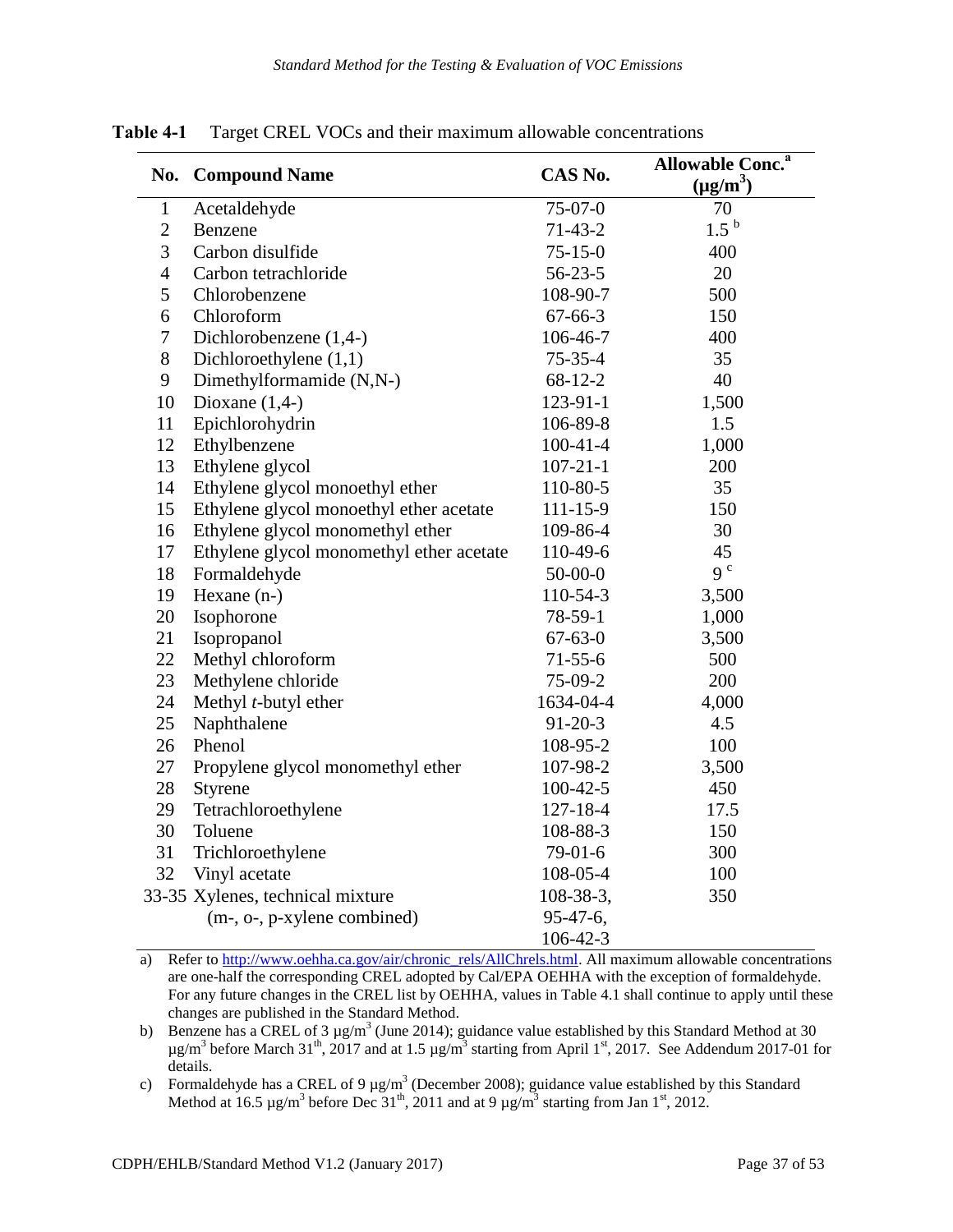| <b>Parameter</b>                                                           | <b>Unit of Measure</b> | <b>Parameter Value</b> |
|----------------------------------------------------------------------------|------------------------|------------------------|
| Length $(40 \text{ ft})$                                                   | m                      | 12.2                   |
| Width $(24 \text{ ft})$                                                    | m                      | 7.32                   |
| Floor (ceiling) area                                                       | m <sup>2</sup>         | 89.2                   |
| Ceiling height (8.5 ft)                                                    | m                      | 2.59                   |
| Volume                                                                     | m <sup>3</sup>         | 231                    |
| Windows $(4 \text{ ft } x 4 \text{ ft } and 4 \text{ ft } x 8 \text{ ft})$ | m <sup>2</sup>         | 4.46                   |
| Door $(3 \text{ ft } x 7 \text{ ft})$                                      | $\overline{m}^2$       | 1.89                   |
| Net wall area                                                              | m <sup>2</sup>         | 94.6                   |
| Occupancy                                                                  | Unit                   | 27                     |
| Outdoor air flow rate <sup>1</sup>                                         | $m^3/h$                | 654                    |
| Adjusted outdoor air flow rate <sup>2</sup>                                | $m^3/h$                | 191                    |
| Effective outdoor air change rate <sup>2</sup>                             | 1/h                    | 0.82                   |

<span id="page-37-0"></span> **Table 4-2** Definition of standard school classroom

 1. Based on ASHRAE 62.1-2007, Table 6-1, for classrooms occupied by pupils, ages five and up. The minimum ventilation requirement is 5 L/s-person (10 cfm/person) and 0.6 L/s-m<sup>2</sup> floor area (0.12) minimum ventilation requirement is 5 L/s-person (10 cfm/person) and  $0.6$  L/s-m<sup>2</sup> floor area (0.12 cfm/ft<sup>2</sup>). The code minimum total flow rate of outdoor air is then 654 m<sup>3</sup> h<sup>-1</sup> (182 L/s or 385 cfm). This produces a ventilation rate of 2.8  $h^{-1}$  for occupied hours.

 2. As documented in various reports, classroom HVAC systems sometimes do not deliver the required amount of outdoor air for a variety of reasons including poorly designed or overridden controls and lack of maintenance. In addition, HVAC systems may not be started sufficiently early in the school day to achieve a fully ventilated condition prior to the start of class. Therefore for use in this method, average achieve a fully ventilated condition prior to the start of class. Therefore for use in this method, average the ventilation over a 168-h week assuming 40 hours of operation at 654 m<sup>3</sup> h<sup>-1</sup> (2.8 h<sup>-1</sup>) and 128 hours of operation with ventilation of only 0.2 h<sup>-1</sup> due to infiltration. This yields an average ventilation rate of  $0.82$  h<sup>-1</sup> and an average flow rate of 191 m<sup>3</sup> h<sup>-1</sup> (53.1 L/s or 112 cfm).  $0.82$  h<sup>-1</sup> and an average flow rate of 191 m<sup>3</sup> h<sup>-1</sup> (53.1 L/s or 112 cfm).

| <b>Product Type</b>                     | <b>Area or Quantity</b> |         | <b>Area- or Unit-Specific</b><br><b>Air Flow Rate</b> |      |
|-----------------------------------------|-------------------------|---------|-------------------------------------------------------|------|
| Flooring (all types)                    | m <sup>2</sup>          | 89.2    | m/h                                                   | 2.14 |
| Ceiling (all types)                     | m <sup>2</sup>          | 89.2    | m/h                                                   | 2.14 |
| Wall paint & wallcoverings <sup>1</sup> | m <sup>2</sup>          | 94.6    | m/h                                                   | 2.02 |
| Thermal insulation                      |                         |         |                                                       |      |
| Ceiling                                 | m <sup>2</sup>          | 89.2    | m/h                                                   | 2.14 |
| Wall                                    | m <sup>2</sup>          | 94.6    | m/h                                                   | 2.02 |
| Ceiling & Wall                          | m <sup>2</sup>          | 183.8   | m/h                                                   | 1.04 |
| Wall base (10-inch)                     | m <sup>2</sup>          | 9.68    | m/h                                                   | 19.7 |
| Visual aid boards <sup>2</sup>          | m <sup>2</sup>          | 11.9    | m/h                                                   | 16.1 |
| Desk (pupil)                            | Unit                    | $27$ ea | $m^3/h$                                               | 7.07 |
| Seating (pupil)                         | Unit                    | $27$ ea | $m^3/h$                                               | 7.07 |

<span id="page-37-1"></span>**Table 4-3** Product quantities and specific air flow rates to be used for estimation of VOC concentrations in standard school classroom

1. The net wall area is  $94.6 \text{ m}^2$  based on the total wall area minus the area of one door and two windows. 2. Area of visual aid boards is assumed to be 1.22 m by 9.75 m (4 ft by 32 ft) based on typical classroom layouts and traditional markerboard/chalkboard materials. Unique, specialty visual aid board products (e.g. with multimedia projection capabilities, etc.) that are restricted in size by the manufacturer may justify different area values. Any deviations from the area specified in Table 4.3 shall be stated in reports and public claims of compliance.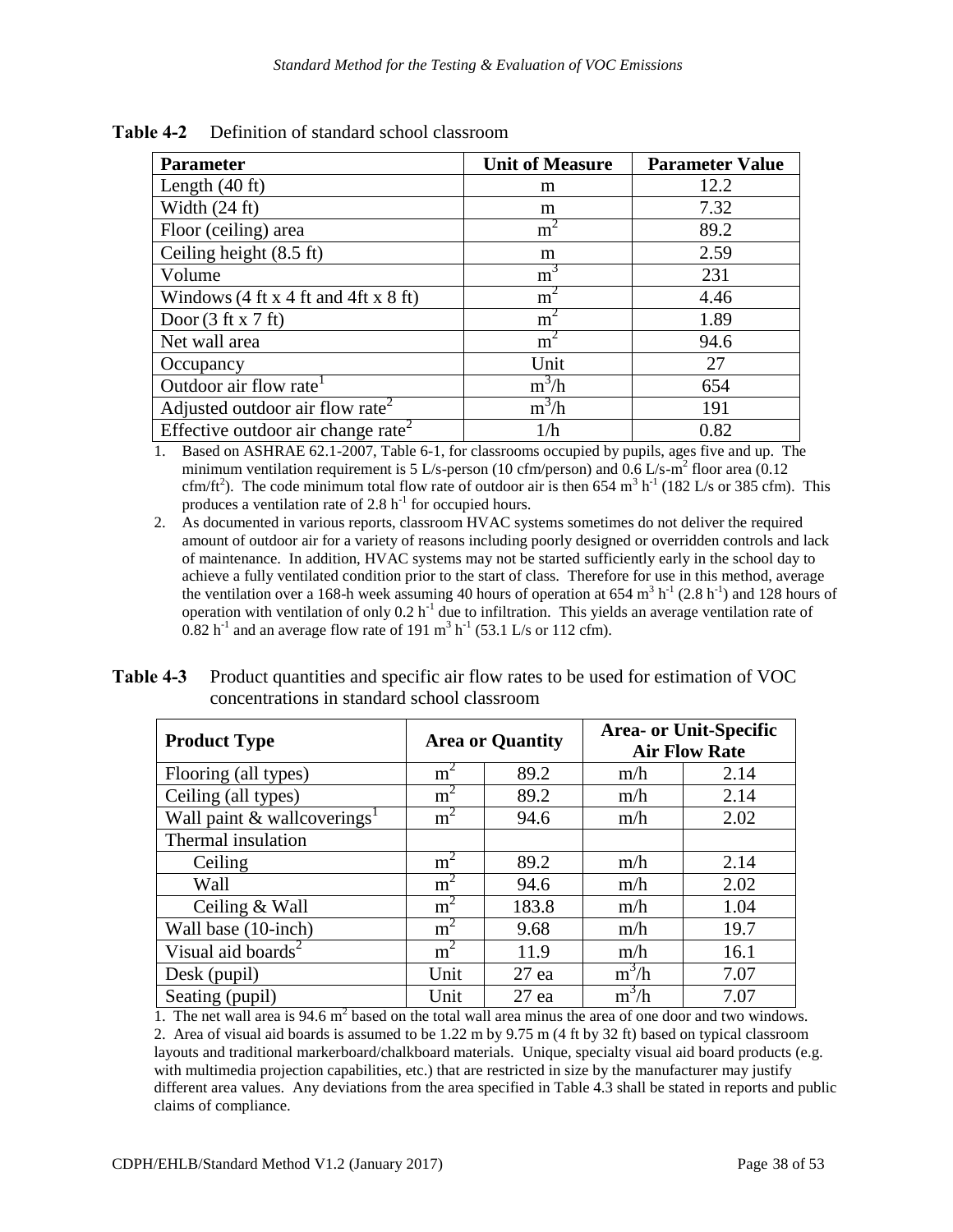this Standard Method. For office seating, refer to Section 7. 4.3.5 **Private office scenario**: The private office model is based on assumed dimensions of an enclosed office in a public/commercial building that is occupied by a single individual. The parameters that define the standard private office to be used with this method are listed in **Table 4-4**. The surface areas of major product categories are presented in **Table 4-5** along with the calculated correspondent area-specific air flow rates. This private office scenario applies to building materials and products other than office furniture or seating units. Private office workstations are not addressed within the current scope of

| <b>Parameter</b>                            | <b>Unit of Measure</b> | <b>Parameter Value</b> |
|---------------------------------------------|------------------------|------------------------|
| Length $(12 \text{ ft})$                    | m                      | 3.66                   |
| Width $(10 \text{ ft})$                     | m                      | 3.05                   |
| Floor (ceiling) area                        | $m^{\prime}$           | 11.15                  |
| Ceiling height (9 ft)                       | m                      | 2.74                   |
| Volume                                      | m <sup>'</sup>         | 30.6                   |
| Window $(4 \text{ ft} \times 4 \text{ ft})$ | $m^{\prime}$           | 1.49                   |
| Door $(3 \text{ ft } x 7 \text{ ft})$       | m <sup>2</sup>         | 1.89                   |
| Net wall area                               | m <sup>2</sup>         | 33.4                   |
| Occupancy                                   | Unit                   |                        |
| ASHRAE Outdoor air flow rate <sup>1</sup>   | $m^3/h$                | 20.7                   |
| Effective outdoor air change rate           | 1/h                    | 0.68                   |

<span id="page-38-0"></span> **Table 4-4** Definition of standard private office

 1. Based on ASHRAE 62.1-2007, Table 6-1, for offices. The minimum ventilation requirement is 2.5 L/sperson (5 cfm/person) and 0.3 L/s-m<sup>2</sup> floor area (0.06 cfm/ft<sup>2</sup> person (5 cfm/person) and 0.3 L/s-m<sup>2</sup> floor area (0.06 cfm/ft<sup>2</sup>). The minimum total flow rate of outdoor air is then 20.7 m<sup>3</sup> h<sup>-1</sup> (5.76 L/s or 12.2 cfm). This produces a ventilation rate of 0.68 h<sup>-1</sup> for occupied hours.

<span id="page-38-1"></span>

| <b>Table 4-5</b> Product quantities and specific air flow rates to be used for estimation of VOC |
|--------------------------------------------------------------------------------------------------|
| concentrations in a standard private office.                                                     |

| <b>Product Type</b>            | Area           |           | Area-Specific<br><b>Air Flow Rate</b> |           |
|--------------------------------|----------------|-----------|---------------------------------------|-----------|
| Flooring (all types)           | m <sup>2</sup> | 11.1      | m/h                                   | 1.86      |
| Ceiling (all types)            | m <sup>2</sup> | 11.1      | m/h                                   | 1.86      |
| Wall paint &                   | m <sup>2</sup> | 33.4      | m/h                                   | 0.62      |
| wallcoverings <sup>1</sup>     |                |           |                                       |           |
| Thermal insulation             |                |           |                                       |           |
| Ceiling                        | $m^{\prime}$   | 11.1      | m/h                                   | 1.86      |
| $\overline{\text{Wall}^2}$     | m <sup>2</sup> | <b>ND</b> | m/h                                   | <b>ND</b> |
| Ceiling $\&$ Wall <sup>2</sup> | m <sup>2</sup> | <b>ND</b> | m/h                                   | ND        |
| Wall base (4-inch)             | $m^2$          | 1.27      | m/h                                   | 16.3      |
| Door & other millwork          | m <sup>2</sup> | 1.89      | m/h                                   | 11.0      |
| Window treatments              | m              | 1.49      | m/h                                   | 13.9      |

1. The net wall area is  $33.4 \text{ m}^2$  based on the total wall area minus the area of one door and one window.

2. The material area for thermal insulation in walls has not been fully defined (ND).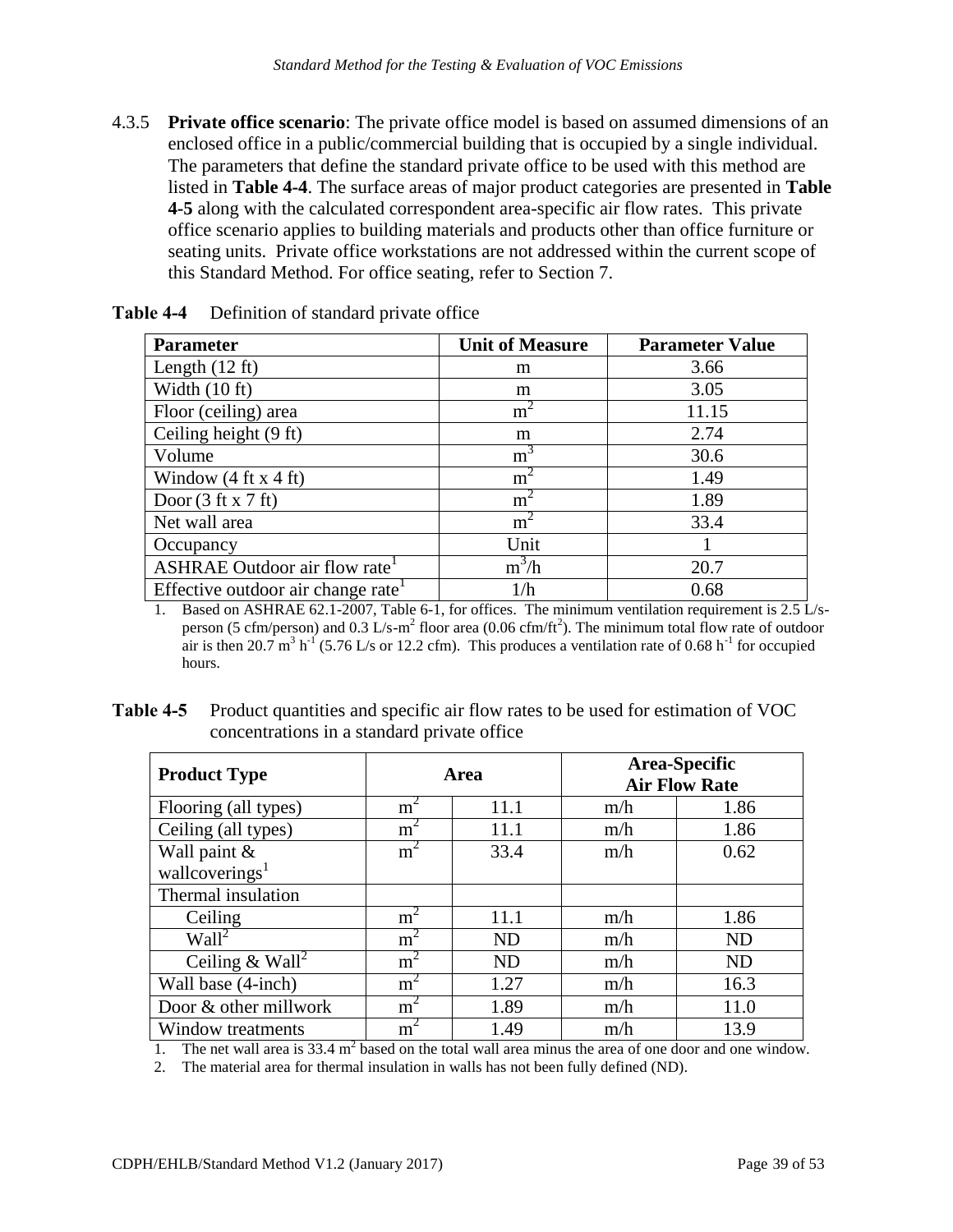4.3.6 **Modeling parameters for products not specifically addressed in data tables**: There are a number of products for which data on standard applications are not readily available; many adhesives, caulks, sealants, and wallboard finishing products fall into this category. For these products, the loading shall be determined based on (a) the surface area of the system (i.e., ceiling, wall, or floor) in the selected standard environment (i.e., classroom, private office, or single-family residence), where the product is applied, and (b) the product's standard application specifications. For example, flooring adhesive shall be modeled using the entire floor area of the space and the manufacturer's published application rate for that adhesive (e.g.,  $g m^{-2}$ ). Parameters used to establish the loading shall be made part of the test report record and made available through the certification report if the modeling parameters are defined by a certification/verification organization (Section 6.1.4).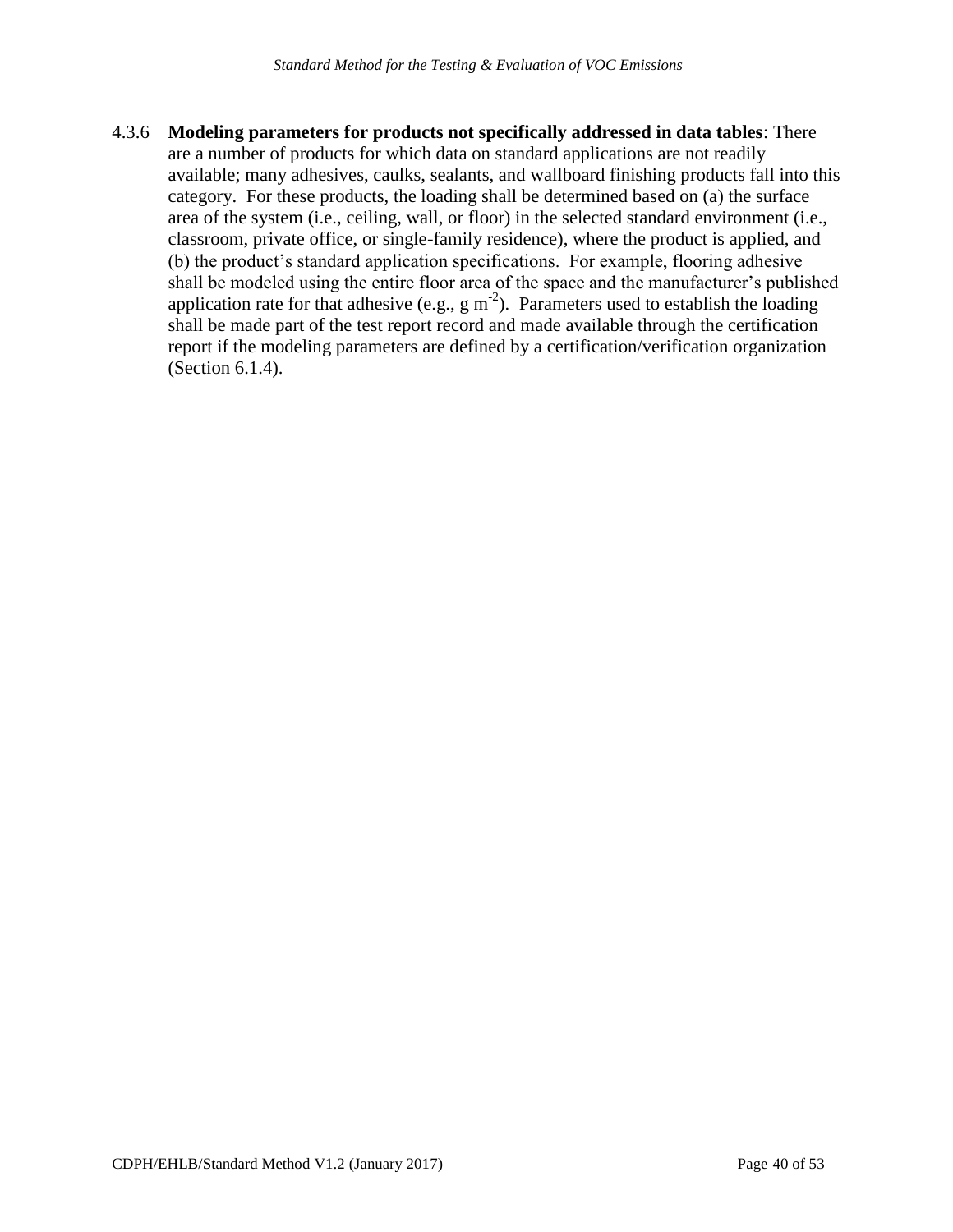#### **5 QUALITY ASSURANCE AND QUALITY CONTROL**

#### <span id="page-40-1"></span><span id="page-40-0"></span>**5.1 Mandatory Practices on Quality Management**

- under a *Quality Management System* (QMS). 5.1.1 Laboratories conducting testing and evaluation of VOC emissions shall be maintained
- 5.1.2 At the minimum, the QMS shall include the following elements:
	- Quality system objectives and policies, plus conflicts of interest, ethics, etc.
	- Laboratory organization management.
	- Personnel qualifications and training.
	- Document review and management.
	- Sample management, including handling and chain of custody.
	- Reagent and standard preparation.
	- Maintenance and calibration of instrumentation and measurement systems.
	- Quality assurance/quality control (QA/QC) plan for laboratory operations.
	- Data and records management.
	- Performance and system audits.
	- Corrective actions request systems.
- 5.1.3 QMS performance shall be audited on an annual basis according to ISO/IEC 17025:2005.
- 5.1.4 Documentation of the QMS and annual laboratory audits shall be available for review by clients and certification bodies.

#### <span id="page-40-2"></span>**5.2 Mandatory Laboratory Practices**

- 5.2.1 Laboratory's QMS and applicable test procedures shall be conducted in accordance with ISO/IEC 17025:2005.
- 5.2.2 Laboratories shall devise and implement methods for verifying the overall accuracy or bias of their chamber testing performance. Known, realistic concentrations of compounds of interest in chamber air should be generated by procedures that are independent of the sampling and analytical methods used for chamber tests. The possibilities include certified gas mixtures, gravimetrically calibrated diffusion and permeation sources, and injection and vaporization of liquid mixtures. The overall bias for a compound is defined as the relative or statistical difference between the measured air concentration and the independently determined, or theoretical, air concentration of the compound.
- 5.2.3 Laboratories shall participate in proficiency test (PT) programs. These PT programs may be in the form of interlaboratory studies with a sufficient number of participants to allow statistical analysis of the results. Custom PT programs may be developed using an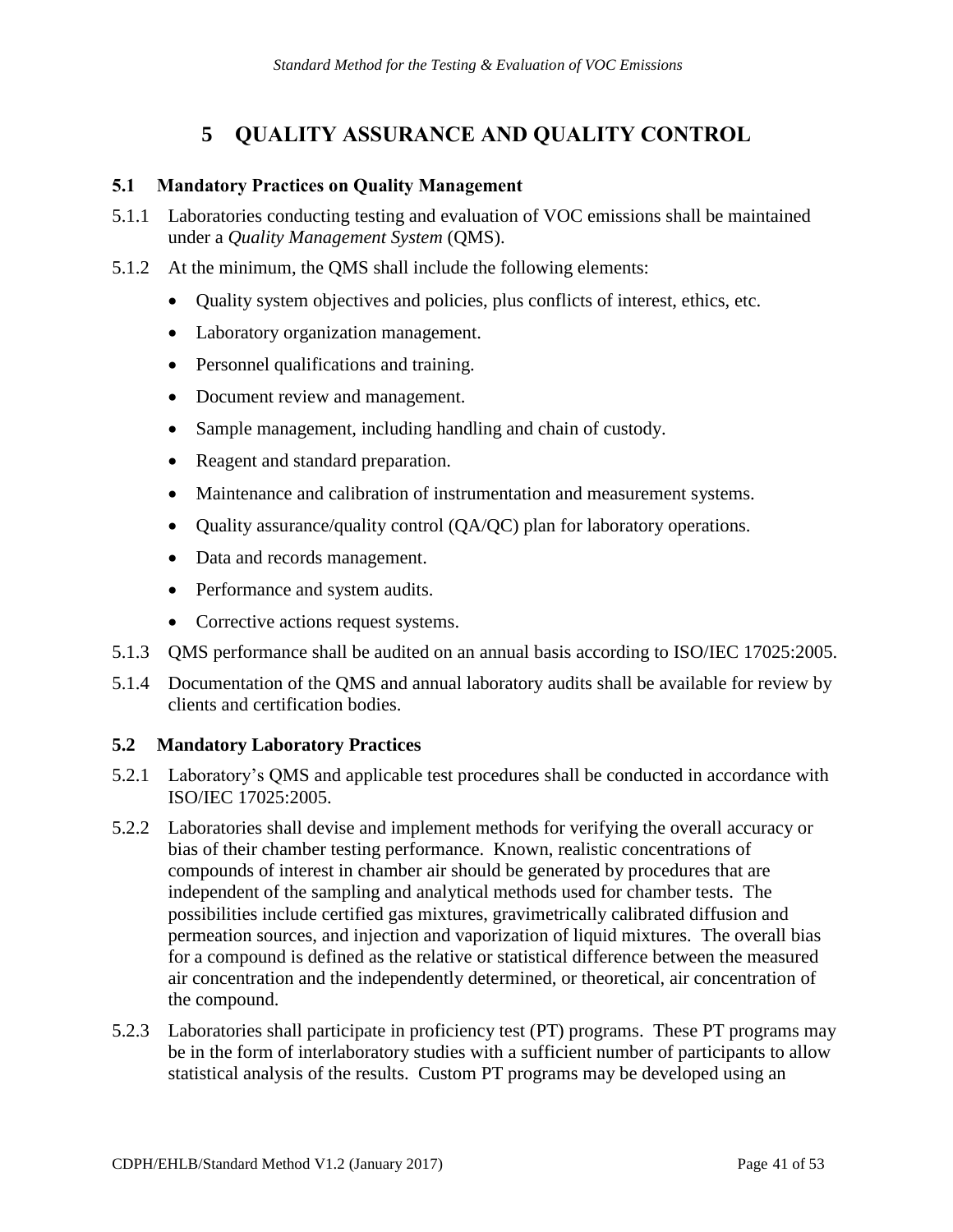accredited supplier of VOC standards in various forms such as calibration gas cylinders and spiked thermal desorption tubes.

#### <span id="page-41-0"></span>**5.3 Measurement Uncertainty**

- 5.3.1 Measurement uncertainty (accuracy) and precision limits for test chamber conditions and test results are listed in **Table 5-1**.
- <span id="page-41-1"></span>**Table 5-1**  VOC measurements Guidelines for measurement uncertainty and precision of chamber conditions and

| <b>Measurement</b><br>Uncertainty | <b>Precision</b> |
|-----------------------------------|------------------|
| $\pm 0.5$                         | $\pm 1.0$        |
| ±5                                | ±5               |
| $\pm 3$                           | ±5               |
| ±1                                | $\pm 2$          |
| $\pm 1$                           | $\pm 2$          |
|                                   | ±15              |
|                                   | $\pm 20$         |
|                                   |                  |

1. %RSD= Relative standard deviation = estimate of the standard deviation / mean x 100%.

- 5.3.1.1 The measurement uncertainty and precision of parameters such as temperature, relative humidity and air flow rate shall be maintained and verified by periodic performance checks and calibration of instrumentation according to the laboratory's QMS.
- 5.3.1.2 Precision for VOC measurements shall be determined from a laboratory's continuous assessment of duplicate VOC samples collected during tests. Precision for VOC emission factors shall be estimated based on propagation of the precisions of the individual measurements used to calculate emission factors. Alternately, precision for VOC emission factors can be estimated from an assessment of duplicate tests of product specimens.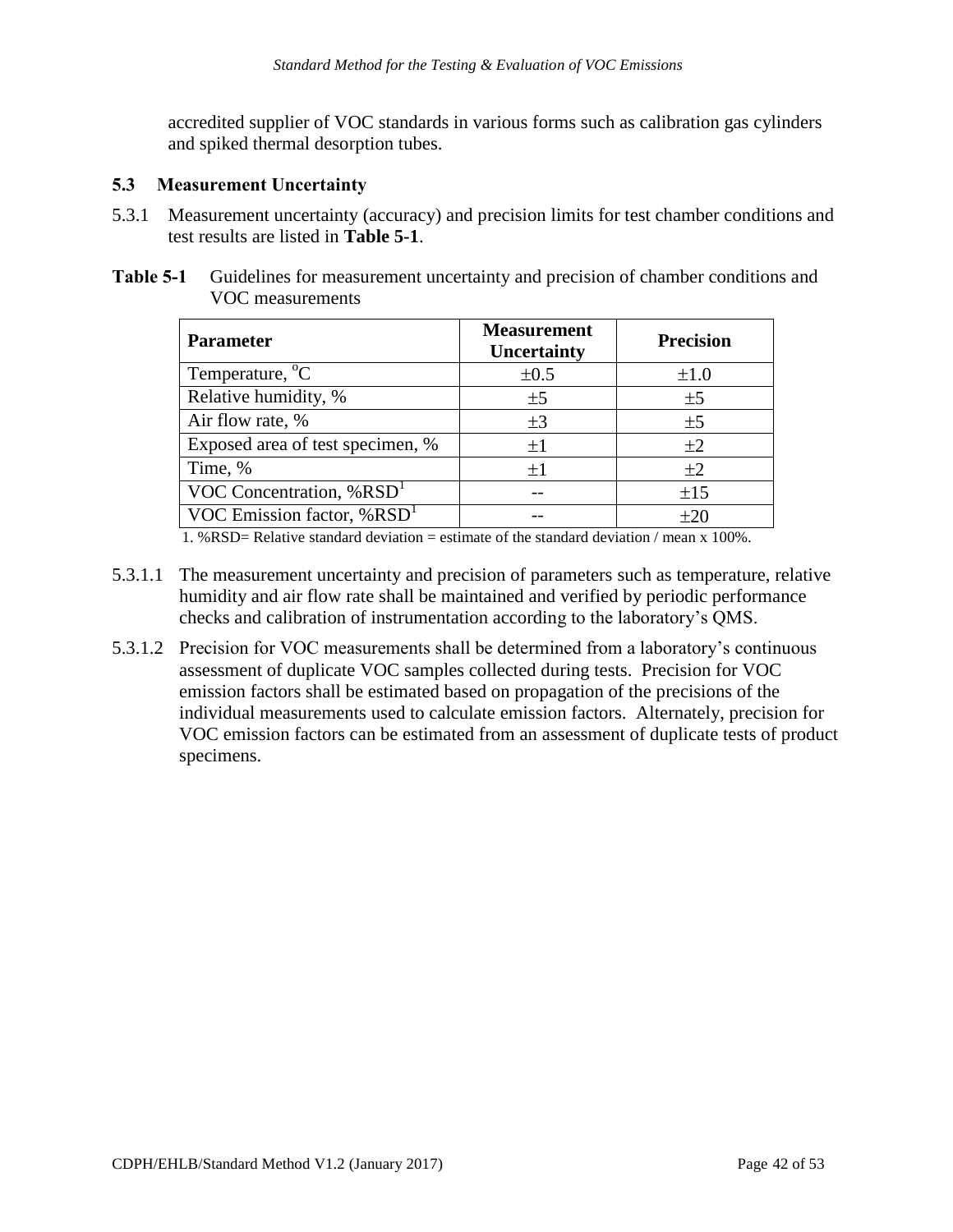#### <span id="page-42-0"></span>**6 REQUIRED ELEMENTS OF THE LABORATORY TEST REPORT**

#### <span id="page-42-1"></span>**6.1 Required elements of the Laboratory Test Report**

6.1.1 **Laboratory identification**: Name, address, phone number and other contact information for the laboratory.

#### 6.1.2 **Manufacturer, product and sample identification**:

- Manufacturer and manufacturer contact name address and phone number
- Product name, product number, product category and subcategory (if applicable)
- Other manufacturer's identification numbers (if applicable)
- Manufacturing location, manufacturing date, collection date, shipment date and date of arrival at laboratory
- Laboratory sample ID or tracking number.
- 6.1.3 **Test methods and conditions**: Chamber volume, inlet air flow rate, average temperature and range, average relative humidity and range, exposed area of test specimen (or other relevant test specimen measurement parameter), chamber loading factor, test specimen preparation details, conditioning period start date and duration, and test period start date and duration, and sampling and analytical methods (including TVOC method).
- 6.1.4 **Data analysis procedures**: Equations and procedures used to derive emission factors from measured chamber concentrations; Equations, procedures and parameters used to calculate building concentrations from the emission factors including: the selected standardized building scenario(s), the assumed product area (or other relevant product measurement parameter), and the area- or unit-specific air flow rate. For products not specifically addressed in data tables (e.g., adhesives and caulks), also attach the manufacturer's published application specifications used to estimate VOC concentrations (Section 4.3.6).
- VOCs, including formaldehyde and acetaldehyde see Section 4.1) and TVOC 6.1.5 **Test results**: For the 96-h results, list of all target VOCs (individual toxic and abundant quantified in the chamber with their chamber concentrations and corresponding emission factors. For the 24-h and 48-h results, list only the formaldehyde and TVOC quantified in the chamber with their chamber concentrations and corresponding emission factors.

Provide the following information:

- CAS numbers for individual VOCs
- Indicate which non-listed VOCs were quantified using surrogate compounds in lieu of pure compounds.
- Identify those VOCs with CRELs and those VOCs on the other lists of toxic substances (Section 4.1).
- Provide estimated concentration for the selected standardized building scenario(s) for all listed and non-listed compounds.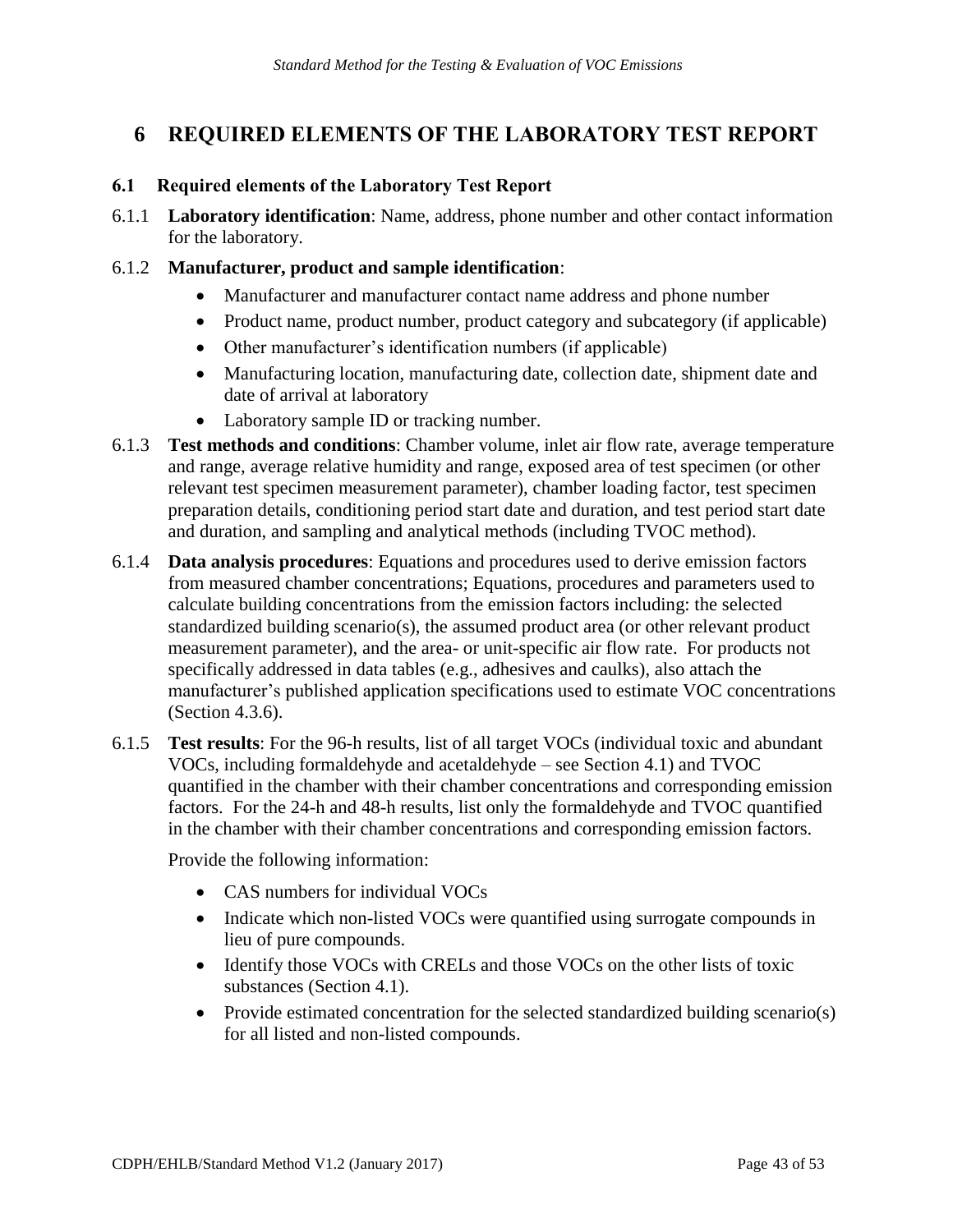- 6.1.6 **Photographs:** Include a photographic image of each test specimen.
- 6.1.7 **Additional information:** Report any additional facts and deviations, which may have influenced the test results. These include but are not limited to the following:
	- Dates of most recent internal and external audits, proficiency evaluation(s) and corrective actions taken, if any
	- Product sample manufacturing dates, collection dates, and shipment dates
	- Any deviations from method and specified parameters and values
	- Details of specimen preparation not covered above (e.g., application methods for paints and adhesives or preparation of assemblies)
	- Mass quantity and coverage  $(g m<sup>-2</sup>)$  of paint and adhesive
	- Any other relevant observations.
- form with the laboratory report. 6.1.8 **Chain of Custody:** Attach a copy of the completed and signed chain-of-custody (COC)
- 6.1.9 **Certification of the Report:** Name, position, signature and date of authorized laboratory personnel attesting to accuracy of provided information.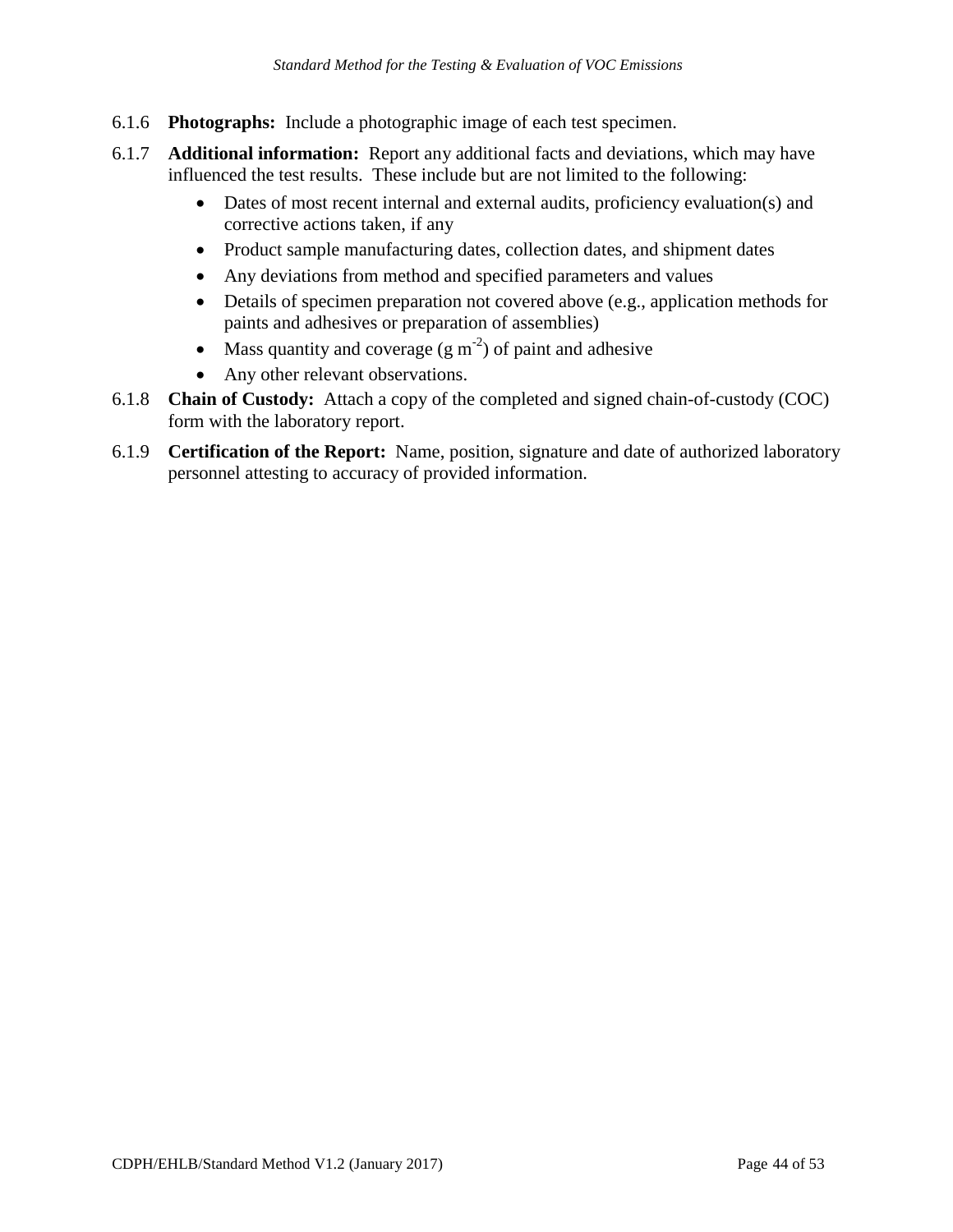#### **7 TESTING OF FREESTANDING FURNITURE**

#### <span id="page-44-1"></span><span id="page-44-0"></span>**7.1 Test Method for Freestanding Furniture**

ANSI/BIFMA M7.1-2007 test method (including specimen collection and preparation, chamber testing, and air sampling) and the power-law modeling procedure described in that method are hereby recognized as the test method for pupil desks and chairs, office furniture and office seating unless otherwise specified below. Testing of furniture items shall meet the following requirements for the determination of the emissions of the VOCs of concern defined in Section 4.1.

- M7.1-2007 (Section 10.6.1 and 10.6.2) to estimate the emission factor of a product. 7.1.1. Tests of pupil desks and chairs, office furniture and office seating units are to be conducted in mid- and full-scale chambers according to ANSI/BIFMA M7.1-2007. Office workstation components (i.e., panel, work surface and storage) may be tested individually in mid-scale chambers or combined in a full-scale chamber. As defined in BIFMA e3-2008, small chamber testing of component pieces of workstations per the ANSI/BIFMA M7.1-2007 method is acceptable if there is third-party oversight in selecting representative components and in applying the calculations in ANSI/BIFMA
- 7.1.2. Air samples are to be analyzed for individual VOCs following procedures that are equivalent to the procedures described in Section 3.9.
- measured at 72 h and 168 h. VOC emission factors at 14 days (336 h) are projected by 7.1.3. VOC emission factors per furniture unit are calculated from chamber concentrations application of the power-law model to the measured data. The 72-h and 168-h emission factors are averaged if the decay coefficient, b, is  $> 0.2$  and  $< 0.2$  (BIFMA e3-2008).
- 7.1.4. Alternatively, tests can be conducted over 336-h in mid- and full-scale chambers with full speciation of VOCs in the duplicate samples collected at 336-h to directly obtain the required emission factors.

#### <span id="page-44-2"></span>**7.2 Concentration Modeling for Furniture and Office Seating**

- 7.2.1 **Pupil desks and chairs:** Classroom pupil furniture consisting of desk units and seating units are modeled for the standard classroom scenario defined in Section 4.3.4. The specific air flow rate for a pupil desk unit and for a pupil seating unit is specified in **Table 4-3**.
- 7.2.2 **Open-plan office workstations:** Single-occupant open plan office workstations are modeled to the open-plan office environment defined in ANSI/BIFMA M7.1-2007. The parameters that define the standard open-plan office are listed in **Table 7-1**. The area specific air flow rates for the standard workstation and its components are presented in **Table 7-2**. These parameters shall be used to calculate estimated indoor VOC concentrations attributable to a workstation or its components for a standard open-plan office environment. If office workstation components are tested individually, the contributions of the components may be summed to estimate the indoor VOC concentration for the full workstation.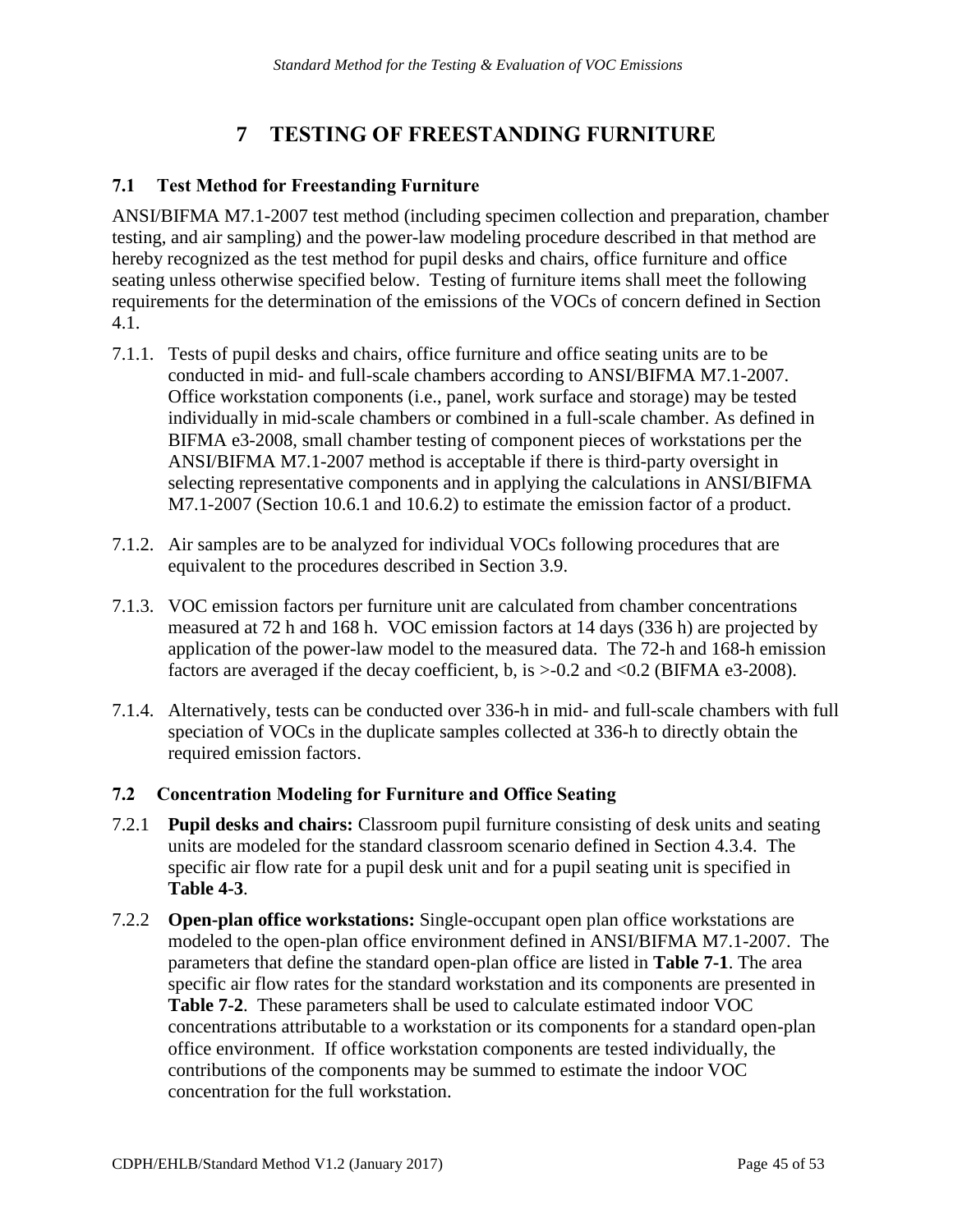| <b>Parameter</b>                         | <b>Unit of Measure</b> | <b>Parameter Value</b> |  |
|------------------------------------------|------------------------|------------------------|--|
| Length                                   | m                      | 2.44                   |  |
| Width                                    | m                      | 2.44                   |  |
| Floor (ceiling) area $(64 \text{ ft}^2)$ | m                      | 5.94                   |  |
| Ceiling height $(9 \text{ ft})^1$        | m                      | 2.74                   |  |
| Volume                                   | m <sup>3</sup>         | 16.3                   |  |
| Occupancy                                | unit                   |                        |  |
| ASHRAE Outdoor air flow rate             | $m^3/h$                | 15.0                   |  |
| Effective outdoor air change rate        | l/h                    | 0.92                   |  |

<span id="page-45-1"></span>**Table 7-1 Table 7-1** Standard open-plan office defined in ANSI/BIFMA M7.1-2007

 1. Based on research conducted for BIFMA (Carter and Zhang, 2007), the typical open-plan office environment for a single occupant is defined as a space without walls with a 5.94 m<sup>2</sup> (64-ft<sup>2</sup>) floor area and a 2.74-m (9-ft) ceiling. It contains a single workstation system. The minimum required outdoor ventilation rate calculated from ASHRAE 62.1-2007, Table 6-1 is 15.0 m<sup>3</sup> h<sup>-1</sup> (4.17 L/s or 8.84 cfm).

<span id="page-45-2"></span>

| Table 7-2 | Product quantities and specific air flow rates to be used for estimation of VOC |
|-----------|---------------------------------------------------------------------------------|
|           | concentrations in a standard open-plan office                                   |

| <b>Product Type</b>   | <b>Area or Quantity</b> |       |     | <b>Area- or Unit-Specific</b><br><b>Air Flow Rate</b> |
|-----------------------|-------------------------|-------|-----|-------------------------------------------------------|
| Open-plan workstation | m                       | 21.76 | m/h | 0.69                                                  |
| Vertical panel        | m                       | 11.08 | m/h | 1.35                                                  |
| Work surface          | m                       | 6.103 | m/h | 2.46                                                  |
| Storage               | m                       | 4.569 | m/h | 3.36                                                  |

 1. The standard open-plan workstation defined in ANSI/BIFMA M7.1-2007 (Appendix 2, Table A2.1) is used. It consists of vertical panel, work surface and storage components. The total workstation surface used. It consists of vertical panel, work surface and storage components. The total workstation surface area is  $21.76$  m<sup>2</sup> apportioned as  $11.08$  m<sup>2</sup> panel, 6.103 m<sup>2</sup> work surface, and 4.569 m<sup>2</sup> storage areas (refer to ANSI/BIFMA M7.1 for area calculation conventions). These areas are based on  $90<sup>th</sup>$  percentile furniture surface area conditions.

- 7.2.3 **Private office workstations:** Private office workstations are not addressed within the current scope of this Standard Method.
- flow rate of  $24.8 \text{ m}^3 \text{ h}^{-1}$ . For this method, assume two (2) identical seating units and 7.2.4 **Office seating units:** ANSI/BIFMA M7.1-2007 specifies one seating unit with an air utilize the average air flow rate for seating defined in ANSI/BIFMA M7.1. Thus, the unit specific air flow rate for each seating unit is  $12.4 \text{ m}^3 \text{ h}^{-1}$ . This is consistent with the credit criteria for seating in CHPS 2009 and BIFMA e3-2008.

#### <span id="page-45-0"></span>**7.3 Compliance with Maximum Allowable Concentrations**

To be compliant with the method, the modeled concentration for a tested furniture item (i.e., a pupil desk unit, a pupil seating unit, an office workstation, or an office seating unit) shall not exceed the maximum allowable concentrations established in Section 4.3.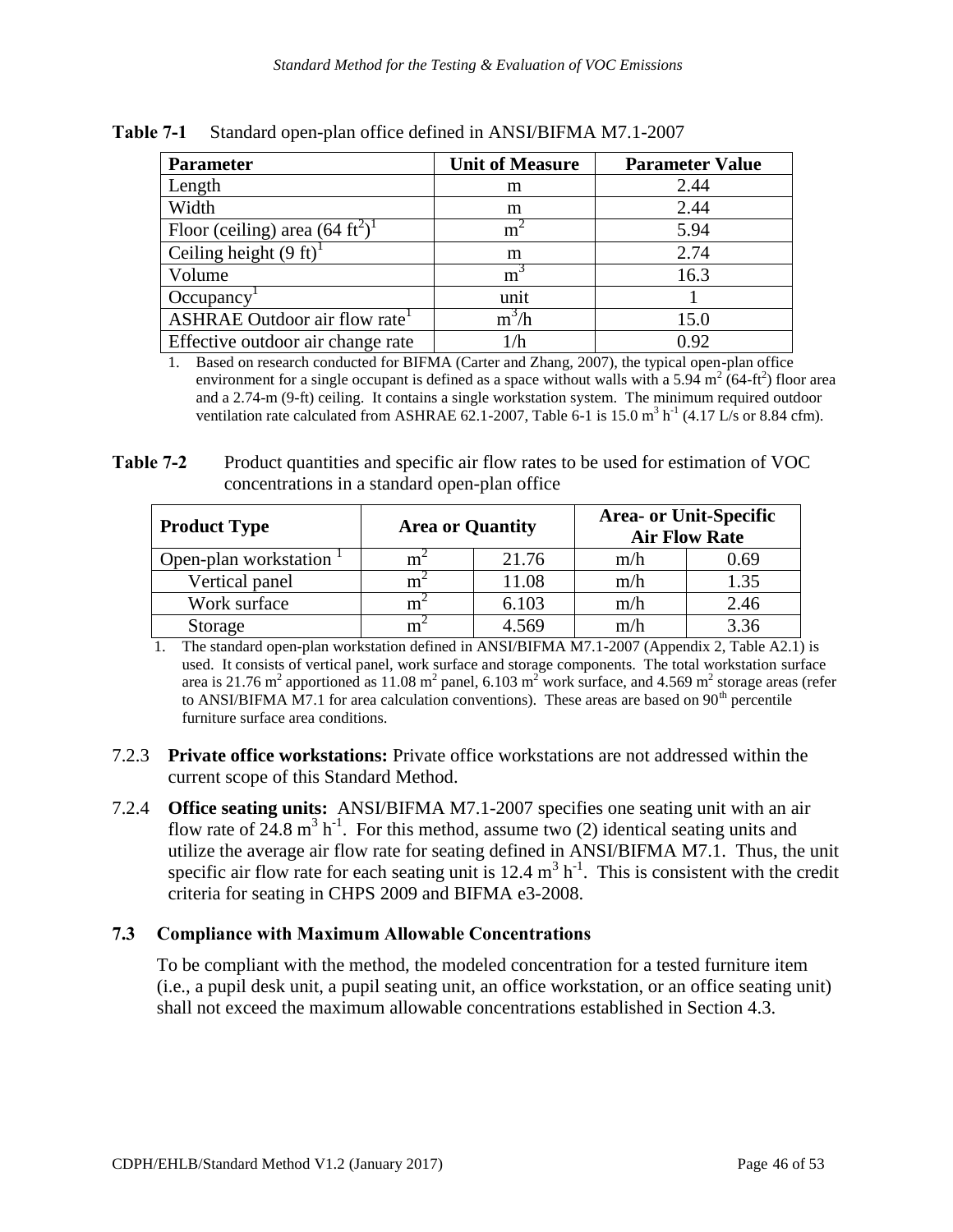# **<sup>8</sup>GUIDELINES FOR USE OF STANDARD METHOD AS BASIS FOR A BUILDING PRODUCT CLAIM**

<span id="page-46-0"></span>*Standard Method for the Testing & Evaluation of VOC Emissions*<br> **IDELINES FOR USE OF STANDARD METHOD**<br> **S BASIS FOR A BUILDING PRODUCT CLAIM**<br>
aanufacturers have used test results as the basis for a single-attribute<br>
out In the past, product manufacturers have used test results as the basis for a single-attribute claim regarding one or a group of their products (i.e., a low VOC emissions product claim). Claims certification and verification organizations have also deemed to use these test results as part of their own process for substantiating manufacturers' claims. Whenever this *Standard Method for the Testing and Evaluation of Volatile Organic Chemical Emissions from Indoor Sources Using Environmental Chambers* is to be used to make, certify or verify a building product claim, the following guidelines are recommended to ensure the integrity of the process.

#### <span id="page-46-1"></span>**8.1 Manufacturer and Third-Party Claims**

- 8.1.1 Claims made by manufacturers regarding their own products shall be made following the principles of ISO 14021 (2001) for self-declared environmental labels and declarations. These requirements include that such claims be: based on scientific evidence; accurate; verifiable; and updated if circumstances alter their accuracy. Information on the procedures, criteria and data used to support such claims shall be made available to interested parties upon request.
- 8.1.2 Certification/verification organizations involved in substantiating manufacturers' claims shall operate in accordance with ISO Guide 65 (1996). Program documentation, quality manuals, and information on the procedures, criteria and data used to substantiate manufacturers' claims shall be made available to interested parties upon request.

#### <span id="page-46-2"></span>**8.2 Laboratory Selection**

Manufacturers or certification/verification organizations shall utilize only laboratories demonstrating competency to perform the method as described in Section 5. Laboratories shall be independent entities with no direct connection to the manufacturer or potential conflict of interest with respect to the manufacturer.

#### <span id="page-46-3"></span>**8.3 Breadth of Claim**

- 8.3.1 A claim that extends beyond the individual product that is tested shall only be made if there is clear evidence justifying that tested items are representative of this product or related products. Such evidence shall be documented and the documentation shall be made available to interested parties upon request (see Section 8.7 and 8.8).
- 8.3.2 For products that meet the 9  $\mu$ g m<sup>-3</sup> requirement for formaldehyde earlier than January 1, 2012, a claim of "*compliance with 9 µg m-3 formaldehyde CREL*" may be made together with the claim of compliance with the Standard Method.

#### <span id="page-46-4"></span>**8.4 Modifications of Method**

 compliance, undercut, or otherwise weaken the objectives of the method shall not be made. While certification/verification organizations may modify some of the procedures described in this method to meet their program objectives, modifications that alter essential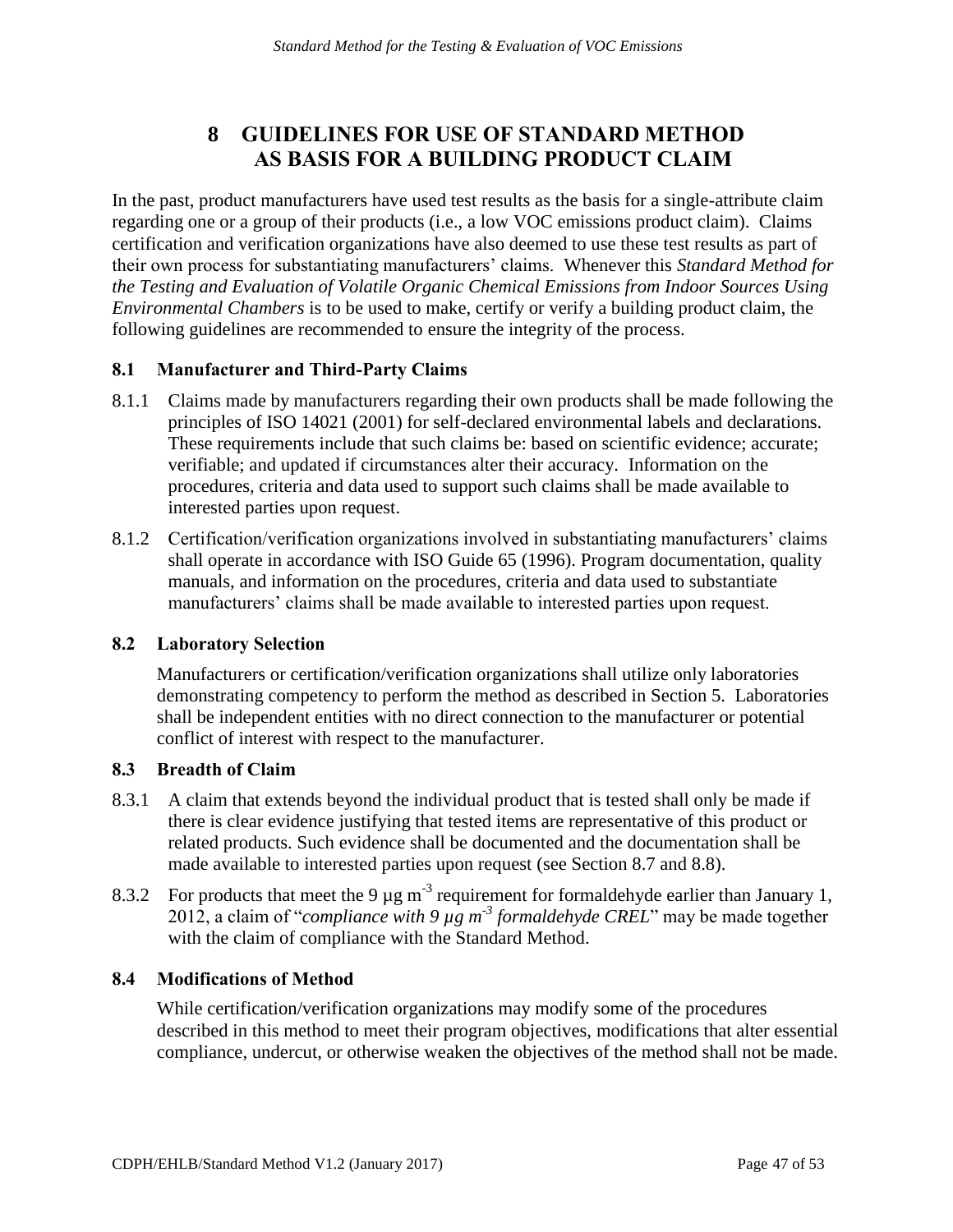- 8.4.1 Certification/verification organizations may require additional procedures or measurements not addressed by the method.
- 8.4.2 In order for a certification/verification organization to make a claim of essential compliance with the method, modifications shall be documented, including detailed evidence of the basis. This documentation shall be made readily available to program participants, the public and any other interested parties.

#### <span id="page-47-0"></span> **8.5 Acceptable Alternative to Method**

Test results meeting all the requirements described in this Method at no less than 168 hours (7 days) instead of the 336 hour (14-day) testing required by this Method are acceptable provided that: (a) the specimen remains in the same chamber for the duration of the 168-hr test; (b) samples for formaldehyde and TVOCs are collected and their corresponding chamber concentrations and emission factors are reported at a minimum of three time points between 24 and 120 hours, spaced at least 24 hours apart (e.g., 24, 48, 72, 96 and 120-hr); (c) full speciation of VOCs is performed at 168-hr according to the requirements described in this method; (d) chamber concentrations of VOCs of concern are determined to be constant or declining with time at 168 hour.

#### <span id="page-47-1"></span>**8.6 Quality Control**

The manufacturer shall have a documented quality control (QC) plan for the production of the selected building product. This QC plan shall be under the supervision of a member of the manufacturer's senior management team. The manager shall ensure that the QC plan provides for adequate supervision and control to be exercised at all stages and locations of manufacture so that the finished units are consistently produced. It may be necessary for the manufacturer to conduct in-plant quality control testing and/or perform other documented procedures to demonstrate continuing compliance.

#### <span id="page-47-2"></span>**8.7 Product Sample Selection**

- product-wide claim. 8.7.1 Guidelines are established herein for the selection of test samples by manufacturers and certification/verification organizations that intend to use the test results as the basis for a
- 8.7.1.1 The manufacturer and certification/verification organization shall have a pre-defined, written sampling plan.
- 8.7.1.2 The manufacturer and certification/verification organization, as applicable, shall select the test sample from typical production operations. The sample shall be randomly selected from a production lot that is large enough to ensure that it is representative of the processes involved and of the quality that the manufacturer routinely introduces into the market.
- 8.7.1.3 The sample shall be in the condition in which it is offered for sale and shall not be a pre-production model or a sales sample.
- 8.7.1.4 If there are significant differences in manufacturing (e.g., different suppliers, variations among different plants, etc.) that may affect the emissions of VOCs from a product, then the sample shall be selected from the lot or group expected to give the worst results for the test. Preliminary testing may be needed to make this "worst-case" determination.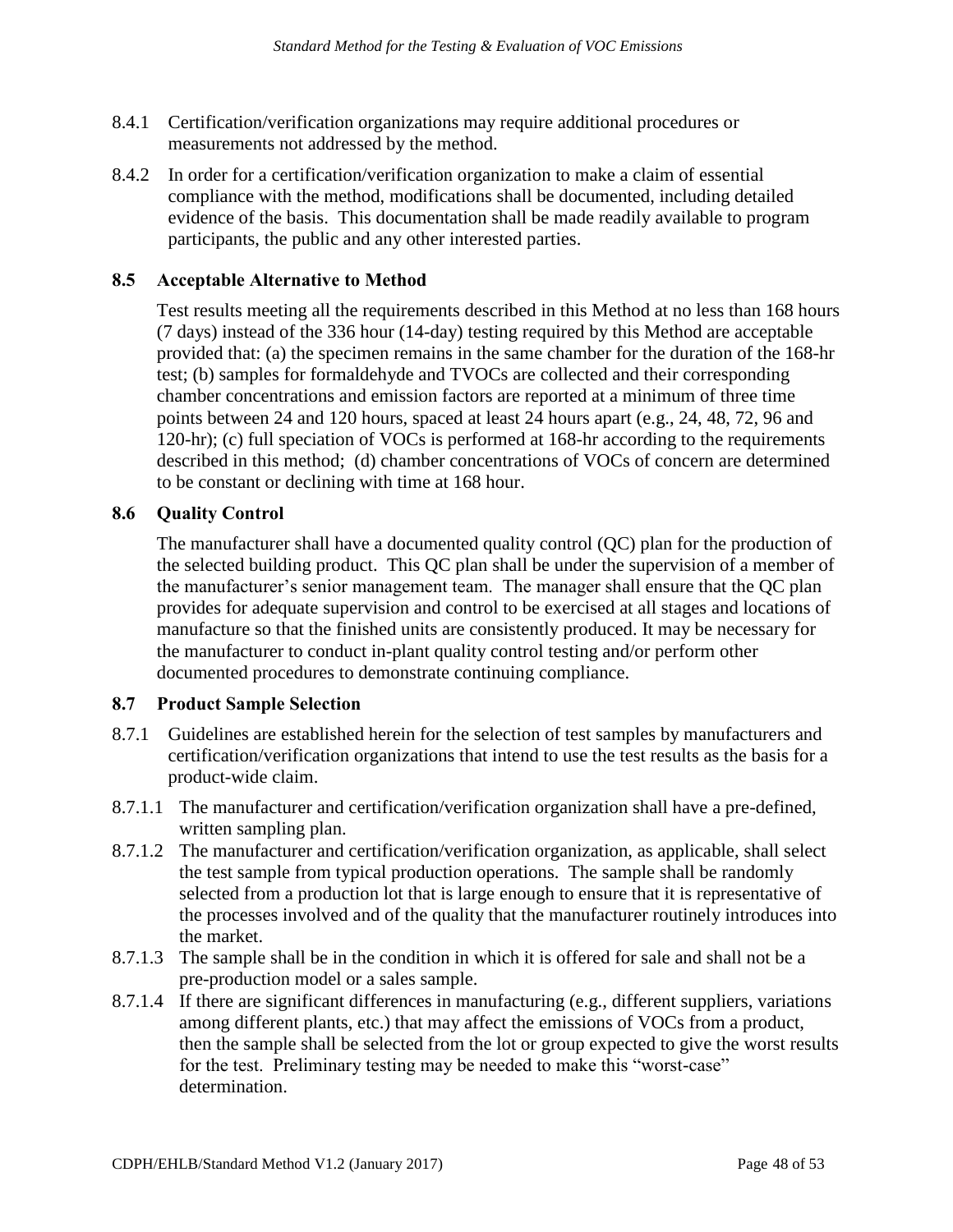- 8.7.1.5 A range of product models, brands and/or styles with varying characteristics may be grouped together for testing purposes if the products can be expected to have virtually the same performance during testing and use. A test group shall only include models which are made using the same production methods and are comprised of the same product ingredients (formulation). The test sample shall be selected from the model in the group that can be expected to give the worst results for the test taking into consideration special attributes, materials, methods of manufacturing, suppliers, etc.
- 8.7.1.6 The manufacturer and/or a certification/verification organization, if applicable, shall document and maintain a record of the procedures used to select the test sample and, if applicable, the procedures used for the selection of a worst-case lot, group, or model in the form of calculations, test results, formulations, written explanations and other supportive data.

#### <span id="page-48-0"></span>**8.8 Retesting**

 characteristics of a product shall trigger additional retesting to maintain the validity of a The manufacturer or certification/verification organization shall establish the schedule for routine laboratory retesting of samples appropriate to provide representative products. Often, the minimum frequency is dictated by building rating systems that award credits for using products with low VOC emissions. Biennial or even annual retesting often is required. The full retesting of samples may be less frequent if a certification/verification organization implements a robust routine quality control testing program and demonstrates its equivalency to full test for the purpose of substantiating manufacturers' claims. Detailed evidence of such equivalency shall be documented. The documentation shall be available to program participants, the public and any other interested parties. In addition, changes in formulation, manufacturing process, or supplier that can alter the VOC emissions claim based on the method.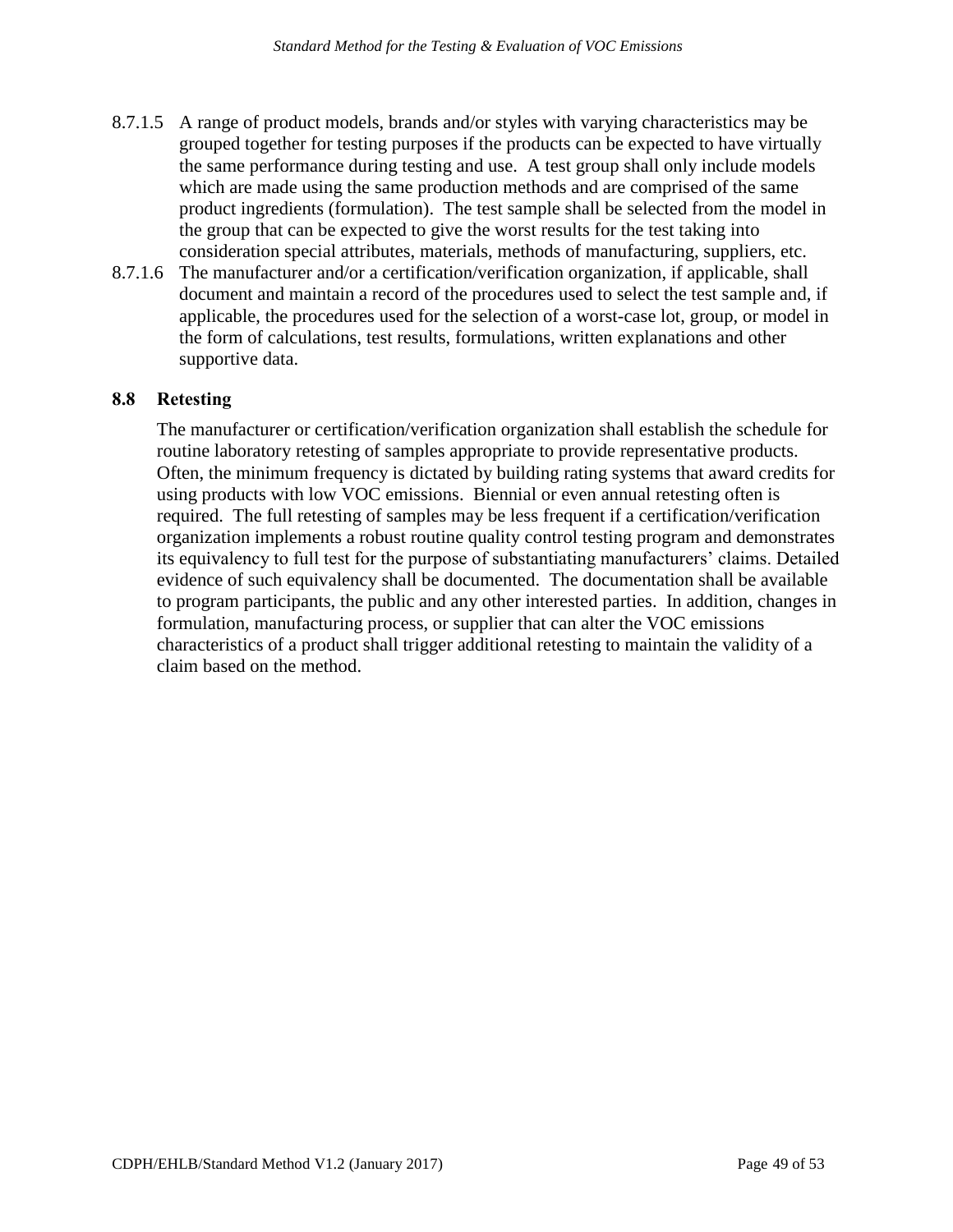### <span id="page-49-0"></span>**APPENDIX A LIST OF STAKEHOLDER REVIEWERS**

#### **Name Affiliation**

| <b>Martin Bennett</b>       | Materials Analytical Services, LLC (MAS)                 |
|-----------------------------|----------------------------------------------------------|
| <b>Anthony Bernheim</b>     | <b>AECOM</b>                                             |
| Robert Blaisdell            | Office of Environmental Health Hazard Assessment (OEHHA) |
| Charles D. Byers            | <b>USG</b> Corporation                                   |
| <b>Randal Carter</b>        | Steelcase Inc.                                           |
| Amy Costello                | Armstrong World Industries, Inc.                         |
| Larry Dykhuis               | Herman Miller                                            |
| William Freeman             | <b>Resilient Floor Covering Institute (RFCI)</b>         |
| Phil Gattis                 | <b>Community Playthings</b>                              |
| Ken Gould                   | <b>Owens Corning</b>                                     |
| <b>Stowe Hartridge-Beam</b> | Scientific Certification Systems (SCS)                   |
| Doug Hensel                 | California Dept. of Housing and Community Development    |
| Al Hodgson                  | <b>Berkeley Analytical</b>                               |
| Pat Hooper                  | <b>Hooper Associates</b>                                 |
| Frank Hurd                  | Carpet and Rug Institute (CRI)                           |
| <b>Josh Jacobs</b>          | <b>GREENGUARD Environmental Institute (GEI)</b>          |
| Peggy Jenkins               | California Air Resources Board (CARB)                    |
| <b>Richard Lam</b>          | Office of Environmental Health Hazard Assessment (OEHHA) |
| Tom Lent                    | <b>Healthy Building Network</b>                          |
| Hal Levin                   | <b>Building Ecology Research Group</b>                   |
| Stephany I. Mason           | Air Quality Sciences, Inc. (AQS)                         |
| Ken McIntosh                | Carpet and Rug Institute (CRI)                           |
| <b>Reinhard Oppl</b>        | Eurofins Product Testing A/S                             |
| <b>Bill Orr</b>             | Collaborative for High Performance Schools (CHPS)        |
| Steve Pfeiffenberger        | Armstrong World Industries, Inc.                         |
| <b>Tom Phillips</b>         | California Air Resources Board (CARB)                    |
| <b>Bruce Ray</b>            | Johns Manville (JM)                                      |
| <b>Robert Raymer</b>        | California Building Industry Association                 |
| Antoinette Stein            | Department of General Services                           |
| <b>Jan Stensland</b>        | <b>Inside Matters</b>                                    |
| Raja Tannous                | <b>Berkeley Analytical</b>                               |
| <b>Steven Trinkel</b>       | Kimball International                                    |
| Denise Van Valkenburg       | <b>MASCO RetailCabinetGroup</b>                          |
| Anna Wechselberger          | Haworth Inc                                              |
| Stan Wolfersberger          | <b>Owens Corning</b>                                     |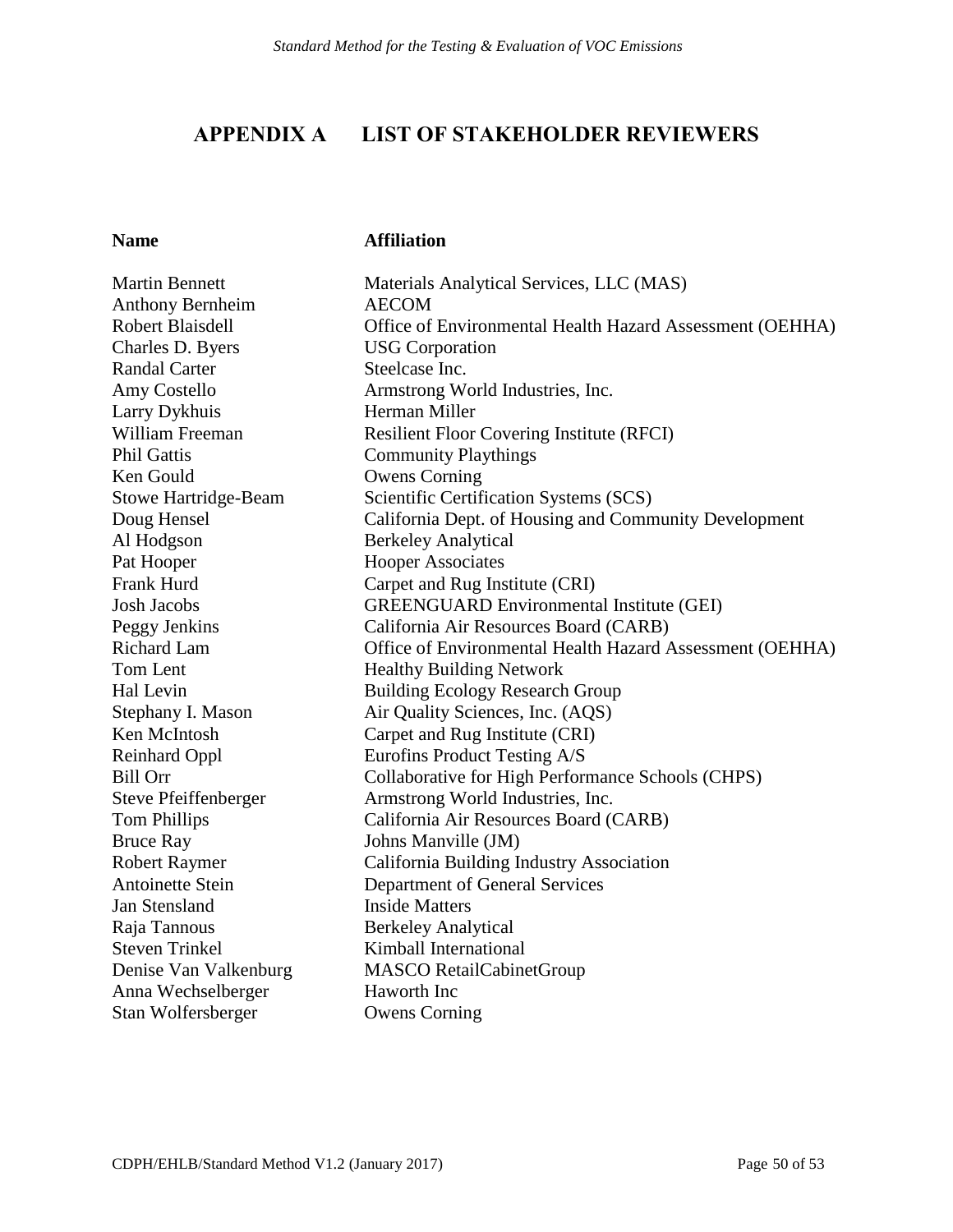#### <span id="page-50-0"></span>**APPENDIX B NEW SINGLE-FAMILY RESIDENCE SCENARIO**

 *This is an informative appendix and not part of the required portion of this Standard Method*.  *It is the intent of the CDPH-IAQ to further review and develop the Single Family Residence Scenario for inclusion in final form in Version 2.0 of the Standard Method.* 

Lack of residential scenario(s) is a major gap in the application of *Standard Practice* (2004). A preliminary new single-family residence model has been developed. It is based on the assumed dimensions of a median size new detached single-family home. The parameters that define the standard new single-family residence are listed in **Table B-1**. The surface areas of major product categories and unit quantities of other components in the standard new-single family residence are given in **Table B-2** along with the calculated correspondent area-specific air flow rates or unit-specific air flow rates.

| <b>Parameter</b>                                | <b>Unit of Measure</b> | <b>Parameter Value</b> |
|-------------------------------------------------|------------------------|------------------------|
| Floor area $(2,272\text{-}ft^2)$                | m                      | 211                    |
| Ceiling height $(8.5 \text{ ft})^2$             | m                      | 2.59                   |
| Volume                                          | m                      | 547                    |
| <b>ASHRAE Outdoor air flow rate</b>             | $m^3/h$                | 12.7                   |
| Effective outdoor air change rate $\frac{3}{2}$ | 1/h                    | 0.23                   |
| No. Bedrooms <sup>4</sup>                       | Unit                   |                        |
| No. Full Baths <sup>4</sup>                     | Unit                   |                        |
| No. Other Rooms <sup>4</sup>                    | Unit                   |                        |

<span id="page-50-1"></span> **Table B-1** Definition of new single-family residence.

- 1. Statistics on new homes completed in the U.S. are published by the U.S. Census Bureau (U.S. Census Bureau, 2008). For 2008, the median size for new detached single-family homes is 206 m<sup>2</sup> (2,215 ft<sup>2</sup>). The Buildings Energy Data Book, Table 2.2.10 (U.S. DOE, 2008) summarizes data from the National Association of Home Builders (NAHB) on the materials used in the construction of a 211 m<sup>2</sup> (2,272-ft<sup>2</sup>) single family home in 2000. The home in 2000 is selected for this scenario since it has associated material quantities and is nearly identical to the median 2008 home.
- 2. According to the NAHB consumer preference survey conducted in 2007, the 2.44-m (8-ft) and 2.74m (9- ft) ceiling height are most preferred by consumers. A 2.59-m (8.5-ft) average height is therefore assumed yielding a volume of 547  $\text{m}^3$  (19,310 ft<sup>3</sup>). Summary of the 2007 NAHB consumer preference survey results is accessible at http://www.nahb.org/fileUpload\_details.aspx?contentTypeID=3&contentID=51299&subContentID=137

[332.](http://www.nahb.org/fileUpload_details.aspx?contentTypeID=3&contentID=51299&subContentID=137332)

- 3. The measured median outdoor air change rate (24-hr measurement) for homes without mechanical outdoor air ventilation systems is 0.26  $h^{-1}$  in a recent study with a randomly selected sample of 108 new CA homes (Offermann, 2009). The ventilation flow rate requirement is 127 m<sup>3</sup> h<sup>-1</sup> (75 cfm) using Table 4.1a or 102 m<sup>3</sup> h<sup>-1</sup> (60 cfm) using Equation 4.1a of ASHRAE Standard 62.2-2007. The higher value of 127 m<sup>3</sup> h<sup>-1</sup>, correspondent to an outdoor air change rate of 0.23 h<sup>-1</sup>, is used. It is close to the measured  $127 \text{ m}^3 \text{ h}^{-1}$ , correspondent to an outdoor air change rate of 0.23 h<sup>-1</sup>, is used. It is close to the measured median outdoor air change rate for new CA homes.
- 4. Due to incomplete data, it is necessary to estimate the home configuration. The most frequent number of bedrooms is three, but many floor plans for homes of this size contain a fourth bedroom or a bedroom/den. Thus, the home is assumed to consist of four bedrooms, two full baths and three other rooms. rooms.<br>
CDPH/EHLB/Standard Method V1.2 (January 2017) Page 51 of 53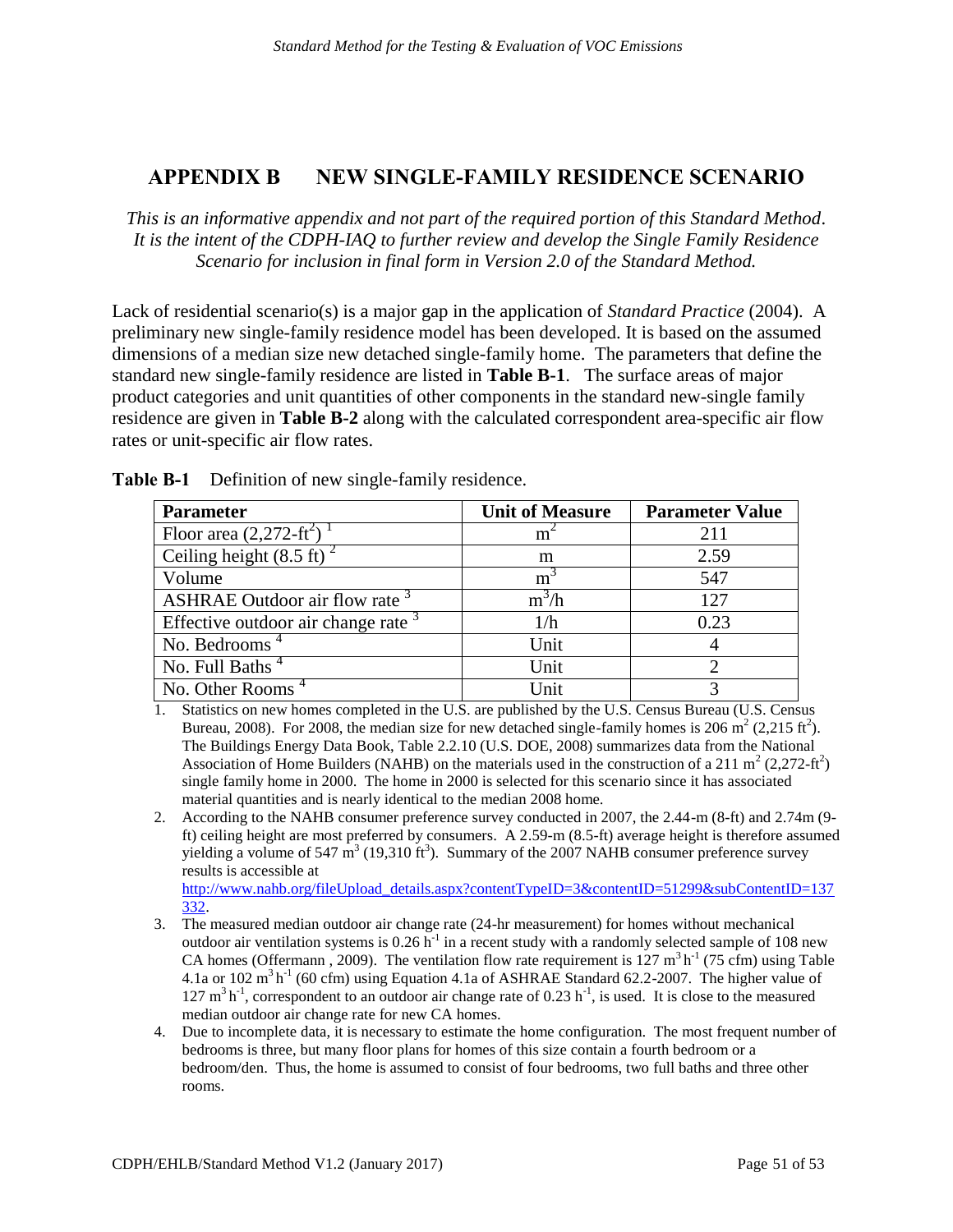| <b>Product Type</b>                            | Area or Quantity <sup>1</sup> |         | Area Specific Air<br><b>Flow Rate</b> |       |
|------------------------------------------------|-------------------------------|---------|---------------------------------------|-------|
| Flooring (all types) <sup><math>2</math></sup> | m                             | 211     | m/h                                   | 0.602 |
| Ceiling                                        | m <sup>2</sup>                | 217     | m/h                                   | 0.585 |
| Walls & wallcoverings                          | $m^{\circ}$                   | 562     | m/h                                   | 0.226 |
| Interior wallboard paint <sup>3</sup>          | m                             | 779     | m/h                                   | 0.163 |
| Thermal insulation <sup>4</sup>                | m <sup>2</sup>                | 284     | m/h                                   | 0.447 |
| Acoustic insulation                            | $m^2$                         | 343     | m/h                                   | 0.370 |
| (comprehensive acoustic                        |                               |         |                                       |       |
| upgrade) $5$                                   |                               |         |                                       |       |
| Windows <sup>6</sup>                           | unit/ $m^2$                   | 19/38.0 | m/h                                   | 3.34  |
| Exterior doors'                                | unit/ $m^2$                   | 4/7.56  | m/h                                   | 16.8  |
| Interior doors <sup>8</sup>                    | unit/ $m^2$                   | 12/37.2 | m/h                                   | 3.41  |
| Closet doors <sup>9</sup>                      | unit/ $m^2$                   | 6/44.6  | m/h                                   | 2.85  |

<span id="page-51-0"></span>**Table B-2** Product quantities and specific air flow rates to be used for estimation of VOC concentrations in standard new single-family residence.

 1. Material areas or quantities are taken from the Buildings Energy Data Book (U.S. DOE, 2008) accessible at [http://buildingsdatabook.eren.doe.gov/.](http://buildingsdatabook.eren.doe.gov/)

2. In reference to this interim update,  $100\%$  coverage (211 m<sup>2</sup>) shall be used as the default parameter for modeling residential floorings. We recognize that some stakeholders have proposed that representative coverage rates may be appropriate to account for partial coverage of specific flooring types. For example, product usage data has been published by NAHB (NAHB 2008 Builder Practices Report); the material quantities used in the construction of new homes in 2008 (as a percentage of total finished floor areas) are given for carpets (52%), hardwood (20%), ceramic tile (16%), vinyl (9%) and other flooring types. Material areas for specific flooring types and their impact on indoor concentration will be evaluated and considered in the next undate.

- the next update.<br>3. The value is calculated as sum of ceiling and wall area.
- 4.  $284 \text{ m}^2$  is sum of ceiling and wall thermal insulations. Material area for ceiling insulation and material area for wall insulation will be listed separately as subcategories in next document update if there are published scientific literatures to determine these numbers.
- scientific literatures to determine these numbers.<br>5. For optional comprehensive acoustic upgrade only. The value is calculated as sum of insulation required for partition walls and floors.
- 6. The surface area is estimated for a window-to-floor area ratio of 18%, assuming the total window area is three times of the openable window area and using the measured median openable window area/floor area of 0.06 taken from the recent CA home study (Offermann, 2009).
- 7. The surface area is estimated for  $1.89 \text{ m}^2/\text{door}$  (one side), interior surface exposed.
- 8. The surface area is estimated for  $1.55 \text{ m}^2/\text{door}$  (one side), both faces exposed.
- 9. The surface area is estimated for  $3.72 \text{ m}^2/\text{door}$  (one side), both faces exposed.
- 10. Usage of 15 kitchen cabinets and 5 other cabinets is also reported in the Buildings Energy Data Book (U.S. DOE, 2008), which corresponds to unit specific flow rate of 8.47  $\text{m}^3/\text{h}$  and 25.4  $\text{m}^3/\text{h}$  for kitchen cabinets and other cabinets, respectively. Material areas and area specific flow rates for cabinetry will be determined in next document update. next document update.<br>
CDPH/EHLB/Standard Method V1.2 (January 2017) Page 52 of 53